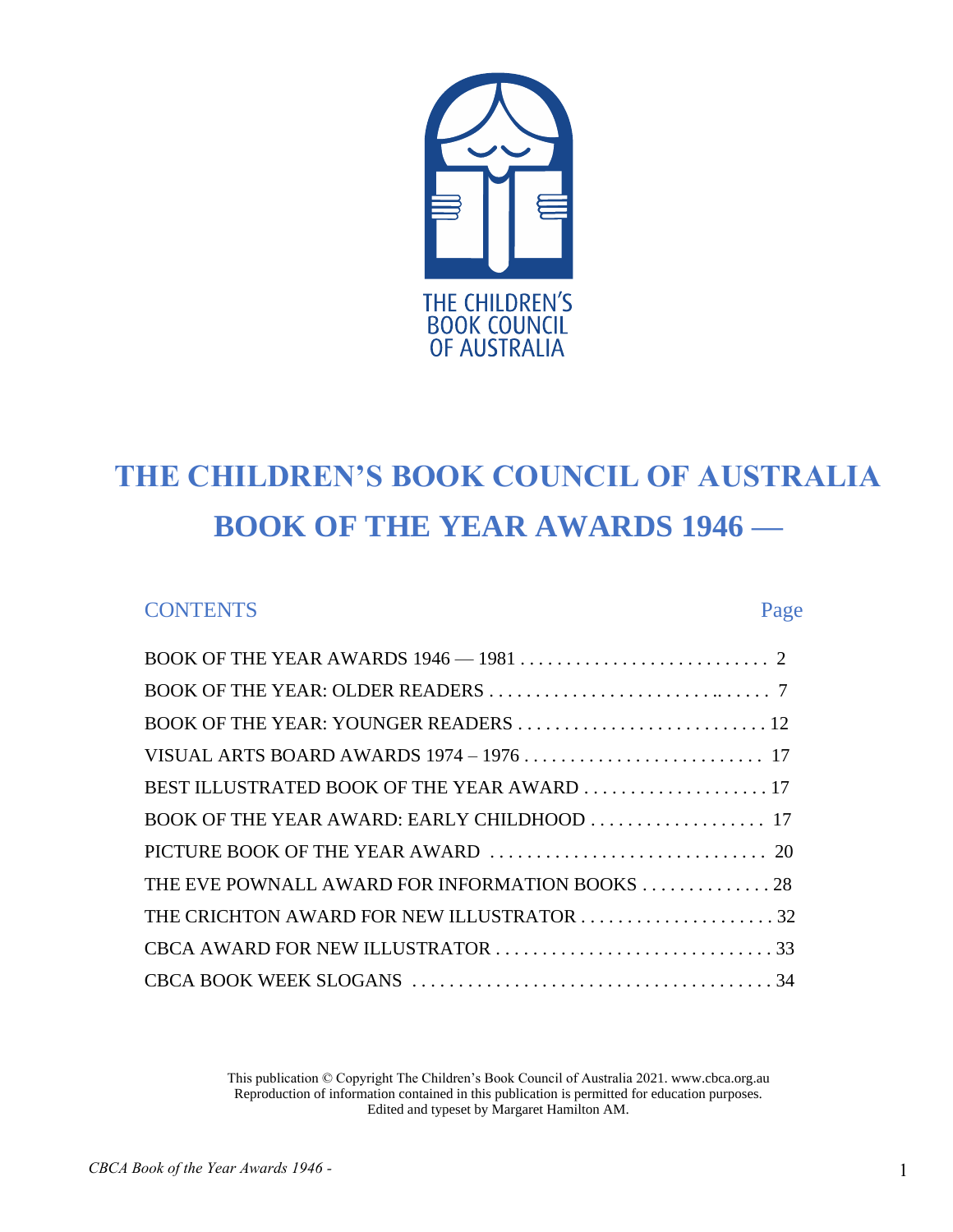### **THE CHILDREN'S BOOK COUNCIL OF AUSTRALIA BOOK OF THE YEAR AWARDS 1946 –**

*From 1946 to 1958 the Book of the Year Awards were judged and presented by the Children's Book Council of New South Wales. In 1959 when the Children's Book Councils in the various States drew up the Constitution for the CBC of Australia, the judging of this Annual Award became a Federal matter. From 1960 both the Book of the Year and the Picture Book of the Year were judged by the same panel.*

### **BOOK OF THE YEAR AWARD 1946 - 1981**

Note**:** Until 1982 there was no division between Older and Younger Readers.

| <b>1946 - WINNER</b>                            | REES, Leslie Karrawingi the Emu<br>Illus. Walter Cunningham                                                                                                                                                                                                                                                                                                                                                                                                                    | John Sands                                                                                                                                                                     |
|-------------------------------------------------|--------------------------------------------------------------------------------------------------------------------------------------------------------------------------------------------------------------------------------------------------------------------------------------------------------------------------------------------------------------------------------------------------------------------------------------------------------------------------------|--------------------------------------------------------------------------------------------------------------------------------------------------------------------------------|
| <b>COMMENDED</b> No Award                       |                                                                                                                                                                                                                                                                                                                                                                                                                                                                                |                                                                                                                                                                                |
| <b>Five to Eight Years:</b>                     | 1947 No Award, but judges nominated certain books as 'the best in their respective sections'<br>For Very Young Children: MASON, Olive Quippy Illus. Walter Cunningham<br>MEILLON, Jill The Children's Garden                                                                                                                                                                                                                                                                   | <b>John Sands</b><br>Australasian Publishing                                                                                                                                   |
| <b>Eight to Twelve Years:</b><br>Teenage:       | BASSER, Veronica The Glory Bird Illus. Elaine Haxton<br>GRIFFIN, David The Happiness Box Illus. Leslie Greener<br>REES, Leslie The Story of Sarli the Turtle Illus. Walter Cunningham<br>McFADYEN, Ella Pegman's Tales Illus. Edina Bell<br>WILLIAMS, Ruth C. Timothy Tatters Illus. Rhys Williams<br><b>BIRTLES, Dora Pioneer Shack</b>                                                                                                                                       | John Sands<br><b>Australasian Publishing</b><br>John Sands<br>Angus & Robertson<br><b>Bilson Honey Pty</b><br>Shakespeare Head                                                 |
| <b>1948 – WINNER</b>                            | HURLEY, Frank Shackleton's Argonauts                                                                                                                                                                                                                                                                                                                                                                                                                                           | Angus & Robertson                                                                                                                                                              |
| <b>HIGHLY COMMENDED</b>                         | MARTIN, J.H. & W.D.<br>The Australian Book of Trains<br>JACKSON, Ada Beatles Ahoy!<br>Illus. Nina Poynton (chapter headings)                                                                                                                                                                                                                                                                                                                                                   | Angus & Robertson<br><b>Paterson Press</b>                                                                                                                                     |
|                                                 | MORELL, Musette Bush Cobbers Illus. Edwina Bell<br>BASSER, Veronica Ponny the Penguin Illus. Edwina Bell<br>REES, Leslie Shadow the Rock Wallaby Illus. Walter Cunningham                                                                                                                                                                                                                                                                                                      | <b>Australasian Publishing</b><br><b>Australasian Publishing</b><br>John Sands                                                                                                 |
| 1949                                            | No Competition                                                                                                                                                                                                                                                                                                                                                                                                                                                                 |                                                                                                                                                                                |
| <b>1950 – WINNER</b><br><b>HIGHLY COMMENDED</b> | VILLIERS, Alan Whalers of the Midnight Sun Illus. Charles Pont                                                                                                                                                                                                                                                                                                                                                                                                                 | Angus & Robertson                                                                                                                                                              |
| <b>SPECIAL MENTION</b>                          | COLLINS, Dale Bush Holiday Illus. Sheila Hawkins<br>COLLINS, Dale Bush Voyage Illus. Margaret Horder<br>BIRTLES, Dora Bonza the Bull<br>REES, Leslie Bluecap and Bimbi Illus. Walter Cunningham<br>RICE, Esme The Secret Family Illus. Pixie O'Harris<br>O'REILLY, Bernard Wild River<br>FLETCHER, Jane Ada Little Brown Piccaninnies of Tasmania<br>Illus. Margaret Senior<br>REES, Leslie Kurri Kurri the Kookaburra Illus. Margaret Senior<br>DAWSON, Dagma Lyrebird Garden | Heinemann<br>Heinemann<br><b>Australasian Publishing</b><br><b>Trinity House</b><br>Angus & Robertson<br>Cassell<br>John Sands<br>John Sands<br><b>Australasian Publishing</b> |
|                                                 |                                                                                                                                                                                                                                                                                                                                                                                                                                                                                |                                                                                                                                                                                |
| <b>CONSIDERED</b><br><b>EXCELLENT Poetry</b>    | KINSELLA, Claire and Donald McLEAN (ed)<br>Adventures in Poetry Illus. Jill Blunt<br>MACKANESS, Joan and George (ed) Frolic Fair Illus. Pixie O'Harris Angus & Robertson                                                                                                                                                                                                                                                                                                       | Shakespeare Head                                                                                                                                                               |
| <b>1951 - WINNER</b><br><b>HIGHLY COMMENDED</b> | WILLIAMS, Ruth C Verity of Sydney Town Illus. Rhys Williams                                                                                                                                                                                                                                                                                                                                                                                                                    | Angus & Robertson                                                                                                                                                              |
|                                                 | McNAIR, W.A. Starland of the South Illus. William Taplin                                                                                                                                                                                                                                                                                                                                                                                                                       | Angus & Robertson                                                                                                                                                              |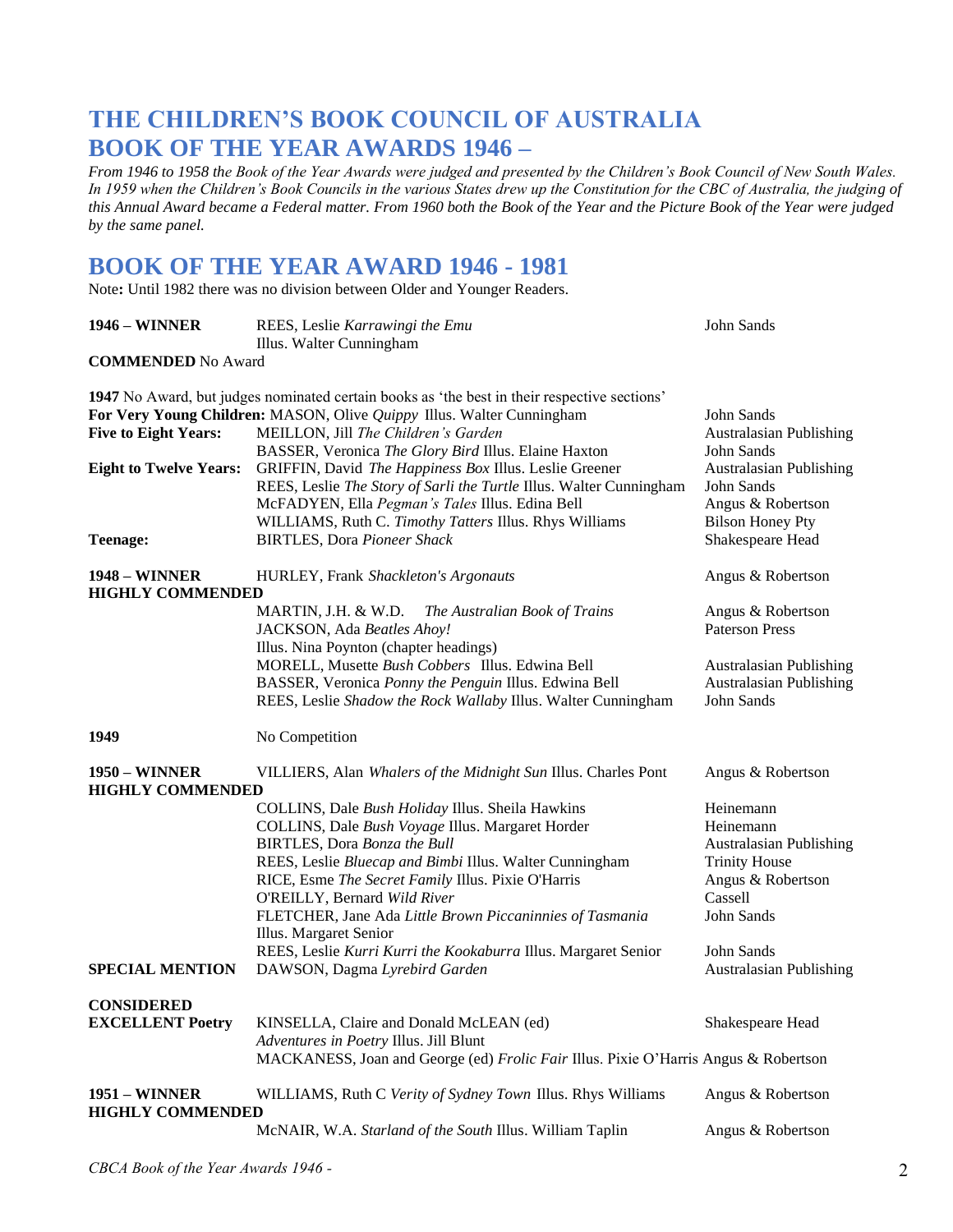| <b>COMMENDED</b>                                | HANDFORD, Nourma Carcoola<br>ALDOUS, Allan Kiewa Adventure<br>GRAVES, Richard H. Spear and Stockwhip<br>WILSON, Erle Churinga Tales Illus. Sally Medworth                                            | Dymocks<br><b>Oxford University Press</b><br>Dymocks<br><b>Australasian Publishing</b>    |
|-------------------------------------------------|------------------------------------------------------------------------------------------------------------------------------------------------------------------------------------------------------|-------------------------------------------------------------------------------------------|
| <b>1952 - WINNER</b><br><b>HIGHLY COMMENDED</b> | POWNALL, Eve The Australia Book Illus. Margaret Senior                                                                                                                                               | John Sands                                                                                |
| <b>COMMENDED</b>                                | POWNALL, Eve Cousins-Come-Lately Illus. Margaret Senior<br>VARIOUS AUTHORS The Blue Wren Series Illus. Margaret Horder<br>HATFIELD, William Wild Dog Frontier<br>HANDFORD, Nourma Carcoola Adventure | Shakespeare Head<br>Angus & Robertson<br><b>Oxford University Press</b><br><b>Dymocks</b> |
| 1953 - JOINT WINNERS                            |                                                                                                                                                                                                      |                                                                                           |
|                                                 | PHIPSON, Joan Good Luck to the Rider Illus. Margaret Horder<br>MARTIN, J.H. & W.D. Aircraft of Today and Tomorrow                                                                                    | Angus & Robertson<br>Angus & Robertson                                                    |
| <b>COMMENDED</b>                                | No Award                                                                                                                                                                                             |                                                                                           |
| <b>1954 – WINNER</b>                            | PARKER, K.A. Australian Legendary Tales<br>edited by Henrietta Drake-Brockman Illus. Elizabeth Durack                                                                                                | Angus & Robertson                                                                         |
| <b>HIGHLY COMMENDED</b>                         |                                                                                                                                                                                                      |                                                                                           |
|                                                 | HILL, Fitzmaurice Southward Ho with the Hentys<br>NORTON, Frank Fighting Ships of Australia and New Zealand                                                                                          | Whitcombe & Tombs<br>Angus & Robertson                                                    |
| <b>1955 – WINNER</b>                            | TINDALE, N.R. & H.S. LINDSAY<br>The First Walkabout Illus. Madeleine Boyce                                                                                                                           | Longmans Green                                                                            |
| <b>HIGHLY COMMENDED</b>                         |                                                                                                                                                                                                      |                                                                                           |
| <b>COMMENDED</b>                                | PATCHETT, Mary Wild Brother Illus. John Rose<br>PALMER, Helen & McLEOD, Jessie<br>The First Hundred Years Illus. Harold Freeman                                                                      | Collins<br>Longmans Green                                                                 |
| <b>1956 - WINNER</b><br><b>HIGHLY COMMENDED</b> | WRIGHTSON, Patricia The Crooked Snake Illus. Margaret Horder                                                                                                                                         | Angus & Robertson                                                                         |
|                                                 | CHADWICK, Doris John of the 'Sirius' Illus. Margaret Senior                                                                                                                                          | Nelson                                                                                    |
|                                                 | DALZIEL, Ken Penguin Road Illus. Frank Norton<br>STEVENS, Lyla Birds of Australia Illus. Anne Lissenden                                                                                              | Angus & Robertson<br>Whitcombe & Tombs                                                    |
| <b>1957 – WINNER</b>                            | MOODIE-HEDDLE, Enid (ed.) The Boomerang Book of Legendary Tales<br>Illus. Nancy Parkes                                                                                                               | Longmans Green                                                                            |
| <b>HIGHLY COMMENDED</b>                         |                                                                                                                                                                                                      |                                                                                           |
|                                                 | CLARK, Mavis Thorpe The Brown Land was Green<br>Illus. Genevieve Melrose                                                                                                                             | Heinemann                                                                                 |
|                                                 | PALMER, Helen & McLEOD, Jessie Makers of the First Hundred Years<br>Illus. Pamela Lindsay                                                                                                            | Longmans Green                                                                            |
|                                                 | MOODIE-HEDDLE, E. (ed.) The Boomerang Book of Australian Poetry                                                                                                                                      |                                                                                           |
|                                                 | Illus. M.R. Dods                                                                                                                                                                                     | Longmans Green                                                                            |
| <b>1958 - WINNER</b><br><b>HIGHLY COMMENDED</b> | CHAUNCY, Nan Tiger in the Bush                                                                                                                                                                       | <b>Oxford University Press</b>                                                            |
|                                                 | PHIPSON, Joan It Happened One Summer Illus. Margaret Horder<br>GARDENER, Lyndsay Pacific Peoples Illus. Nancy Parker                                                                                 | Angus & Robertson<br>Longmans Green                                                       |
| 1959 - JOINT WINNERS                            |                                                                                                                                                                                                      |                                                                                           |
|                                                 | CHAUNCY, Nan Devil's Hill Illus. Margaret Horder<br>GUNN, John Sea Menace                                                                                                                            | <b>Oxford University Press</b><br>Constable                                               |
| <b>HIGHLY COMMENDED</b>                         |                                                                                                                                                                                                      |                                                                                           |
|                                                 | MITCHELL, Elyne The Silver Brumby Illus. Ralph Thomson                                                                                                                                               | Hutchinson                                                                                |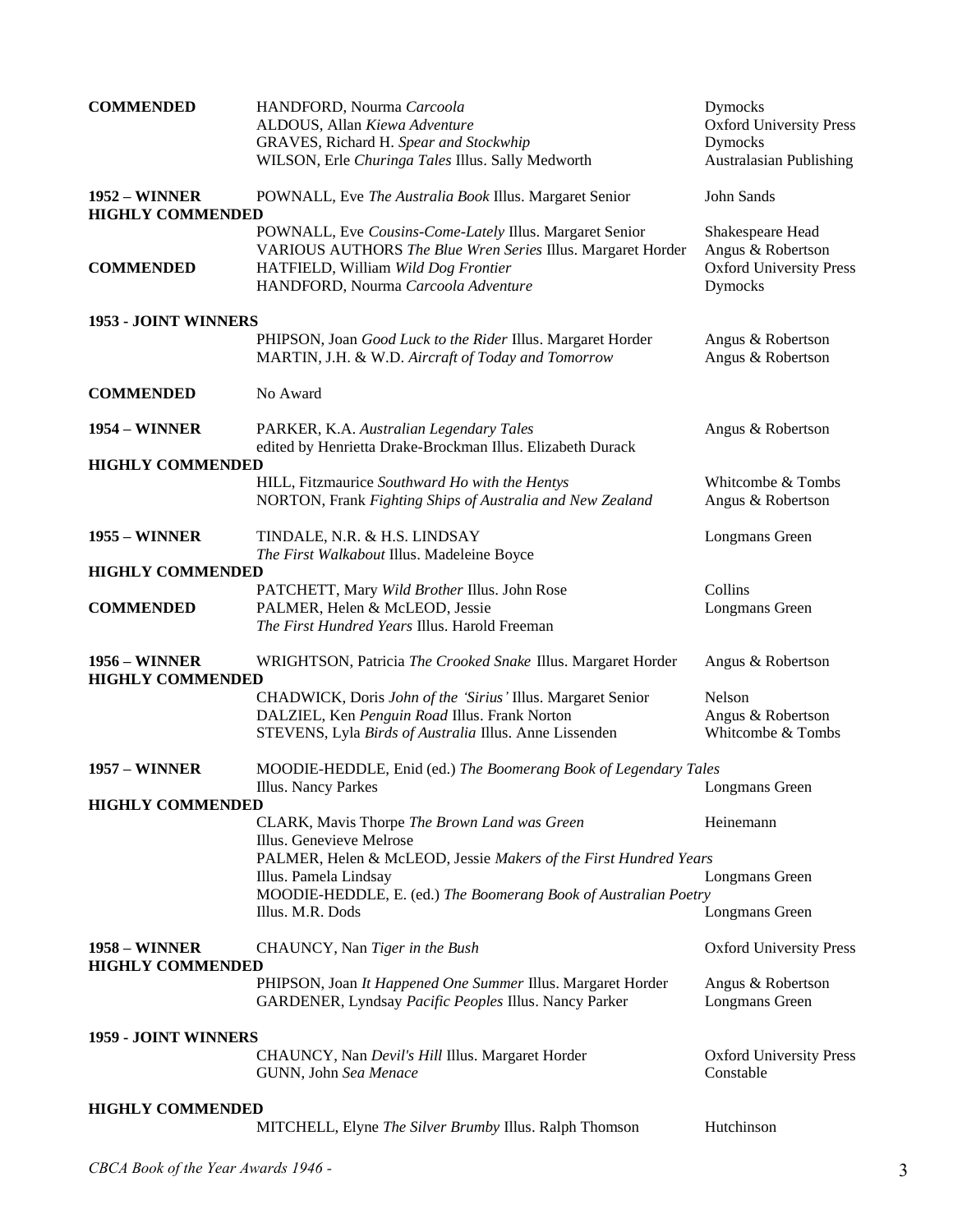| <b>COMMENDED</b>                                | WRIGHTSON, Patricia The Bunyip Hole Illus. Margaret Horder<br>POWNALL, Eve Exploring Australia Illus. Noela Young<br>NORTON, Frank Australian and New Zealand Ships of Today                                                                                                                                             | Angus & Robertson<br>Methuen<br>Angus & Robertson                                                                            |
|-------------------------------------------------|--------------------------------------------------------------------------------------------------------------------------------------------------------------------------------------------------------------------------------------------------------------------------------------------------------------------------|------------------------------------------------------------------------------------------------------------------------------|
| <b>1960 - WINNER</b><br><b>COMMENDED</b>        | TENNANT, Kylie All the Proud Tribesmen Illus. Clem Seale<br>TINDALE, N.R. & LINDSAY, H.A. Rangatira Illus. D.F. Mansted<br>COLLINS, Dale Anzac Adventure Illus. Frank Norton<br>SPENCE, Eleanor The Summer in Between Illus. Marcia Lane-Fraser                                                                          | Macmillan<br>Rigby<br>Angus & Robertson<br><b>Oxford University Press</b>                                                    |
| <b>1961 - WINNER</b><br><b>COMMENDED</b>        | CHAUNCY, Nan Tangara Illus. Brian Wildsmith<br>ALDOUS, Allan <i>Doctor with Wings Illus</i> . Robert Payne<br>MITCHELL, Elyne Silver Brumby's Daughter Illus. Grace Huxtable<br>SPENCE, Eleanor Lillipilly Hill Illus. Susan Einzig                                                                                      | <b>Oxford University Press</b><br>Hodder & Stoughton<br>Hutchinson<br><b>Oxford University Press</b>                         |
| 1962 - JOINT WINNERS                            |                                                                                                                                                                                                                                                                                                                          |                                                                                                                              |
|                                                 | EVERS, L.H. Racketty Street Gang                                                                                                                                                                                                                                                                                         | Hodder & Stoughton                                                                                                           |
|                                                 | WOODBERRY, Joan Rafferty Rides a Winner                                                                                                                                                                                                                                                                                  | Parrish                                                                                                                      |
| <b>COMMENDED</b>                                | PARK, Ruth The Hole in the Hill                                                                                                                                                                                                                                                                                          | Ure Smith                                                                                                                    |
|                                                 | ROLAND, Betty The Forbidden Bridge Illus. Prudence Seward                                                                                                                                                                                                                                                                | <b>Bodley Head</b>                                                                                                           |
|                                                 | THIELE, Colin The Sun on the Stubble                                                                                                                                                                                                                                                                                     | Rigby                                                                                                                        |
| <b>1963 – WINNER</b><br><b>HIGHLY COMMENDED</b> | PHIPSON, Joan The Family Conspiracy Illus. Margaret Horder                                                                                                                                                                                                                                                               | Constable                                                                                                                    |
|                                                 | HILL, Robin Bushland and Seashore                                                                                                                                                                                                                                                                                        | Lansdowne                                                                                                                    |
| <b>COMMENDED</b>                                | KELLAWAY, Frank The Quest for Golden Dan                                                                                                                                                                                                                                                                                 | Cheshire                                                                                                                     |
|                                                 | WRIGHTSON, Patricia The Feather Star Illus. Noela Young                                                                                                                                                                                                                                                                  | Hutchinson                                                                                                                   |
|                                                 | CRAWFORD, R.M. A Picture History of Australia Illus. Clarke HuttonOxford University Press                                                                                                                                                                                                                                |                                                                                                                              |
|                                                 | WOTHERSPOON, John The Australian Pet Book                                                                                                                                                                                                                                                                                | Lansdowne                                                                                                                    |
| <b>1964 – WINNER</b><br><b>HIGHLY COMMENDED</b> | SPENCE, Eleanor The Green Laurel Illus. Geraldine Spence                                                                                                                                                                                                                                                                 | <b>Oxford University Press</b>                                                                                               |
|                                                 |                                                                                                                                                                                                                                                                                                                          |                                                                                                                              |
|                                                 | CHAUNCY, Nan The Roaring 40 Illus. Annette Macarthur-Onslow                                                                                                                                                                                                                                                              | <b>Oxford University Press</b>                                                                                               |
| <b>COMMENDED</b>                                | THIELE, Colin Storm Boy Illus. John Bailey                                                                                                                                                                                                                                                                               | Rigby                                                                                                                        |
|                                                 | PHIPSON, Joan Threat to the Barkers Illus. Margaret Horder                                                                                                                                                                                                                                                               | Constable                                                                                                                    |
|                                                 | GOUGH, Irene One Sunday Morning Early Illus. Noela Young                                                                                                                                                                                                                                                                 | Ure Smith                                                                                                                    |
|                                                 | ROLAND, Betty Jamie's Discovery Illus. Geraldine Spence                                                                                                                                                                                                                                                                  | <b>Bodley Head</b>                                                                                                           |
|                                                 | ODELL, Carol Fires and Firemen                                                                                                                                                                                                                                                                                           | Angus & Robertson                                                                                                            |
| <b>1965 – WINNER</b>                            | BRINSMEAD, Hesba F. Pastures of the Blue Crane<br>Illus. Annette Macarthur-Onslow                                                                                                                                                                                                                                        | <b>Oxford University Press</b>                                                                                               |
| <b>HIGHLY COMMENDED</b>                         |                                                                                                                                                                                                                                                                                                                          |                                                                                                                              |
| <b>COMMENDED</b>                                | MITCHELL, Elyne Winged Skis Illus. Annette Macarthur-Onslow<br>ROLAND, Betty Jamie's Summer Visitor Illus. Prudence Seward<br>CHAUNCY, Nan High and Haunted Island Illus. Victor Ambrus<br>DURACK, Mary The Courteous Savage Illus. Elizabeth Durack<br>ODELL, Carol A Day at the Zoo<br>MASS, Nuri Wonderland of Nature | Hutchinson<br><b>Bodley Head</b><br><b>Oxford University Press</b><br>Ward Lock<br>Angus & Robertson<br><b>Writers Press</b> |
| <b>1966 – WINNER</b><br><b>HIGHLY COMMENDED</b> | SOUTHALL, Ivan Ash Road Illus. Clem Seale                                                                                                                                                                                                                                                                                | Angus & Robertson                                                                                                            |
|                                                 | OTTLEY, Reginald By the Sandhills of Yamboorah Illus. Clyde Pearson Deutsch                                                                                                                                                                                                                                              |                                                                                                                              |
| <b>COMMENDED</b>                                | SOUTHALL, Ivan Indonesian Journey                                                                                                                                                                                                                                                                                        | Lansdowne                                                                                                                    |
|                                                 | SPENCE, Eleanor The Year of the Currawong Illus. Gareth Floyd                                                                                                                                                                                                                                                            | <b>Oxford University Press</b>                                                                                               |
|                                                 | THIELE, Colin February Dragon                                                                                                                                                                                                                                                                                            | Rigby                                                                                                                        |
| <b>1967 – WINNER</b>                            | CLARK, Mavis Thorpe The Min-Min Illus. Genevieve Melrose                                                                                                                                                                                                                                                                 | Lansdowne                                                                                                                    |
| <b>HIGHLY COMMENDED</b>                         | SYRED, Celia Cocky's Castle Illus. Astra Lacis Dick                                                                                                                                                                                                                                                                      | Angus & Robertson                                                                                                            |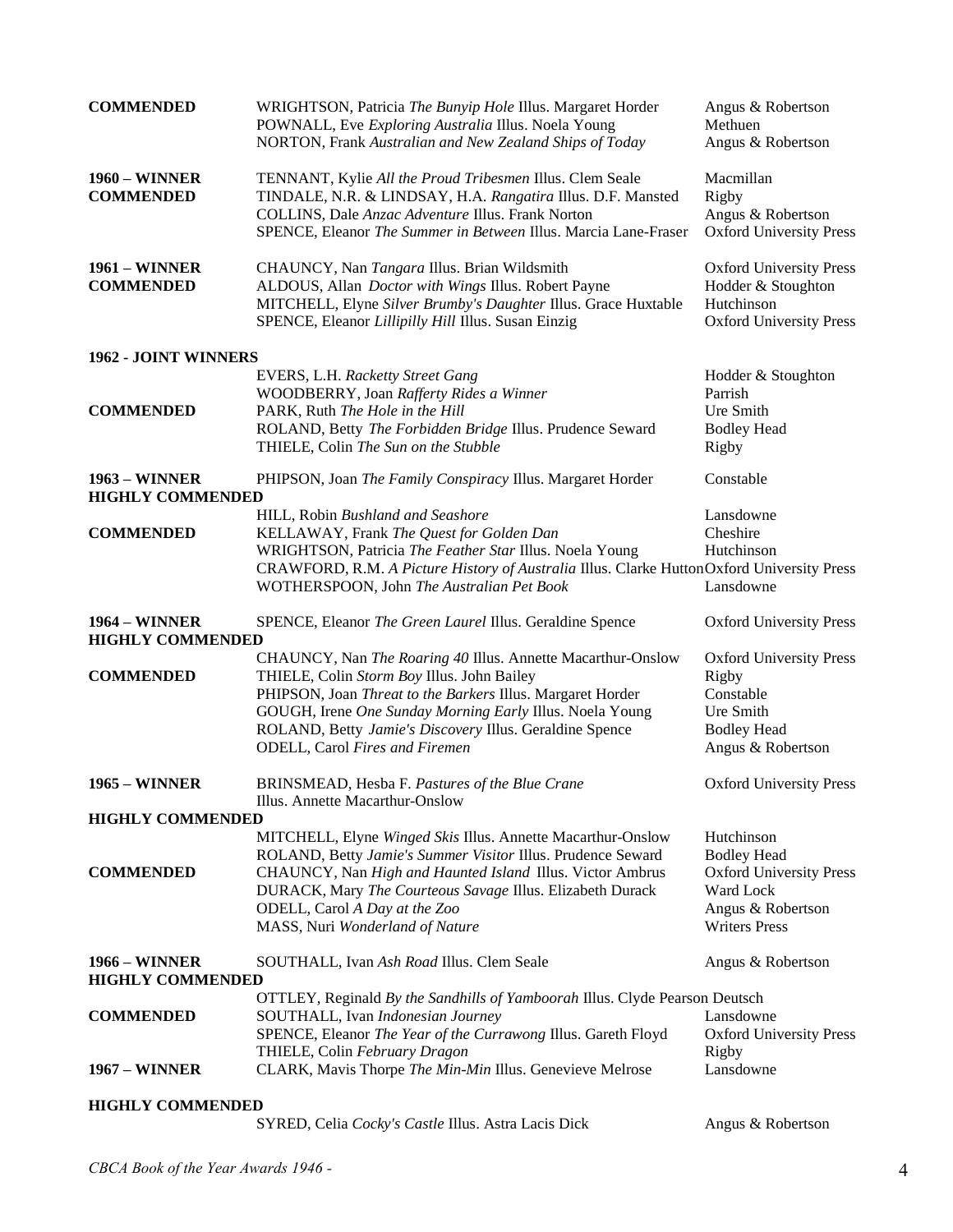| <b>COMMENDED</b>                                | CHAPMAN, Jean The Wish Cat<br>Illus. Noela Young. Photographs by Dean Hay                                                                                                            | Angus & Robertson                         |
|-------------------------------------------------|--------------------------------------------------------------------------------------------------------------------------------------------------------------------------------------|-------------------------------------------|
|                                                 | GOUGH, Irene The Golden Lamb                                                                                                                                                         | Heinemann                                 |
|                                                 | OTTLEY, Reginald The Roan Colt of Yamboorah Illus. Clyde Pearson Deutsch                                                                                                             |                                           |
|                                                 | FATCHEN, Max The River Kings Illus. Clyde Pearson                                                                                                                                    | <b>Hicks</b> Smith                        |
| <b>SPECIAL MENTION</b>                          | BRINSMEAD, Hesba F. Beat Of The City Illus. William Papas                                                                                                                            | <b>Oxford University Press</b>            |
| <b>1968 - WINNER</b><br><b>HIGHLY COMMENDED</b> | SOUTHALL, Ivan To the Wild Sky Illus. Jennifer Tuckwell                                                                                                                              | Angus & Robertson                         |
|                                                 | STOW, Randolph Midnite Illus. Ralph Steadman                                                                                                                                         | Cheshire                                  |
| <b>COMMENDED</b>                                | CHAUNCY, Nan Mathinna's People Illus. Victor Ambrus<br>CLARK, Mavis Thorpe Blue Above the Trees Illus. Genevieve Melrose Lansdowne<br>SOUTHALL, Ivan The Fox Hole Illus. Ian Ribbons | <b>Oxford University Press</b><br>Methuen |
| <b>1969 – WINNER</b>                            | BALDERSON, Margaret When Jays Fly to Barbmo<br>Illus. Victor Ambrus                                                                                                                  | <b>Oxford University Press</b>            |
| <b>HIGHLY COMMENDED</b>                         |                                                                                                                                                                                      |                                           |
| <b>COMMENDED</b>                                | WRIGHTSON, Patricia I Own the Racecourse Illus. Margaret Horder Hutchinson<br>SOUTHALL, Ivan Let the Balloon Go Illus. Ian Ribbons                                                   | Methuen                                   |
| <b>1970 – WINNER</b><br><b>HIGHLY COMMENDED</b> | MACARTHUR-ONSLOW, Annette Uhu                                                                                                                                                        | Ure Smith                                 |
|                                                 | THIELE, Colin Blue Fin Illus. Roger Haldane                                                                                                                                          | Rigby                                     |
| <b>1971 - WINNER</b><br><b>HIGHLY COMMENDED</b> | SOUTHALL, Ivan Bread and Honey                                                                                                                                                       | Angus & Robertson                         |
|                                                 | HUI-MIN, Lo Story of China Illus. Elaine Haxton                                                                                                                                      | Angus & Robertson                         |
| <b>COMMENDED</b>                                | FINKEL, George James Cook, Royal Navy                                                                                                                                                | Angus & Robertson                         |
|                                                 | decorations by Amnon Sadubin<br>NORMAN, Lilith Climb a Lonely Hill                                                                                                                   | Collins                                   |
| <b>1972 - WINNER</b><br><b>HIGHLY COMMENDED</b> | BRINSMEAD, Hesba Longtime Passing                                                                                                                                                    | Angus & Robertson                         |
|                                                 | MATTINGLEY, Christobel The Windmill at Magpie Creek<br>Illus. Gavin Rowe                                                                                                             | Hodder & Stoughton                        |
| <b>COMMENDED</b><br><b>FAVOURABLE MENTION</b>   | MARTIN, David Hughie Illus. Ron Brooks                                                                                                                                               | Nelson                                    |
|                                                 | MATTINGLEY, Christobel Worm Weather<br>MACARTHUR-ONSLOW, Annette Minnie                                                                                                              | Hamish Hamilton<br>Ure Smith              |
| <b>1973 - WINNER</b><br><b>HIGHLY COMMENDED</b> | SHELLEY, Noreen Family at the Lookout Illus. Robert Micklewright Oxford University Press                                                                                             |                                           |
|                                                 | WRIGHTSON, Patricia An Older Kind of Magic Illus. Noela Young                                                                                                                        | Hutchinson                                |
| <b>COMMENDED</b>                                | HOOPER, Meredith Everyday Inventions                                                                                                                                                 | Angus & Robertson                         |
| <b>1974 - WINNER</b><br><b>HIGHLY COMMENDED</b> | WRIGHTSON, Patricia The Nargun and the Stars                                                                                                                                         | Hutchinson                                |
| <b>COMMENDED</b>                                | FATCHEN, Max The Spirit Wind Illus. Trevor Stubley<br>THIELE, Colin The Fire in the Stone                                                                                            | Methuen/Hicks Smith<br>Rigby              |
|                                                 | WAGNER, Jenny The Bunyip of Berkeley's Creek Illus. Ron Brooks                                                                                                                       | Longman                                   |
| 1975                                            | No Award                                                                                                                                                                             |                                           |
| <b>HIGHLY COMMENDED</b>                         |                                                                                                                                                                                      |                                           |
| <b>COMMENDED</b>                                | PARK, Ruth Callie's Castle Illus. Kilmeny Niland<br>THIELE, Colin Magpie Island Illus. Roger Haldane                                                                                 | Angus & Robertson<br>Rigby                |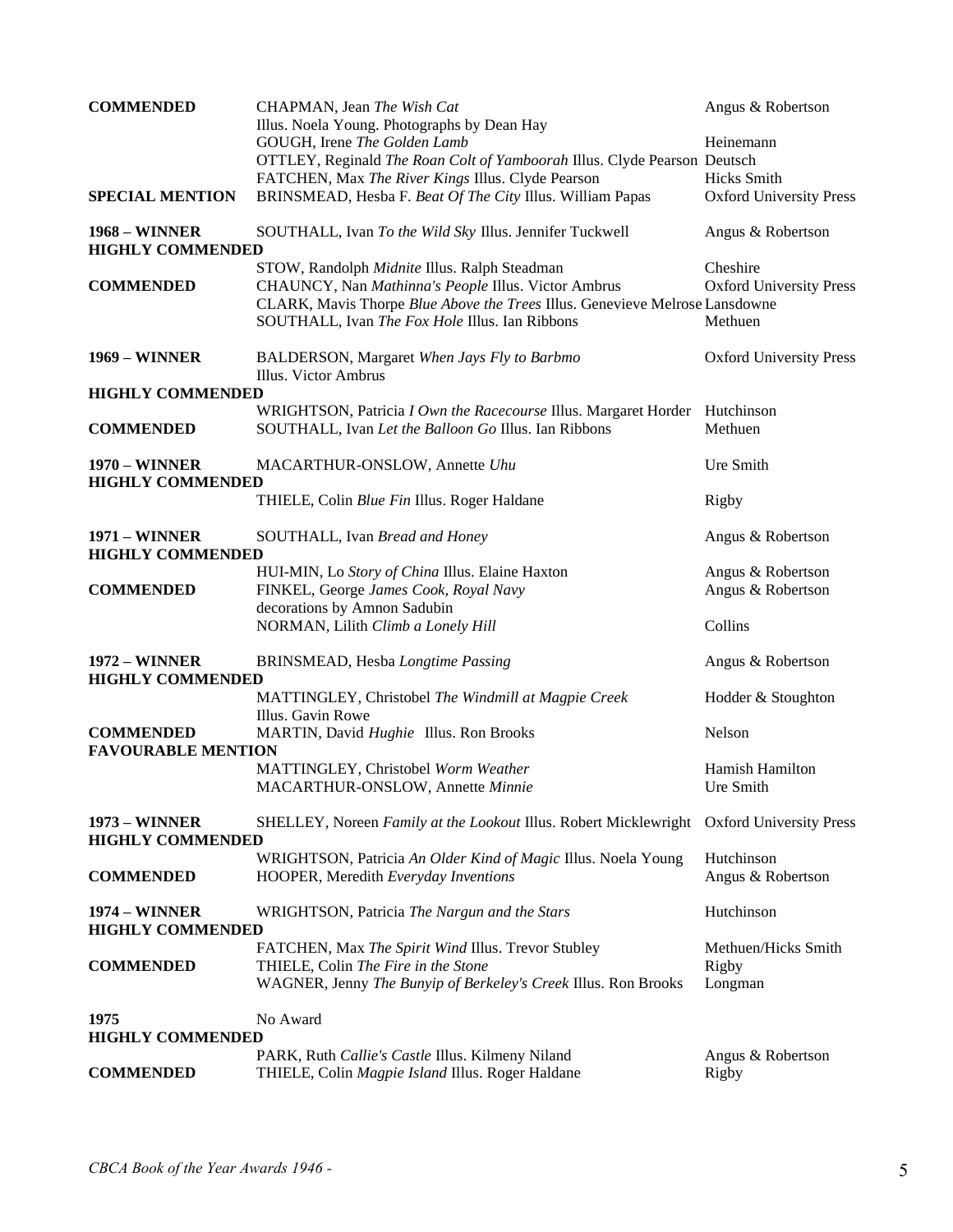| <b>WORTHY OF MENTION</b>                        |                                                                                                                    |                                                     |
|-------------------------------------------------|--------------------------------------------------------------------------------------------------------------------|-----------------------------------------------------|
|                                                 | THIELE, Colin Uncle Gustav's Ghosts<br>SHELLEY, Noreen Faces in a Looking Glass                                    | Rigby<br><b>Oxford University Press</b>             |
| <b>1976 – WINNER</b><br><b>HIGHLY COMMENDED</b> | SOUTHALL, Ivan Fly West                                                                                            | Angus & Robertson                                   |
|                                                 | BALDERSON, Margaret A Dog Called George Illus. Nikki Jones                                                         | <b>Oxford University Press</b>                      |
| <b>COMMENDED</b> No Award                       |                                                                                                                    |                                                     |
| <b>WORTHY OF MENTION</b>                        | MARTIN, David Mr P and His Remarkable Flight                                                                       | Hodder & Stoughton                                  |
|                                                 | DONKIN, Nance Patchwork Grandmother                                                                                | Hamish Hamilton                                     |
| <b>SPECIAL MENTION</b>                          |                                                                                                                    |                                                     |
|                                                 | FRENCH, Simon Hey Phantom Singlet                                                                                  | Angus & Robertson                                   |
| <b>1977 – WINNER</b><br><b>HIGHLY COMMENDED</b> | SPENCE, Eleanor The October Child                                                                                  | <b>Oxford University Press</b>                      |
|                                                 | PHIPSON, Joan The Cats                                                                                             | Macmillan                                           |
| <b>COMMENDED</b>                                | SYRED, Celia Hebe's Daughter                                                                                       | Hodder & Stoughton                                  |
| <b>1978 - WINNER</b><br><b>HIGHLY COMMENDED</b> | WRIGHTSON, Patricia The Ice is Coming                                                                              | Hutchinson                                          |
|                                                 | SPENCE, Eleanor A Candle for Saint Antony                                                                          | <b>Oxford University Press</b>                      |
| <b>COMMENDED</b>                                | ROY, Thomas The Curse of the Turtle                                                                                | <b>Bodley Head</b>                                  |
|                                                 | <b>BENNETT</b> , Jack The Lieutenant                                                                               | Angus & Robertson                                   |
| <b>1979 - WINNER</b>                            | MANLEY, Ruth The Plum-Rain Scroll                                                                                  | Hodder & Stoughton                                  |
| <b>HIGHLY COMMENDED</b>                         |                                                                                                                    |                                                     |
| <b>COMMENDED</b>                                | SCOTT, Bill Boorie<br>GREENWOOD Ted The Pochetto Coat Illus. Ron Brooks                                            | <b>Oxford University Press</b><br>Hutchinson        |
|                                                 | PARK, Ruth Come Danger, Come Darkness                                                                              | Hodder & Stoughton                                  |
| <b>1980 - WINNER</b>                            | HARDING, Lee Displaced Person                                                                                      | <b>Hyland House</b>                                 |
| <b>HIGHLY COMMENDED</b>                         |                                                                                                                    |                                                     |
|                                                 | BRINSMEAD, Hesba F. Once There was a Swagman<br>Illus. Noela Young                                                 | <b>Oxford University Press</b>                      |
| <b>COMMENDED</b>                                | GOODSIR, Don The Gould League Book of Australian Birds                                                             |                                                     |
|                                                 | Illus. Tony Oliver<br>THIELE, Colin River Murray Mary Illus. Robert Ingpen                                         | Golden Press/Gould League<br>Rigby                  |
| <b>1981 – WINNER</b><br><b>HIGHLY COMMENDED</b> | PARK, Ruth Playing Beatie Bow                                                                                      | Nelson                                              |
|                                                 | SCOTT, Bill Darkness Under the Hills                                                                               | <b>Oxford University Press</b>                      |
| <b>COMMENDED</b>                                | BOLTON, Barbara Jandy Malone and the Nine O'Clock Tiger<br>Illus. Alan White<br>SPENCE, Eleanor The Seventh Pebble | Angus & Robertson<br><b>Oxford University Press</b> |
|                                                 |                                                                                                                    |                                                     |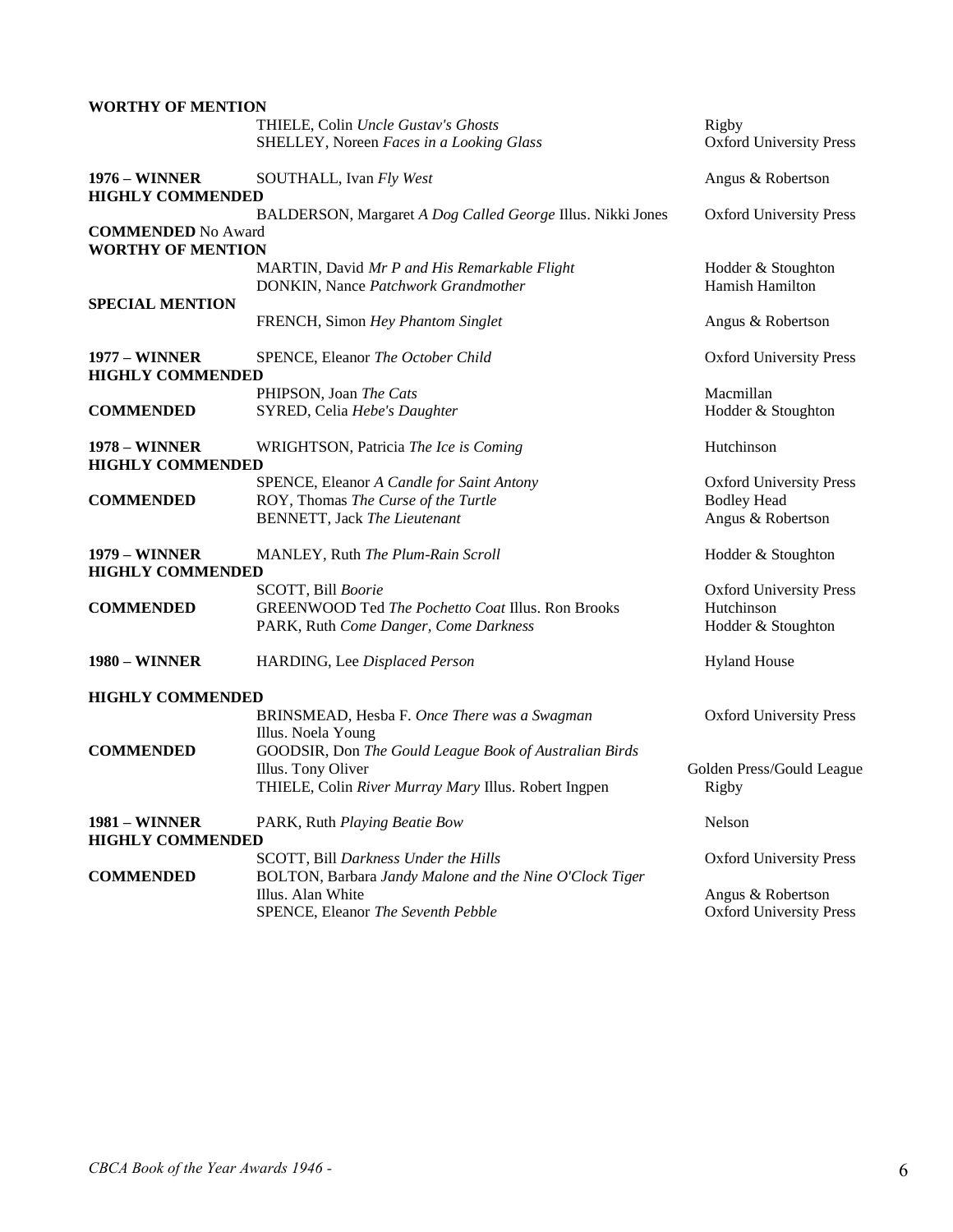### **BOOK OF THE YEAR: OLDER READERS**

| 1982 – WINNER           | THIELE, Colin The Valley Between                       | Rigby                          |
|-------------------------|--------------------------------------------------------|--------------------------------|
| <b>HIGHLY COMMENDED</b> |                                                        |                                |
|                         | WRIGHTSON, Patricia Behind the Wind                    | Hutchinson                     |
|                         | <b>COMMENDED</b> FRENCH, Simon Cannily, Cannily        | Angus & Robertson              |
|                         | MATTINGLEY, Christobel Rummage Illus. Patricia Mullins | Angus & Robertson              |
| <b>SHORT LIST</b>       | BARNETT, Gillian The Inside Hedge Story                | <b>Oxford University Press</b> |
|                         | FATCHEN, Max Closer to the Stars                       | Methuen                        |
|                         | FOWLER, Thurley Wait for Me! Wait for Me!              | Rigby                          |
|                         | PHIPSON, Joan A Tide Flowing                           | Methuen                        |
| <b>1983 - WINNER</b>    | KELLEHER, Victor Master of the Grove                   | Penguin                        |
| <b>HIGHLY COMMENDED</b> |                                                        |                                |
|                         | SPENCE, Eleanor The Left Overs                         | Methuen                        |
| <b>COMMENDED</b>        | WHEATLEY, Nadia Five Times Dizzy Illus. Neil Phillips  | <b>Oxford University Press</b> |
|                         | LURIE, Morris Toby's Millions Illus. Arthur Horner     | Kestrel                        |
| <b>SHORT LIST</b>       | <b>BRINSMEAD, Hesba Long Time Dreaming</b>             | Angus & Robertson              |
|                         | MANLEY, Ruth The Dragon Stone                          | Hodder & Stoughton             |
|                         | NICHOLLS, Bron Three-way Street                        | Hutchinson                     |
|                         | PHIPSON, Joan The Watcher in the Garden                | Methuen                        |
| <b>1984 – WINNER</b>    | WRIGHTSON, Patricia A Little Fear                      | Hutchinson                     |
| <b>HIGHLY COMMENDED</b> |                                                        |                                |
|                         | KLEIN, Robin Penny Pollard's Diary Illus. Ann James    | <b>Oxford University Press</b> |
| <b>COMMENDED</b>        | FRANCIS, Helen The Devil's Stone                       | Omnibus                        |
|                         | WILLMOTT, Frank Breaking Up                            | Collins                        |
| <b>SHORT LIST</b>       | DANN, Max Bernice Knows Best                           | <b>Oxford University Press</b> |
|                         | HARDING, Lee Waiting for the End of the World          | <b>Hyland House</b>            |
|                         | KLEIN, Robin Junk Castle                               | <b>Oxford University Press</b> |
|                         | KLEIN, Robin People Might Hear You                     | Penguin                        |
|                         | SOUTHALL, Ivan The Long Night Watch                    | Methuen                        |
| 1985 – WINNER           | ALDRIDGE, James The True Story of 'Lilli Stubeck'      | <b>Hyland House</b>            |
| <b>HIGHLY COMMENDED</b> |                                                        |                                |
|                         | GLEESON, Libby Eleanor, Elizabeth                      | Angus & Robertson              |
| <b>COMMENDED</b>        | SPENCE, Eleanor Me and Jeshua Illus. Shane Conroy      | Dove Communications            |
|                         | WHEATLEY, Nadia Dancing in the Anzac Deli              | <b>Oxford University Press</b> |
|                         | Illus. Waldeman Buczynsk                               |                                |
| <b>SHORT LIST</b>       | <b>BAILLIE</b> , Allan Adrift                          | Nelson                         |
|                         | KELLEHER, Victor Papio                                 | Kestrel                        |
|                         | KLEIN, Robin Hating Alison Ashley                      | Penguin                        |
|                         | KLEIN, Robin Penny Pollard's Letters                   | <b>Oxford University Press</b> |
|                         | RODDA, Emily Something Special                         | Angus & Robertson              |
| <b>1986 – WINNER</b>    | FOWLER, Thurley The Green Wind                         | Rigby                          |
| <b>HIGHLY COMMENDED</b> |                                                        |                                |
|                         | <b>BAILLIE, Allan Little Brother</b>                   | Nelson                         |
| <b>COMMENDED</b>        | WHEATLEY, Nadia The House that was Eureka              | Viking Kestrel                 |
|                         | LAKE, David The Changelings of Chaan                   | <b>Hyland House</b>            |
| <b>SHORT LIST</b>       | CARR, Roger Vaughan Firestorm                          | Nelson                         |
|                         | KLEIN, Robin Halfway Across the Galaxy and Turn Left   | Viking Kestrel                 |
|                         | SCOTT-MITCHELL, Clare (comp) Apples from               |                                |
|                         | Hurricane Street Illus. Louise Hogan                   | Methuen                        |
|                         | SPENCE, Eleanor Miranda Going Home                     | Dove Communications            |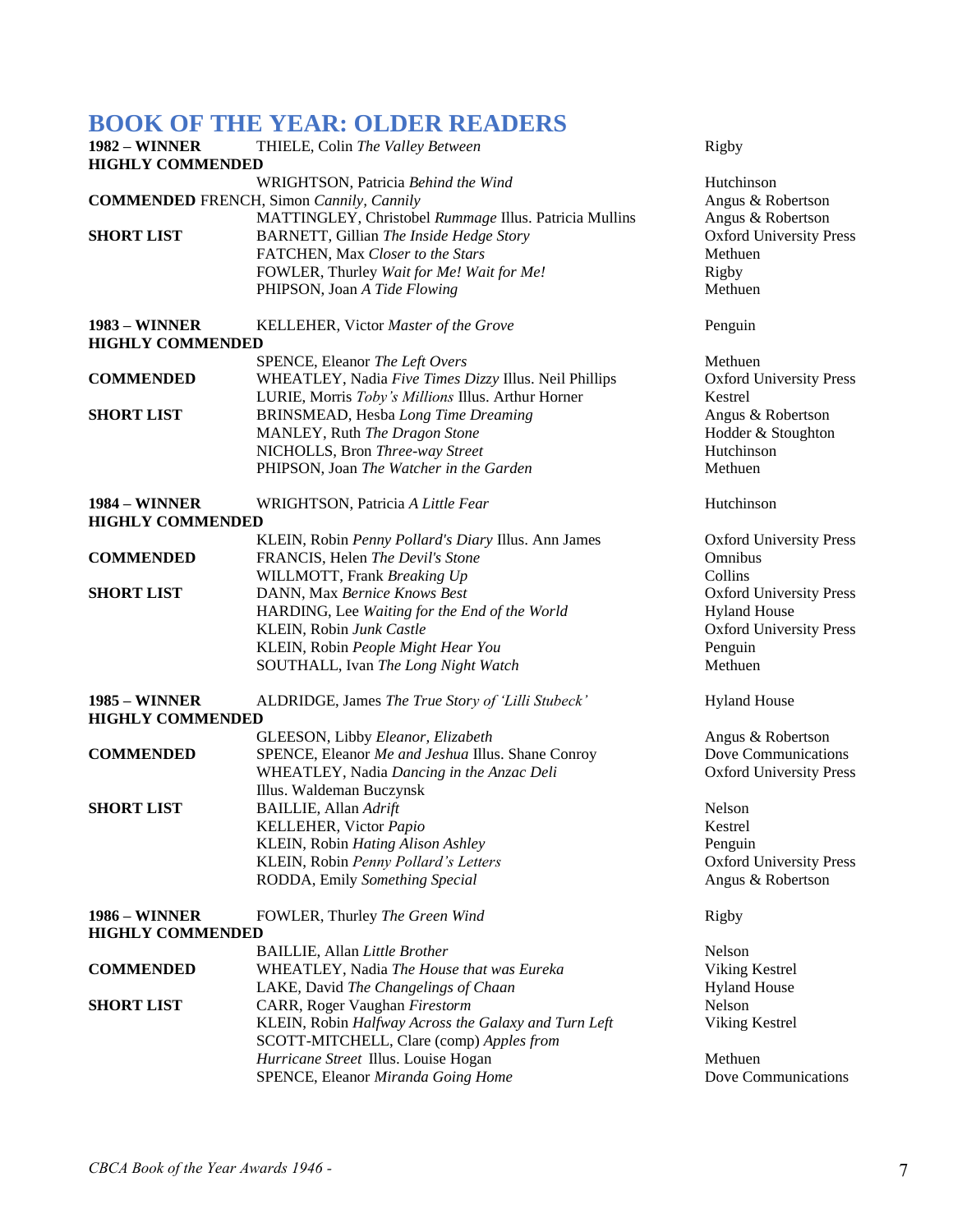| <b>1987 - WINNER</b><br><b>HONOUR BOOKS</b> | FRENCH, Simon All We Know<br>RUBINSTEIN, Gillian Space Demons               | Angus & Robertson<br>Omnibus      |
|---------------------------------------------|-----------------------------------------------------------------------------|-----------------------------------|
|                                             | KELLEHER, Victor Taronga                                                    | Viking Kestrel                    |
| <b>SHORT LIST</b>                           | <b>BAILLIE</b> , Allan Riverman                                             | Nelson                            |
|                                             | PARK, Ruth My Sister Sif                                                    | Viking Kestrel                    |
|                                             | SHARP, Donna Blue Days                                                      | <b>UQP</b>                        |
| <b>1988 – WINNER</b>                        | MARSDEN, John So Much to Tell You                                           | <b>Walter McVitty</b>             |
| <b>HONOUR BOOKS</b>                         | GLEESON, Libby I am Susannah                                                | Angus & Robertson                 |
|                                             | SPENCE, Eleanor Deezle boy                                                  | <b>Collins Dove</b>               |
| <b>SHORT LIST</b>                           | CARMODY, Isobelle Obernewtyn<br>HALL, Penny The Paperchaser                 | Penguin<br><b>Walter McVitty</b>  |
|                                             | HEYLEN, Jill & Celia JELLETT Rattling in the Wind                           | Omnibus                           |
|                                             | Illus. Maire Smith                                                          |                                   |
|                                             | KELLEHER, Victor The makers                                                 | Viking Kestrel                    |
| <b>1989 - WINNER</b>                        | RUBINSTEIN, Gillian Beyond the Labyrinth                                    | <b>Hyland House</b>               |
| <b>HONOUR BOOKS</b>                         | MACDONALD, Caroline The Lake at the End of the World                        | Viking Kestrel                    |
|                                             | RUBINSTEIN, Gillian Answers to Brut                                         | Omnibus                           |
| <b>SHORT LIST</b>                           | BAILLIE, Allan Megan's star<br>O'NEILL, Judith Deepwater                    | Viking Kestrel<br>Hamish Hamilton |
|                                             | PERSHALL, Mary K. You take the high road                                    | Penguin                           |
|                                             |                                                                             |                                   |
| <b>1990 – WINNER</b>                        | KLEIN, Robin Came Back to Show You I Could Fly                              | Viking Kestrel                    |
| <b>HONOUR BOOKS</b>                         | CASWELL, Brian Merryll of the Stones                                        | <b>UQP</b>                        |
|                                             | HATHORN, Libby Thunderwith                                                  | Heinemann                         |
| <b>SHORT LIST</b>                           | KELLEHER, Victor The Red King                                               | Viking Kestrel                    |
|                                             | RUBINSTEIN, Gillian Skymaze                                                 | Omnibus                           |
|                                             | WRIGHTSON, Patricia Balyet                                                  | Hutchinson                        |
| <b>1991-WINNER</b>                          | CREW, Gary Strange Objects                                                  | William Heinemann                 |
| <b>HONOUR BOOKS</b>                         | CARMODY, Isobelle The Farseekers                                            | Penguin                           |
|                                             | KELLEHER, Victor Brother Night                                              | <b>Random Century</b>             |
|                                             | SPENCE, Eleanor The Family Book of Mary Claire                              | <b>Collins Dove</b>               |
| <b>SHORT LIST</b>                           | LISSON, Deborah The Devil's Own                                             | <b>Walter McVitty</b>             |
|                                             | MACDONALD, Caroline Speaking to Miranda                                     | Viking Penguin                    |
| <b>1992-WINNER</b>                          | NILSSON, Eleanor The House Guest                                            | Viking                            |
| <b>HONOUR BOOKS</b>                         | FRENCH, Simon Change the Locks                                              | <b>Ashton Scholastic</b>          |
| <b>SHORT LIST</b>                           | WALKER, Kate Peter<br>KELLEHER, Victor Del-Del                              | Omnibus<br>Random House           |
|                                             | McROBBIE, David Mandragora                                                  | Mammoth                           |
|                                             | MARSDEN, John Letters from the Inside                                       | Macmillan                         |
|                                             |                                                                             |                                   |
| <b>1993-WINNER</b>                          | MARCHETTA, Melina Looking for Alibrandi                                     | Puffin                            |
| <b>HONOUR BOOKS</b>                         | GOUGH, Sue A Long Way to Tipperary                                          | <b>UQP</b>                        |
|                                             | RUBINSTEIN, Gillian Galax-Arena                                             | <b>Hyland House</b>               |
| <b>SHORT LIST</b>                           | CASWELL, Brian A Cage of Butterflies                                        | <b>UQP</b><br><b>OUP</b>          |
|                                             | JINKS, Catherine Pagan's Crusade<br>MARSDEN, John Take My Word for It       | Macmillan                         |
|                                             |                                                                             |                                   |
| 1994 - JOINT WINNERS                        |                                                                             |                                   |
|                                             | CARMODY, Isobelle The Gathering                                             | Puffin                            |
|                                             | CREW, Gary Angel's Gate                                                     | Heinemann                         |
| <b>HONOUR BOOK</b><br><b>SHORT LIST</b>     | MOLONEY, James Dougy                                                        | <b>UQP</b>                        |
|                                             | <b>CARTER, Robert The Collectors</b><br>GLESSON, Libby Love Me, Love Me Not | A & R<br>Viking                   |
|                                             | KLEIN, Robin Seeing Things                                                  | Viking                            |
|                                             |                                                                             |                                   |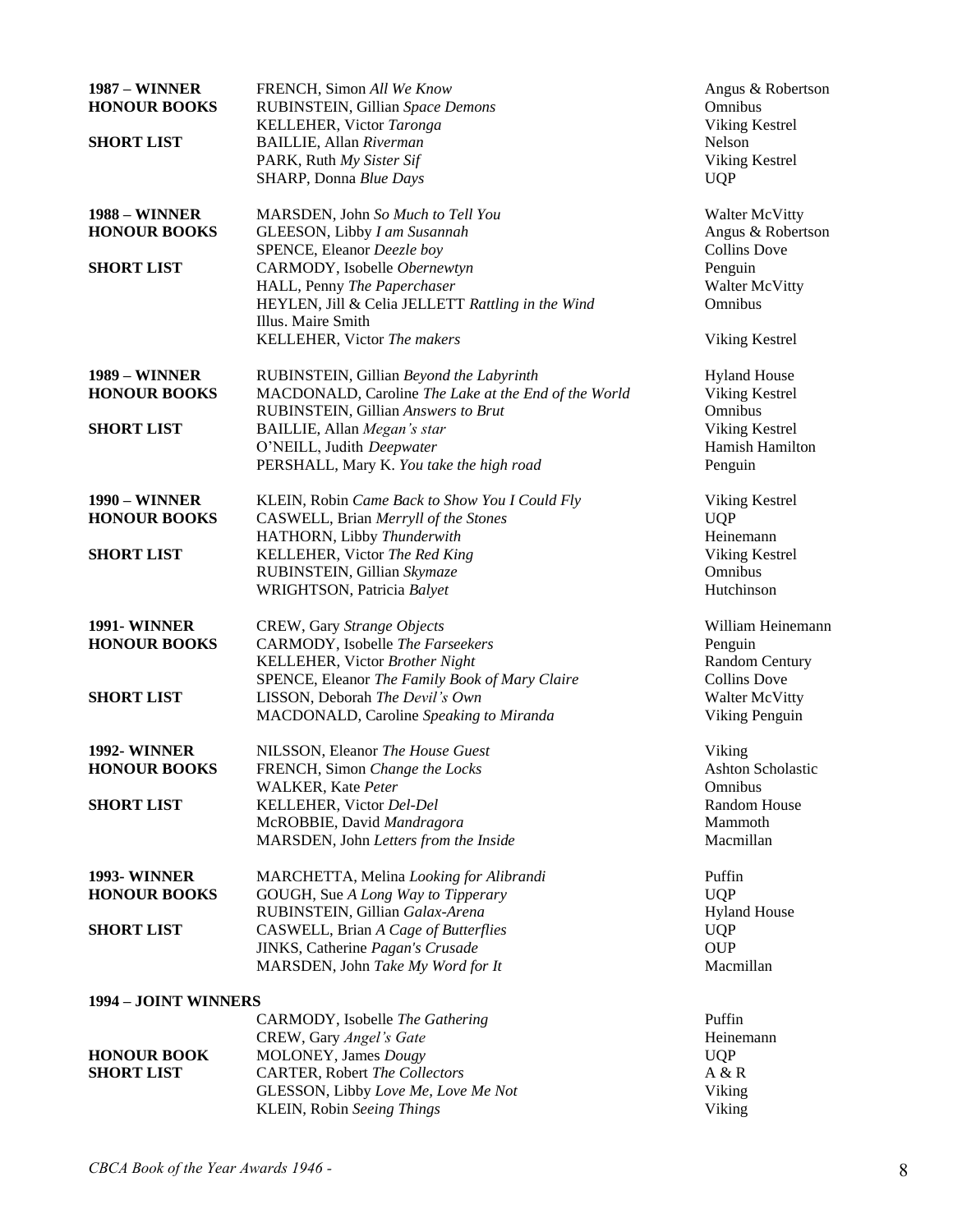| <b>1995 – WINNER</b><br><b>HONOUR BOOKS</b>   | RUBINSTEIN, Gillian Foxspell<br>MOLONEY, James Gracey<br>WHEATLEY, Nadia The Night Tolkien Died                            | <b>Hyland House</b><br><b>UQP</b><br>Random House |
|-----------------------------------------------|----------------------------------------------------------------------------------------------------------------------------|---------------------------------------------------|
| <b>SHORT LIST</b>                             | CLARKE, Judith Friend of My Heart<br>DUBOSARSKY, Ursula The White Guinea Pig<br>KELLEHER, Victor Parkland                  | <b>UQP</b><br>Viking<br>Viking                    |
| <b>1996 – WINNER</b>                          | JINKS, Catherine Pagan's Vows                                                                                              | Omnibus                                           |
| <b>HONOUR BOOKS</b>                           | DUBOSARSKY, Ursula The First Book of Samuel<br>HARTNETT, Sonya Sleeping Dogs                                               | Penguin<br>Penguin                                |
| <b>SHORT LIST</b>                             | <b>CASWELL</b> , Brian <i>Deucalion</i><br>MOLONEY, James The House on River Terrace<br>PAUSACKER, Jenny Getting Somewhere | <b>UQP</b><br><b>UQP</b><br>Mammoth               |
| <b>1997 - WINNER</b><br><b>HONOUR BOOKS</b>   | MOLONEY, James A Bridge to Wiseman's Cove<br>ORR, Wendy Peeling the Onion<br>METZENTHEN, David Johnny Hart's Heroes        | <b>UQP</b><br>Allen & Unwin                       |
| <b>SHORT LIST</b>                             | HERRICK, Steven Love, Ghosts & Nose Hair<br>JINKS, Catherine Pagan's Scribe<br>KELLEHER, Victor Fire Dancer                | Penguin<br><b>UQP</b><br>Omnibus<br>Penguin       |
| <b>1998 – WINNER</b><br><b>HONOUR BOOKS</b>   | JINKS, Catherine Eye to Eye<br>METZENTHEN, David Gilbert's Ghost Train<br>WINTON, Tim Lockie Leonard, Legend               | Puffin<br>Scholastic<br>Pan Macmillan             |
| <b>SHORT LIST</b>                             | BAILLIE, Allan The Last Shot<br>LOWRY, Brigid Guitar Highway Rose<br>ZURBO, Matt Idiot Pride                               | Omnibus (Shorts)<br>Allen & Unwin<br>Penguin      |
| <b>1999 – WINNER</b><br><b>HONOUR BOOKS</b>   | GWYNNE, Phillip Deadly, Unna?<br>CLARKE, Judith Night Train<br>WALKER, Sarah Camphor Laurel                                | Penguin<br>Penguin<br>Pan Macmillan               |
| <b>SHORT LIST</b>                             | DISHER, Garry The Divine Wind<br>HARTNETT, Sonya All My Dangerous Friends<br>HERRICK, Steven A Place Like This             | Hodder & Stoughton<br>Viking<br><b>UQP</b>        |
| <b>2000 – WINNER</b><br><b>HONOUR BOOKS</b>   | EARLS, Nick 48 Shades of Brown<br>BARNES, Helen Killing Aurora<br>FIENBERG, Anna Borrowed Light                            | Penguin<br>Penguin<br>Allen & Unwin               |
| <b>SHORT LIST</b>                             | HARTNETT, Sonya Stripes of the Side Step Wolf<br>METZENTHEN, David Stony Heart Country<br>McROBBIE, David Tyro             | Penguin<br>Penguin<br>Penguin                     |
| <b>2001 - WINNER</b><br><b>HONOUR BOOKS</b>   | CLARKE, Judith Wolf on the Fold<br>CONDON, Bill Dogs<br>ZUSAK, Markus Fighting Ruben Wolfe                                 | Allen & Unwin<br>Hodder & Stoughton<br>Omnibus    |
| <b>SHORT LIST</b>                             | HARTNETT, Sonya Thursday's Child<br>HERRICK, Steven The Simple Gift<br>MOLONEY, James Touch Me                             | Penguin<br><b>UQP</b><br><b>UQP</b>               |
| $2002 - \text{WINNER}$<br><b>HONOUR BOOKS</b> | HARTNETT, Sonya Forest<br>HORNIMAN, Joanne Mahalia<br>ZUSAK, Markus When Dogs Cry                                          | Viking<br>Allen & Unwin<br>Pan Macmillan          |
| <b>SHORT LIST</b>                             | BRUGMAN, Alyssa Finding Grace<br>HIRSCH, Odo Yoss<br>WILD, Margaret Jinx                                                   | Allen & Unwin<br>Allen & Unwin<br>Allen & Unwin   |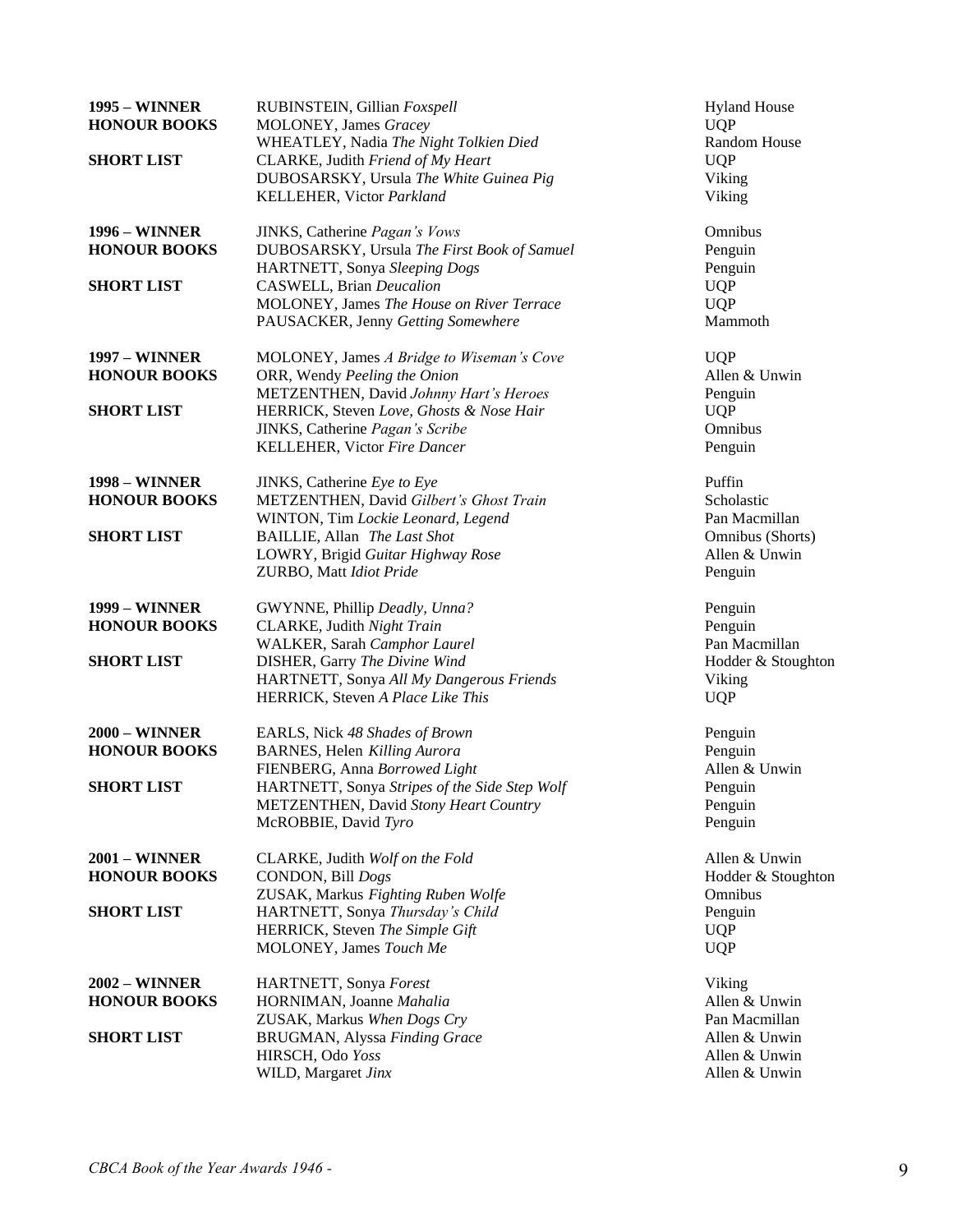| <b>2003 - WINNER</b>   | ZUSAK, Markus The Messenger                                  | Pan Macmillan         |
|------------------------|--------------------------------------------------------------|-----------------------|
| <b>HONOUR BOOKS</b>    | <b>BATESON, Catherine Painted Love Letters</b>               | <b>UQP</b>            |
|                        | BRUGMAN, Alyssa Walking Naked                                | Allen & Unwin         |
| <b>SHORT LIST</b>      | ALDRIDGE, James The Girl from the Sea                        | Penguin               |
|                        | BONE, Ian Song of an Innocent Bystander                      | Penguin               |
|                        | MCDONALD, Meme & Boori Monty PRYOR Njunjul the Sun           | Allen & Unwin         |
| <b>2004 - WINNER</b>   | MARCHETTA, Melina Saving Francesca                           | Viking                |
| <b>HONOUR BOOKS</b>    | METZENTHEN, David Boys of Blood and Bone                     | Penguin               |
|                        | NIX, Garth Mister Monday                                     | Allen & Unwin         |
| <b>SHORT LIST</b>      | <b>GARDNER</b> , Scot Burning Eddy                           | Pan Macmillan         |
|                        | MOLONEY, James Black Taxi                                    | A & R                 |
|                        | MURRAY, Martine How to Make a Bird                           | Allen & Unwin         |
| <b>2005 – WINNER</b>   | BAUER, Michael Gerard The Running Man                        | Omnibus               |
| <b>HONOUR BOOKS</b>    | EATON, Anthony Fireshadow                                    | <b>UQP</b>            |
|                        | HERRICK, Steven By the River                                 | Allen & Unwin         |
| <b>SHORT LIST</b>      | HORNIMAN, Joanne Secret Scribbled Notebooks                  | Allen & Unwin         |
|                        | JONSBERG, BarryThe Whole Business with Kiffo and the Pitbull | Allen & Unwin         |
|                        | LANAGAN, Margo Black Juice                                   | Allen & Unwin         |
| <b>2006 - WINNER</b>   | BURKE, J.C. The Story of Tom Brennan                         | Random House          |
| <b>HONOUR BOOKS</b>    | CONDON, Bill No Worries                                      | <b>UQP</b>            |
|                        | MOLONEY, James Lost Property                                 | Viking                |
| <b>SHORT LIST</b>      | CASWELL, Brian Double Exposure                               | <b>UQP</b>            |
|                        | CROWLEY, Cath Chasing Charlie Duskin                         | Pan Macmillan         |
|                        | JONSBERG, Barry It's Not All About You, Calma                | Allen & Unwin         |
| <b>2007 - WINNER</b>   | LANAGAN, Margo Red Spikes                                    | Allen & Unwin         |
| <b>HONOUR BOOKS</b>    | CORNISH, D.M. Monster Blood Tattoo Book 1 Foundling          | Omnibus               |
|                        | DUBOSARSKY, Ursula The Red Shoe                              | Allen & Unwin         |
| <b>SHORT LIST</b>      | BAUER, Michael Gerard Don't Call me Ishmael!                 | Omnibus               |
|                        | CLARKE, Judith One Whole and Perfect Day                     | Allen & Unwin         |
|                        | SHANAHAN, Lisa My Big Birkett                                | Allen & Unwin         |
| <b>2008 - WINNER</b>   | HARTNETT, Sonya The Ghost's Child                            | Viking                |
| <b>HONOUR BOOKS</b>    | HEFFERNAN, John Marty's Shadow                               | Omnibus               |
|                        | METZENTHEN, David Black Water                                | Penguin               |
| <b>SHORT LIST</b>      | FRENCH, Jackie Pharaoh the Boy who Conquered the Nile        | A & R                 |
|                        | McDONALD, Meme Love Like Water                               | Allen & Unwin         |
|                        | NORRINGTON, Leonie Leaving Barrumbi                          | Omnibus               |
| <b>2009 - WINNER</b>   | TAN, Shaun Tales from Outer Suburbia                         | Allen & Unwin         |
| <b>HONOUR BOOKS</b>    | EATON, Anthony Into White Silence                            | <b>Woolshed Press</b> |
|                        | FRENCH, Jackie A Rose for the Anzac Boys                     | A & R                 |
| <b>SHORT LIST</b>      | CORNISH, D. M. Monster Blood Tattoo Book Two Lamplighter     | Omnibus               |
|                        | MARCHETTA, Melina Finnikin of the Rock                       | Viking                |
|                        | MOLONEY, James Kill the Possum                               | Penguin               |
| $2010 - \text{WINNER}$ | METZENTHEN, David Jarvis 24                                  | Penguin               |
| <b>HONOUR BOOKS</b>    | CLARKE, Judith The Winds of Heaven                           | Allen & Unwin         |
|                        | MILLARD, Glenda A Small Free Kiss in the Dark                | Allen & Unwin         |
| <b>SHORT LIST</b>      | CHRISTOPHER, Lucy Stolen                                     | Chicken House         |
|                        | LARBALESTIER, Justine Liar                                   | Allen & Unwin         |
|                        | TANGEY, Penny Loving Richard Feynman                         | <b>UQP</b>            |
| <b>2011 - WINNER</b>   | HARTNETT, Sonya The Midnight Zoo                             | Viking                |
| <b>HONOUR BOOKS</b>    | COWLEY, Cath Graffiti Moon                                   | Pan Macmillan         |
|                        | MACLEOD, Doug The Life of a Teenage Body-Snatcher            | Viking                |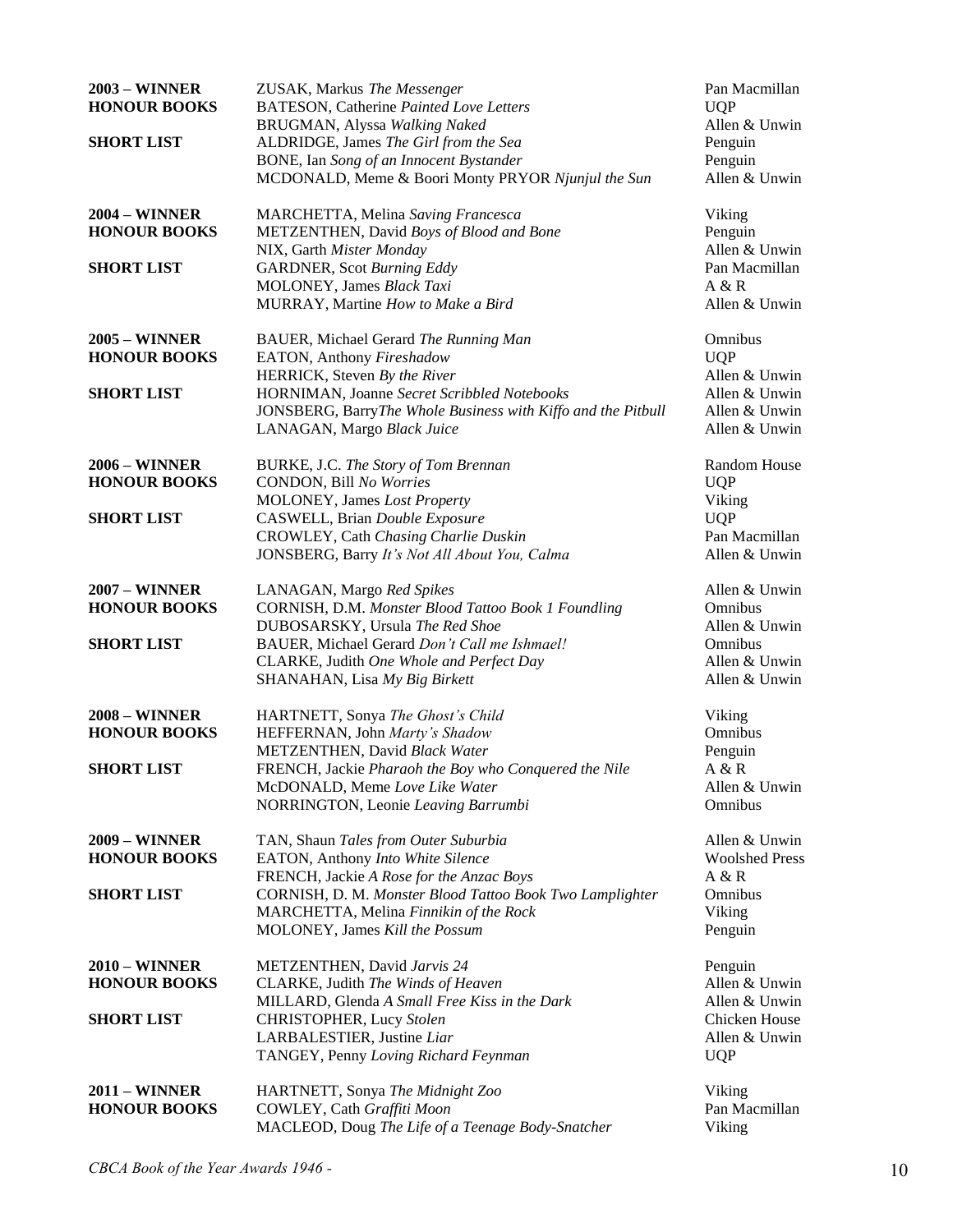| <b>SHORT LIST</b>    | HORNIMAN, Joanne About a Girl<br>MARCHETTA, Melina The Piper's Son | Allen & Unwin<br>Viking |
|----------------------|--------------------------------------------------------------------|-------------------------|
|                      | WOOD, Fiona Six Impossible Things                                  | Pan Macmillan           |
|                      |                                                                    |                         |
| <b>2012 - WINNER</b> | <b>GARDNER, Scot The Dead I Know</b>                               | Allen & Unwin           |
| <b>HONOUR BOOKS</b>  | CONDON, Bill A Straight Line to My Heart                           | Allen & Unwin           |
|                      | NEWTON, Robert When We Were Two                                    | Penguin                 |
| <b>SHORT LIST</b>    | BAUER, Michael Gerard Ishmael and the Hoops of Steel               | Omnibus                 |
|                      | DUBOSARSKY, Ursula The Golden Day                                  | Allen & Unwin           |
|                      | McGAHAN, Andrew Ship Kings The Coming of the Whirlpool             | Allen & Unwin           |
| <b>2013 - WINNER</b> | LANAGAN, Margo Sea Hearts                                          | Allen & Unwin           |
| <b>HONOUR BOOKS</b>  | GRANT, Neil The Ink Bridge                                         | Allen & Unwin           |
|                      | WAKEFIELD, Vikki Friday Brown                                      | <b>Text Publishing</b>  |
| <b>SHORT LIST</b>    | MacLEOD, Doug The Shiny Guys                                       | Penguin                 |
|                      | TOUCHELL, Dianne Creepy & Maude                                    | <b>Fremantle Press</b>  |
|                      | ZAIL, Suzy The Wrong Boy                                           | <b>Black Dog</b>        |
| <b>2014 – WINNER</b> | WOOD, Fiona Wildlife                                               | PanMacmillan            |
| <b>HONOUR BOOKS</b>  | NEAR, Allyse Fairytales for Wilde Girls                            | <b>Random House</b>     |
|                      | ZORN, Claire The Sky so Heavy                                      | <b>UQP</b> Press        |
| <b>SHORT LIST</b>    | CASTAGNA, Fiona The Incredible Here and Now                        | Giramondo Publishing    |
|                      | KEIL, Melissa Life in Outer Space                                  | Hardie Grant            |
|                      | KOSTAKIS, Will The First Third                                     | Penguin                 |
| $2015 -$ WINNER      | ZORN, Claire The Protected                                         | <b>UQP</b> Press        |
| <b>HONOUR BOOKS</b>  | ATKINS, Claire Nona & Me                                           | <b>Black Inc</b>        |
|                      | SWEENEY, Diana The Minnow                                          | <b>Text Publishing</b>  |
| <b>SHORT LIST</b>    | <b>BONGERS</b> , Christine Intruder                                | Random House            |
|                      | GROTH, Darren Are You Seeing Me?                                   | Random House            |
|                      | KEIL, Melissa The Incredible Adventures of Cinnamon Girl           | Hardie Grant Egmont     |
| $2016 -$ WINNER      | WOOD, Fiona Cloudwish                                              | Pan MacMillan Aust      |
| <b>HONOUR BOOKS</b>  | McKINLAY, Meg A Single Stone                                       | <b>Walker Books</b>     |
|                      | WAKEFIELD, Vikki InBetween Days                                    | <b>Text Publishing</b>  |
| <b>SHORT LIST</b>    | GOUGH, Erin The Flywheel                                           | Hardie Grant Egmont     |
|                      | LARKIN, John The Pause                                             | Penguin Random House    |
|                      | LAWSON, Sue Freedom Ride                                           | <b>Walker Books</b>     |
| $2017 -$ WINNER      | ZORN, Claire One Would Think the Deep                              | <b>UQP</b>              |
| <b>HONOUR BOOKS</b>  | CROWLEY, Cath Words in Deep Blue                                   | Pan MacMillan           |
|                      | FRAILLON, Zana The Bone Sparrow                                    | Lothian                 |
| <b>SHORT LIST</b>    | CADDY, Meg Waer                                                    | <b>Text Publishing</b>  |
|                      | JACOBSON, Megan Yellow                                             | Penguin Random House    |
|                      | PLOZZA, Shivaun Frankie                                            | Penguin Random House    |
| $2018 -$ WINNER      | CROWLEY, Cath, WOOD, Fiona & HOWELL, Simmone                       | Pan MacMillan           |
|                      | <b>Take Three Girls</b>                                            |                         |
| <b>HONOUR BOOKS</b>  | ARCHBOLD, Charlie Mallee Boys                                      | <b>Wakefield Press</b>  |
|                      | <b>BLACK, CALLY In the Dark Spaces</b>                             | Hardie Grant Egmont     |
| <b>SHORT LIST</b>    | HARRY, Pip Because of You                                          | <b>UQP</b>              |
|                      | KEIL, Melissa The Secret Science of Magic                          | Hardie Grant Egmont     |
|                      | WAKEFIELD, Vikki Ballad For a Mad Girl                             | <b>Text Publishing</b>  |
| $2019$ – WINNER      | <b>ATKINS, Clare Between Us</b>                                    | <b>Black Inc</b>        |
| <b>HONOUR BOOKS</b>  | EPSTEIN, Sarah Small Spaces                                        | <b>Walker Books</b>     |
|                      | FOXLEE, Karen Lenny's Book of Everything                           | Allen & Unwin           |
| <b>SHORT LIST</b>    | <b>GARDNER</b> , Scot Changing Gear                                | Allen & Unwin           |
|                      | HERRICK, Steven The Bogan Mondrian                                 | <b>UQP</b>              |
|                      | KERNOT, Sharon The Art of Taxidermy                                | <b>Text Publishing</b>  |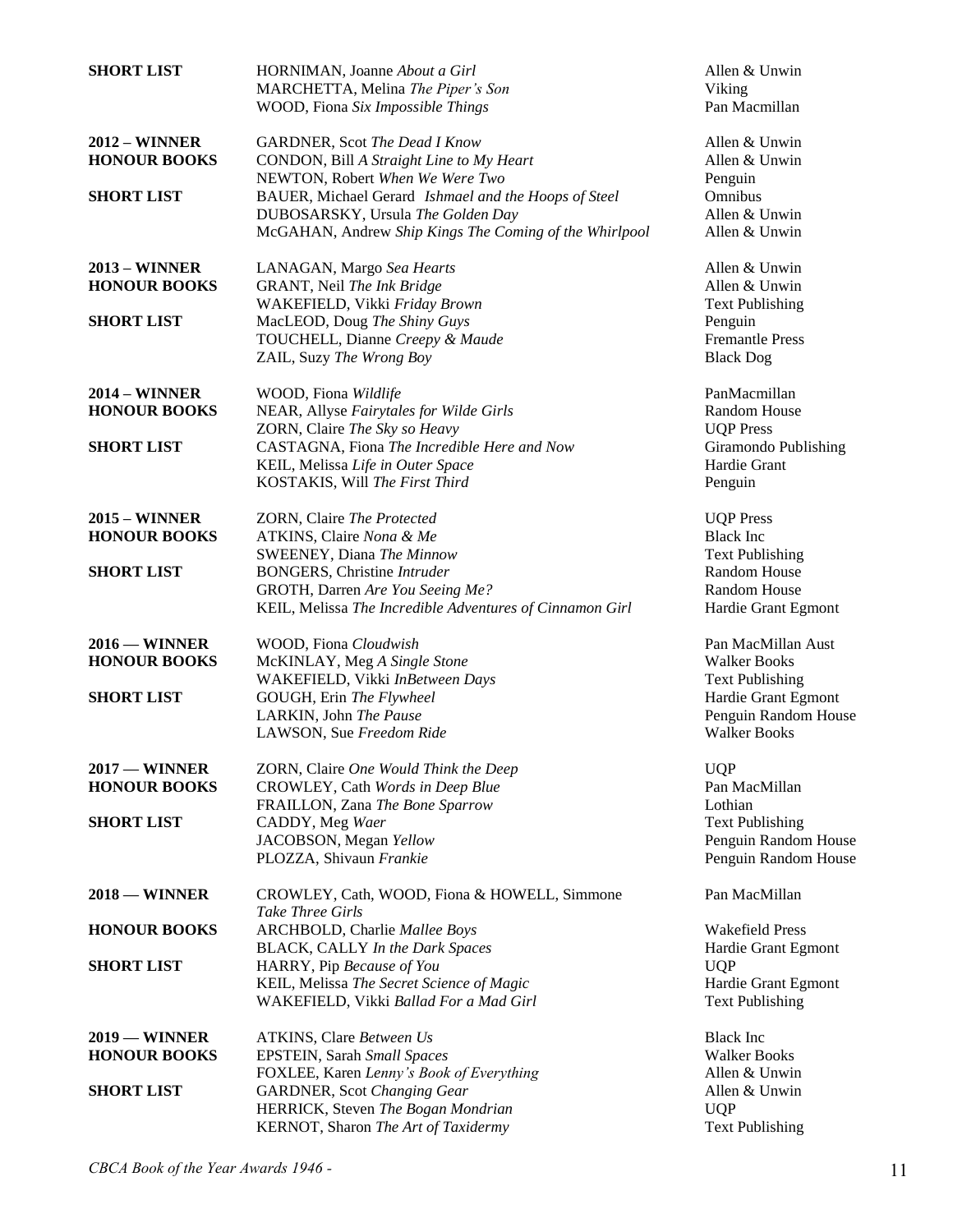| $2020$ — WINNER<br><b>HONOUR BOOKS</b><br><b>SHORT LIST</b> | WAKEFIELD, Vikki This is How We Change the Ending<br>DREWS, C.G. The Boy Who Steals Houses<br>FULLER, Lisa Ghost Bird<br>FOX, Helena <i>How it Feels to Float</i><br>NUNN, Malla When the Ground is Hard<br>SCHOLTE, Astrid Four Dead Queens | <b>Text Publishing</b><br>Hachette Australia<br><b>UOP</b><br>Pan MacMillan Aust<br>Allen & Unwin<br>Allen & Unwin |
|-------------------------------------------------------------|----------------------------------------------------------------------------------------------------------------------------------------------------------------------------------------------------------------------------------------------|--------------------------------------------------------------------------------------------------------------------|
| $2021$ — WINNER<br><b>HONOUR BOOKS</b>                      | BELL, Davina The End of the World is Bigger Than Love<br>MOORE, Cath Metal Fish, Falling Snow<br>NIEMAN, Christie Where We Begin                                                                                                             | <b>Text Publishing</b><br><b>Text Publishing</b><br>Pan MacMillan                                                  |
| <b>SHORT LIST</b>                                           | FRAILLON, Zana The Lost Soul Atlas<br>GODWIN, Jane When Rain Turns to Snow<br>WHATELEY, Anna Peta Lyre's Rating Normal                                                                                                                       | Hachette<br>Hachette<br>Allen & Unwin                                                                              |

### **BOOK OF THE YEAR: YOUNGER READERS**

In 1982 the judges were instructed to award a medal for a category of junior readers if there was a book entered which in their opinion deserved recognition. In 1983 a medal was to be presented to the author of the Junior Book of the Year and a further medal to the illustrator if, in the opinion of the judges the illustrations add significantly to the Text. The title of the Award was known as the Junior Book of the Year Award until 1987.

| $1982 - MEDALS$<br>1983 - MEDALS<br>1984 - MEDALS<br><b>1985 – MEDALS</b><br>1986 - MEDAL<br><b>SHORT LIST</b> | MATTINGLEY, Christobel Rummage Illus. Patricia Mullins<br>KLEIN, Robin Thing Illus. Alison Lester<br>DANN, Max Bernice Knows Best Illus. Ann James<br>RODDA, Emily Something Special Illus. Noela Young<br>STEELE, Mary Arkwright<br>BOLTON, Barbara Edward Wilkins and his Friends Gwendoline<br>Illus. Madeleine Winch<br>DANN, Max One Night at Lottie's House Illus. David Pearson<br>HARVEY, Roland Burke and Wills<br>HATHORN, Elizabeth Paolo's Secret Illus. Lorraine Hannay | Angus & Robertson<br><b>Oxford University Press</b><br><b>Oxford University Press</b><br>Angus & Robertson<br><b>Hyland House</b><br>Angus & Robertson<br><b>Oxford University Press</b><br><b>Five Mile Press</b><br>Methuen |
|----------------------------------------------------------------------------------------------------------------|--------------------------------------------------------------------------------------------------------------------------------------------------------------------------------------------------------------------------------------------------------------------------------------------------------------------------------------------------------------------------------------------------------------------------------------------------------------------------------------|-------------------------------------------------------------------------------------------------------------------------------------------------------------------------------------------------------------------------------|
|                                                                                                                | KLEIN, Robin The Enemies<br>SCHOLES, Katherine The Boy and the Whale Illus. David Wong                                                                                                                                                                                                                                                                                                                                                                                               | Angus & Robertson<br>Viking Kestrel                                                                                                                                                                                           |
|                                                                                                                | SCHURMANN, E. A. Charlie Up a Gumtree Illus. Bruce Treloar                                                                                                                                                                                                                                                                                                                                                                                                                           | Hodder & Stoughton                                                                                                                                                                                                            |
| <b>1987 - MEDAL</b>                                                                                            | RODDA Emily Pigs Might Fly Illus. Noela Young                                                                                                                                                                                                                                                                                                                                                                                                                                        | Angus & Robertson                                                                                                                                                                                                             |
| <b>HONOUR BOOKS</b>                                                                                            | HATHORN, Elizabeth All About Anna and Harriet<br>and Christopher and me Illus. Stephen Axelsen                                                                                                                                                                                                                                                                                                                                                                                       | Methuen                                                                                                                                                                                                                       |
|                                                                                                                | McLEOD, Doug Sister Madge's Book of Nuns Illus. Craig Smith                                                                                                                                                                                                                                                                                                                                                                                                                          | Omnibus                                                                                                                                                                                                                       |
| <b>SHORT LIST</b>                                                                                              | DUGAN, Michael Melissa's Ghost Illus. Elizabeth Honey                                                                                                                                                                                                                                                                                                                                                                                                                                | Dent                                                                                                                                                                                                                          |
|                                                                                                                | KLEIN, Robin Boss of the Pool Illus. Helen Panagopoulos<br>THIELE, Colin Farmer Schulz's Ducks Illus. Mary Milton                                                                                                                                                                                                                                                                                                                                                                    | Omnibus<br>Walter McVitty                                                                                                                                                                                                     |
| <b>1988 – WINNER</b>                                                                                           | WHEATLEY, Nadia My place Illus. Donna Rawlins                                                                                                                                                                                                                                                                                                                                                                                                                                        | <b>Collins Dove</b>                                                                                                                                                                                                           |
| <b>HONOUR BOOKS</b>                                                                                            | FATCHEN, Max A Paddock of Poems                                                                                                                                                                                                                                                                                                                                                                                                                                                      | Omnibus                                                                                                                                                                                                                       |
|                                                                                                                | HATHORN, Libby Looking out for Sampson Illus. Ann James                                                                                                                                                                                                                                                                                                                                                                                                                              | <b>OUP</b>                                                                                                                                                                                                                    |
| <b>SHORT LIST</b>                                                                                              | HUTCHINS, Elizabeth Lucky Illus. Robert H. Perkins                                                                                                                                                                                                                                                                                                                                                                                                                                   | Martin Ed./Ashton Scholastic                                                                                                                                                                                                  |
|                                                                                                                | KLEIN, Robin Birk the Berserker Illus. Alison Lester<br>SCHOLES, Katherine The Landing:a Night of BirdsIllus. David Wong Hill of Content                                                                                                                                                                                                                                                                                                                                             | Omnibus                                                                                                                                                                                                                       |
|                                                                                                                |                                                                                                                                                                                                                                                                                                                                                                                                                                                                                      |                                                                                                                                                                                                                               |
| <b>1989 - WINNER</b>                                                                                           | RODDA, Emily The Best Kept Secret                                                                                                                                                                                                                                                                                                                                                                                                                                                    | A & R                                                                                                                                                                                                                         |
| <b>HONOUR BOOKS</b>                                                                                            | GRANT, Joan Australopedia                                                                                                                                                                                                                                                                                                                                                                                                                                                            | McPhee Gribble                                                                                                                                                                                                                |
|                                                                                                                | RUBINSTEIN, Gillian Melanie and the Night Animal                                                                                                                                                                                                                                                                                                                                                                                                                                     | Omnibus                                                                                                                                                                                                                       |
| <b>SHORT LIST</b>                                                                                              | CARR, Roger Vaughan The Split Creek Kids                                                                                                                                                                                                                                                                                                                                                                                                                                             | Martin Ed/Ashton Scholastic                                                                                                                                                                                                   |
|                                                                                                                | FIENBERG, Anna Wiggy and Boa Illus. Ann James                                                                                                                                                                                                                                                                                                                                                                                                                                        | Dent                                                                                                                                                                                                                          |
|                                                                                                                | PARK, Ruth Callie's Family                                                                                                                                                                                                                                                                                                                                                                                                                                                           | A & R                                                                                                                                                                                                                         |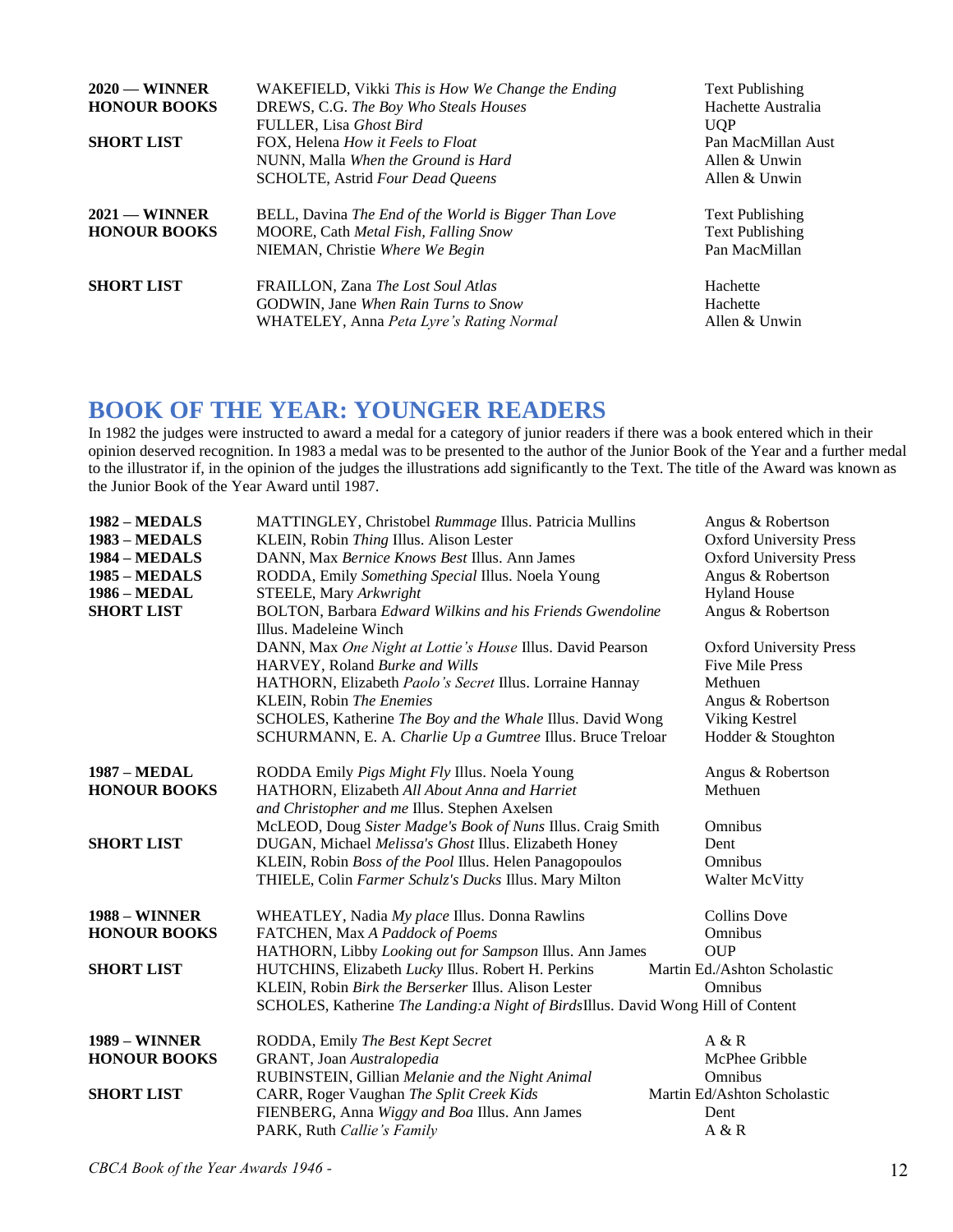| <b>1990 – WINNER</b><br><b>HONOUR BOOKS</b><br><b>SHORT LIST</b> | ADAMS, Jeanie Pigs and Honey<br>EDWARDS, Ian & Rachel TONKIN Papa and the Olden Days<br>WALKER, Kate The Dragon of Mith<br>HATHORN, LibbyThe Extraordinary Magics of Emma McDade<br>Illus. Maya                                                                | Omnibus<br>Heinemann<br>Allen & Unwin<br><b>OUP</b>                            |
|------------------------------------------------------------------|----------------------------------------------------------------------------------------------------------------------------------------------------------------------------------------------------------------------------------------------------------------|--------------------------------------------------------------------------------|
|                                                                  | KIDD, Diana Onion Tears<br>SCOTT, Bill Following the Gold                                                                                                                                                                                                      | Collins/Ingram<br>Omnibus                                                      |
| <b>1991 - WINNER</b><br><b>HONOUR BOOKS</b>                      | RODDA, Emily Finders Keepers<br>KLEIN, Robin Boris and Borsch Illus. Cathy Wilcox<br>PEGUERO, Leone Mervyn's Revenge Illus. Shirley Peters                                                                                                                     | Omnibus<br>Allen & Unwin<br><b>Margaret Hamilton Bks</b>                       |
| <b>SHORT LIST</b>                                                | McCLELLAND, Julie First At Last Illus. Ann James<br>NILSSON, Eleanor The Black Duck<br>WAKEFIELD, S.A. Captain Deadlight's Treasure                                                                                                                            | <b>OUP</b><br>Penguin<br>A & R                                                 |
| $1992$ — WINNER                                                  | FIENBERG, Anna The Magnificent Nose and Other Marvels<br>Illus. Kim Gamble                                                                                                                                                                                     | Allen & Unwin                                                                  |
| <b>HONOUR BOOK</b><br><b>SHORT LIST</b>                          | <b>GLEITZMAN</b> , Morris Misery Guts<br>BARBALET, Margaret The Wolf Illus. Jane Tanner<br>FRENCH, Jackie Rain Stones<br>UTEMORRAH, Daisy Do Not Go Around the Edges Illus. Pat Torres<br>WRIGHTSON, Patricia The Sugar-Gum Tree Illus. David Cox              | Pan<br>Viking<br>A & R<br>Magabala Books<br>Viking                             |
| <b>1993-WINNER</b><br><b>HONOUR BOOKS</b>                        | <b>DISHER, Garry The Bamboo Flute</b><br>GLEITZMAN, Morris Blabber Mouth<br>HILTON, Nette The Web Illus. Kerry Millard                                                                                                                                         | A & R<br>Macmillan<br>A & R                                                    |
| <b>SHORT LIST</b>                                                | KIDD, Diana The Fat and Juicy Place Illus. Bronwyn Bancroft<br>ORR, Wendy Leaving it to You<br>STEPHENS, Michael Titans! Illus. Kim Gamble                                                                                                                     | A & R<br>A & R<br>Allen & Unwin                                                |
| <b>1994 - WINNER</b><br><b>HONOUR BOOKS</b><br><b>SHORT LIST</b> | RODDA, Emily Rowan of Rin<br>HONEY, Elizabeth Honey Sandwich<br>WHEATLEY, Nadia Lucy in the Leap Year Illus. Ken Searle<br>DUBOSARSKY, Ursula The Last Week in December<br>RUBINSTEIN, Gillian The Giant's Tooth Illus. Craig Smith<br>STEELE, Mary Featherbys | Omnibus<br>Allen & Unwin<br>Omnibus<br>Puffin<br>Viking<br><b>Hyland House</b> |
| <b>1995 -WINNER</b><br><b>HONOUR BOOKS</b>                       | ORR, Wendy Ark in the Park Illus. Kerry Millard<br>FRENCH, Jackie Somewhere Around the Corner<br>HILL, Anthony The Burnt Stick Illus. Mark Sofilas                                                                                                             | A & R<br>A & R<br>Viking                                                       |
| <b>SHORT LIST</b>                                                | FOWLER, Thurley Not Again, Dad! Illus. Craig Smith<br>JENNINGS, Paul & Ted GREENWOOD<br>Duck for Cover Illus. Terry Denton<br>METZENTHEN, David Brocky's Bananagram                                                                                            | Puffin<br>Viking<br>Scholastic                                                 |
| <b>1996 - WINNER</b><br><b>HONOUR BOOKS</b>                      | MOLONEY, James Swashbuckler<br>CAREY, Peter The Big Bazoohley<br>HONEY, Elizabeth 45+47 Stella Street and Everything That Happened Allen & Unwin                                                                                                               | <b>UQP</b><br><b>UQP</b>                                                       |
| <b>SHORT LIST</b>                                                | FIENBERG, Anna & Barbara Tashi Illus. Kim Gamble<br>STEELE, Mary A Bit of a Hitch<br>WALKER, Kate I Hate Books Illus. David Cox                                                                                                                                | Allen & Unwin<br><b>Hyland House</b><br>Omnibus                                |
| <b>1997 -WINNER</b><br><b>HONOUR BOOKS</b>                       | GLEESON, Libby Hannah Plus One Illus. Ann James<br>HONEY, Elizabeth Don't Pat the Wombat Illus. William Clarke<br>RODDA, Emily Rowan and the Keeper of the Crystal                                                                                             | Penguin<br>Allen & Unwin<br>Omnibus                                            |
| <b>SHORT LIST</b>                                                | FREEMAN, Pamela Victor's Quest Illus. Kim Gamble<br>KIDD, Diana I Love You, Jason Delaney<br>MORROW, Robin (comp) Beetle Soup Illus. Stephen Michael King                                                                                                      | Omnibus<br>A & R<br>Scholastic                                                 |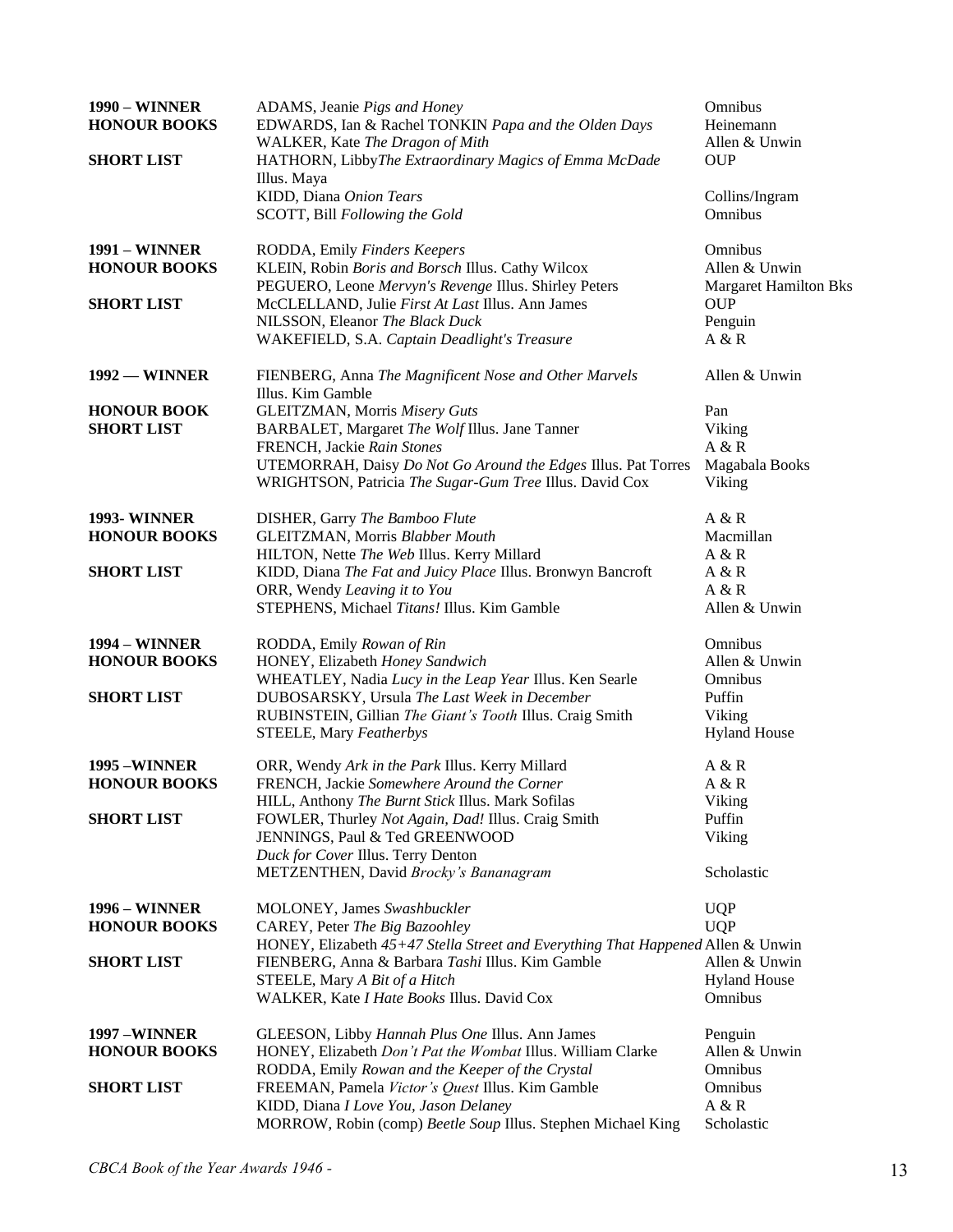| <b>1998 – WINNER</b><br><b>HONOUR BOOKS</b> | FORRESTAL, Elaine Someone Like Me<br>HIRSCH, Odo Antonio S and the Mystery of Theodore Guzman<br>Illus. Andrew McLean                       | Puffin<br>Allen & Unwin                           |
|---------------------------------------------|---------------------------------------------------------------------------------------------------------------------------------------------|---------------------------------------------------|
| <b>SHORT LIST</b>                           | WRIGHTSON, Patricia Rattler's Place Illus. David Cox<br>GLEESON, Libby Queen of the Universe Illus. David Cox<br>KLEIN, Robin The Listmaker | Puffin (Aussie Bites)<br>Omnibus (Solo)<br>Viking |
|                                             | SYME, Marguerite Hann Chickpea                                                                                                              | Scholastic                                        |
| <b>1999 – WINNER</b>                        | McDONALD, Meme & Boori PRYOR<br>My Girragundji Illus. Meme McDonald                                                                         | Allen & Unwin                                     |
| <b>HONOUR BOOKS</b>                         | HILTON, Nette A Ghost of a Chance Illus. Chantal Stewart<br>RODDA, Emily Bob the Builder and the Elves Illus. Craig Smith                   | Penguin<br><b>ABC</b>                             |
| <b>SHORT LIST</b>                           | FRENCH, Jackie Daughter of the Regiment                                                                                                     | A & R                                             |
|                                             | MOLONEY, James Buzzard Breath and Brains<br>SPAULDING, Norma The Little Blue Parcel Illus. Stephen Michael King Scholastic                  | <b>UQP</b>                                        |
| <b>2000 - WINNER</b>                        | FRENCH, Jackie Hitler's Daughter                                                                                                            | A&R                                               |
| <b>HONOUR BOOKS</b>                         | GLEESON, Libby Hannah and the Tomorrow Room Illus. Ann James Penguin<br>ROY, James Captain Mack                                             | <b>UQP</b>                                        |
| <b>SHORT LIST</b>                           | FORRESTAL, Elaine Graffiti on the Fence                                                                                                     | Penguin                                           |
|                                             | HIRSCH, Odo Hazel Green Illus. Andrew McLean<br>RODDA, Emily Rowan and the Zebak                                                            | Allen & Unwin<br>Omnibus                          |
|                                             |                                                                                                                                             |                                                   |
| <b>2001 - WINNER</b>                        | KIDD, Diana Two Hands Together                                                                                                              | Penguin                                           |
| <b>HONOUR BOOKS</b>                         | BROOME, Errol Away With the Birds                                                                                                           | <b>FACP</b>                                       |
| <b>SHORT LIST</b>                           | STARKE, Ruth NIPS XI<br>DUBOSARSKY, Ursula The Game of the Goose                                                                            | Lothian<br>Viking                                 |
|                                             | HIRSCH, Odo Something's Fishy, Hazel Green!                                                                                                 | Allen & Unwin                                     |
|                                             | THIELE, Colin Cannikin & Pinta Illus. Peter Gouldthorpe                                                                                     | Lothian                                           |
| $2002 -$ WINNER                             | HEFFERNAN, John My Dog Illus. Andrew McLean                                                                                                 | <b>Margaret Hamilton Bks</b>                      |
| <b>HONOUR BOOKS</b>                         | HIRSCH, Odo Have Courage, Hazel Green!                                                                                                      | Allen & Unwin                                     |
| <b>SHORT LIST</b>                           | GREENWOOD, Kerry A Different Sort of Real<br>FIENBERG, Anna Joseph Illus. Kim Gamble                                                        | Scholastic<br>Allen & Unwin                       |
|                                             | FRASER, Janine M. Sarindi and the Lucky Bird Illus. Kim Gamble                                                                              | A & R                                             |
|                                             | HARRIS, Christine Jamil's Shadow                                                                                                            | Penguin                                           |
| <b>2003 - WINNER</b>                        | BATESON, Catherine Rain May and Captain Daniel                                                                                              | <b>UQP</b>                                        |
| <b>HONOUR BOOKS</b>                         | FIENBERG, Anna <i>Horrendo's Curse</i> Illus. Kim Gamble                                                                                    | Allen & Unwin                                     |
|                                             | NORRINGTON, Leonie The Barrumbi Kids                                                                                                        | Omnibus                                           |
| <b>SHORT LIST</b>                           | FRENCH, Simon Where in the World<br>HERRICK, Steven Tom Jones Saves the World                                                               | Little Hare<br><b>UQP</b>                         |
|                                             | MURRAY, Martine The Slightly True Story of Cedar                                                                                            |                                                   |
|                                             | B Hartley (Who Planned to Live an Unusual Life)                                                                                             | Allen & Unwin                                     |
| <b>2004 - WINNER</b>                        | WILKINSON, Carole Dragonkeeper                                                                                                              | <b>Black Dog</b>                                  |
| <b>HONOUR BOOKS</b>                         | HERRICK, Steven Do-Wrong Ron                                                                                                                | Allen & Unwin                                     |
| <b>SHORT LIST</b>                           | MILLARD, Glenda The Naming of Tishkin Silk Illus. Caroline Magerl<br><b>BASE, Graeme Truck Dogs</b>                                         | <b>ABC</b><br>Viking                              |
|                                             | STARKE, Ruth Stella by the Sea                                                                                                              | Puffin (Chomps)                                   |
|                                             | STEPHENS, Michael Mudlark                                                                                                                   | A & R                                             |
| <b>2005 - WINNER</b>                        | HARTNETT, Sonya The Silver Donkey Illus. Anne Spudvilas                                                                                     | Viking                                            |
| <b>HONOUR BOOKS</b>                         | HEFFERNAN, John A Horse Called Elvis                                                                                                        | Scholastic                                        |
|                                             | ROY, James Billy Mack's War                                                                                                                 | <b>UQP</b>                                        |
| <b>SHORT LIST</b>                           | HAWKE, Rosanne Soraya The Story Teller                                                                                                      | Lothian                                           |
|                                             | METZENTHEN, David Tiff and the Trout<br>ROGERS, Gregory The Boy the Bear the Baron the Bard                                                 | Puffin<br>Allen & Unwin                           |
|                                             |                                                                                                                                             |                                                   |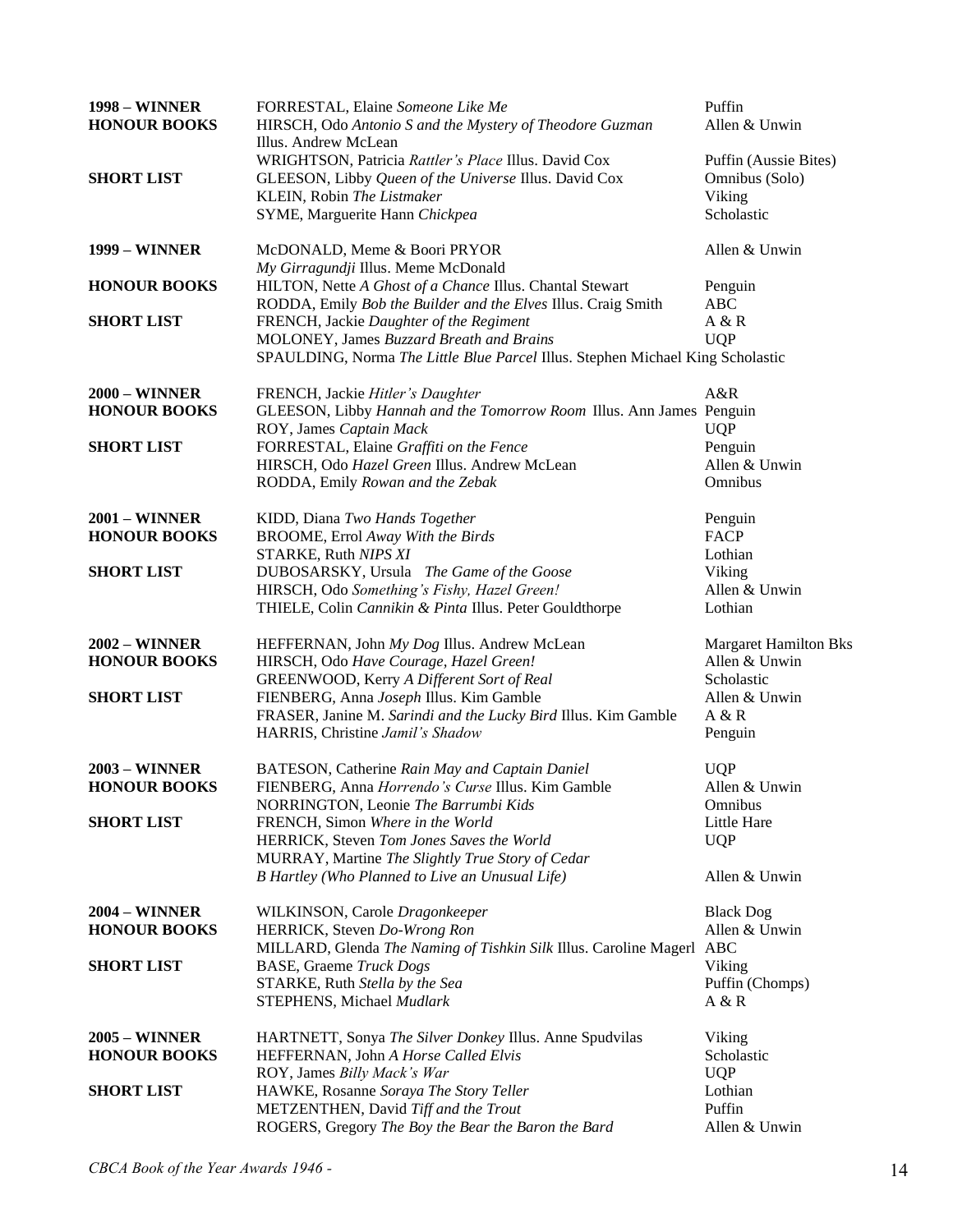| <b>2006 – WINNER</b><br><b>HONOUR BOOKS</b> | FENSHAM, Elizabeth Helicopter Man<br>GLEITZMAN, Morris Once<br>BATESON, Catherine Millie and the Night Heron                        | Bloomsbury<br>Puffin<br><b>UQP</b> |
|---------------------------------------------|-------------------------------------------------------------------------------------------------------------------------------------|------------------------------------|
| <b>SHORT LIST</b>                           | GODWIN, Jane The True Story of Mary Illus. Drahos Zak<br>FLYNN, Pat To the Light                                                    | Allen & Unwin<br><b>UQP</b>        |
|                                             | JENNINGS, Paul How Hedley Hopkins did a Dare                                                                                        | Puffin                             |
| <b>2007 – WINNER</b>                        | BATESON, Catherine Being Bee                                                                                                        | <b>UQP</b>                         |
| <b>HONOUR BOOKS</b>                         | LAGUNA, Sofia Bird and Sugar Boy<br>FLYNN, Pat The Tuckshop Kid Illus. Tom Jellett                                                  | Puffin<br><b>UQP</b>               |
| <b>SHORT LIST</b>                           | FRENCH, Jackie Macbeth and Son                                                                                                      | A & R                              |
|                                             | GRIFFITHS, Andy The Cat on the Mat is Flat Illus. Terry Denton                                                                      | Pan                                |
|                                             | MILLARD, Glenda Layla Queen of Hearts Illus. Stephen Michael King ABC                                                               |                                    |
| <b>2008 – WINNER</b>                        | WILKINSON, Carole Dragon Moon                                                                                                       | <b>Black Dog</b>                   |
| <b>HONOUR BOOKS</b>                         | CLARK, Sherryl Sixth Grade Style Queen (NOT!) Illus. Elissa Christian Puffin                                                        |                                    |
|                                             | HIRSCH, Odo Amelia Dee and the Peacock Lamp                                                                                         | Allen & Unwin<br>A & R             |
| <b>SHORT LIST</b>                           | FRENCH, Jackie The Shaggy Gully Times Illus. Bruce Whatley<br>METZENTHEN, David Winning the World Cup Illus. Stephen Axelsen Puffin |                                    |
|                                             | RODDA, Emily The Key to Rondo                                                                                                       | Omnibus                            |
| <b>2009 - WINNER</b>                        | MILLARD, Glenda Perry Angel's Suitcase                                                                                              | <b>ABC</b>                         |
|                                             | Illus. Stephen Michael King                                                                                                         |                                    |
| <b>HONOUR BOOKS</b>                         | BATESON, Catherine The Wish Pony                                                                                                    | <b>Woolshed Press</b>              |
| <b>SHORT LIST</b>                           | GLEITZMAN, Morris Then<br>FUSSELL, Sandy Polar Boy                                                                                  | Viking<br>Walker                   |
|                                             | HARRIS, Christine Audrey of the Outback Illus. Ann James                                                                            | Little Hare                        |
|                                             | RODDA, Emily The Wizard of Rondo                                                                                                    | Omnibus                            |
| <b>2010 – WINNER</b>                        | HIRSCH, Odo Darius Bell and the Glitter Pool                                                                                        | Allen & Unwin                      |
| <b>HONOUR BOOKS</b>                         | LESTER, Alison Running with the Horses                                                                                              | Viking                             |
|                                             | MURPHY, Sally Pearl Verses the World Illus. Heather Potter                                                                          | Walker                             |
| <b>SHORT LIST</b>                           | FENSHAM, Elizabeth Matty Forever                                                                                                    | <b>UQP</b>                         |
|                                             | McINTOSH, Fiona The Whisperer                                                                                                       | A & R                              |
|                                             | STORER, Jen Tensy Farlow and the Home for Mislaid Children                                                                          | Viking                             |
| <b>2011 - WINNER</b>                        | CARMODY, Isobelle The Red Wind                                                                                                      | Viking                             |
| <b>HONOUR BOOKS</b>                         | BAUER, Michael Gerard Just a Dog                                                                                                    | Omnibus                            |
| <b>SHORT LIST</b>                           | BRANFORD, Anna Violet Mackerel's Brilliant Plot Illus. Sarah Davis Walker<br><b>BONGERS, Christine Henry Hoey Hobson</b>            | <b>Woolshed Press</b>              |
|                                             | McKINLAY, Meg Duck for a Day Illus. Leila Rudge                                                                                     | Walker                             |
|                                             | MURPHY, Sally Toppling Illus. Rhian Nest James                                                                                      | Walker                             |
| <b>2012 - WINNER</b>                        | <b>CONSTABLE, Kate Crow Country</b>                                                                                                 | Allen & Unwin                      |
| <b>HONOUR BOOKS</b>                         | FRENCH, Jackie Nanberry Black Brother White                                                                                         | A & R                              |
|                                             | GREEN, Susan The Truth About Verity Sparks                                                                                          | Walker                             |
| <b>SHORT LIST</b>                           | FLANAGAN, John Brotherband: The Outcasts                                                                                            | Random House                       |
|                                             | RODDA, Emily The Golden Door                                                                                                        | Omnibus                            |
|                                             | RODDA, Emily Bungawitta Illus. Craig Smith                                                                                          | Omnibus                            |
| <b>2013 - WINNER</b>                        | HARTNETT, Sonya The Children of the King                                                                                            | Viking                             |
| <b>HONOUR BOOKS</b>                         | FRENCH, Jackie Pennies for Hitler                                                                                                   | A & R                              |
|                                             | MILLARD, Glenda The Tender Moments of Saffron Silk                                                                                  | <b>ABC</b>                         |
| <b>SHORT LIST</b>                           | Illus. Stephen Michael King<br>FRENCH, Simon Other Brother                                                                          | Walker                             |
|                                             | GLEITZMAN, Morris After                                                                                                             | Viking                             |
|                                             | HERRICK, Steven Pookie Aleeria is Not my Boyfriend                                                                                  | <b>UQP</b>                         |
|                                             |                                                                                                                                     |                                    |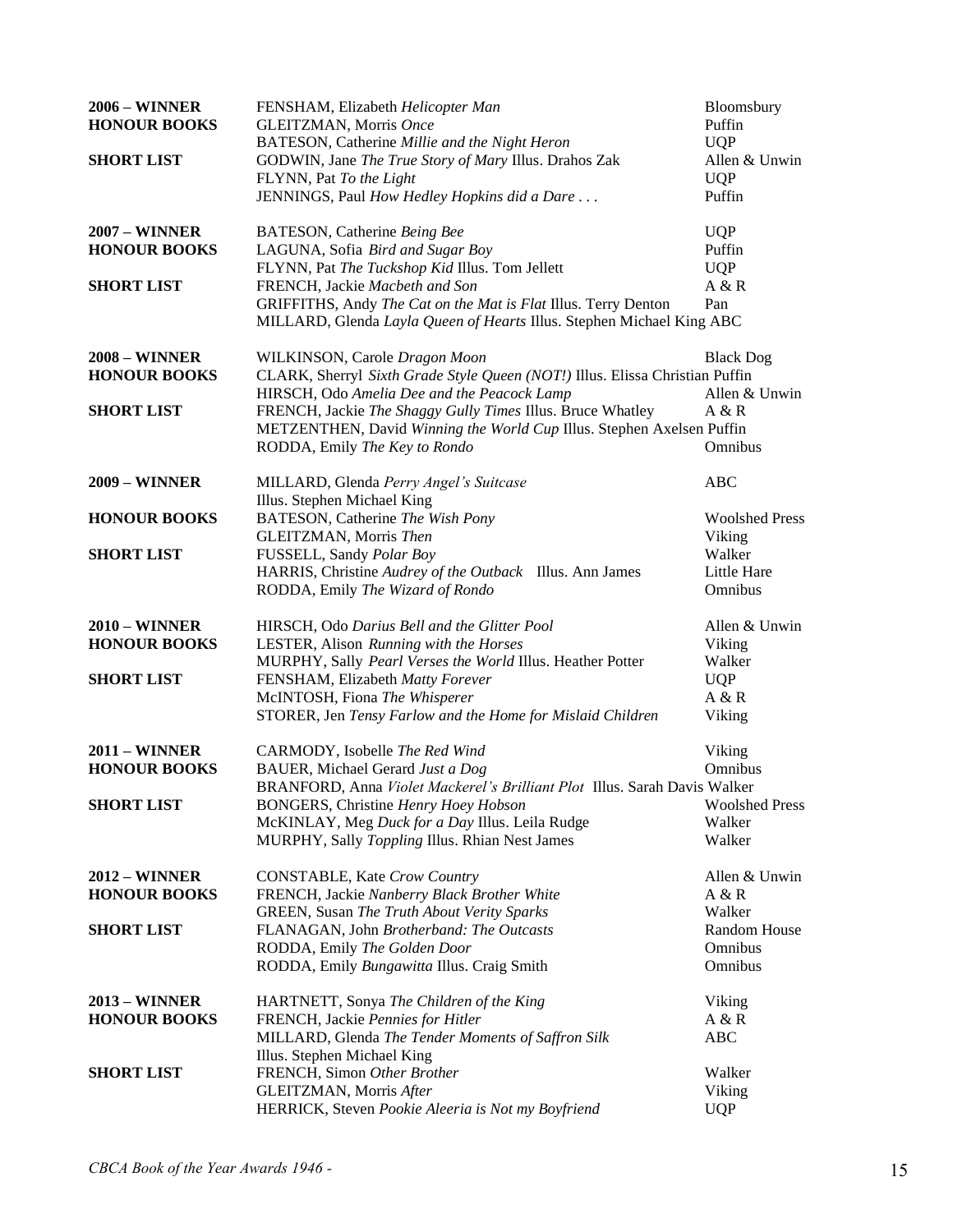| <b>2014 - WINNER</b><br><b>HONOUR BOOKS</b><br><b>SHORT LIST</b> | JINKS. Catherine City of Orphans: A Very Unusual Pursuit<br>JONSBERG, Barry My Life as an Alphabet<br>WOLFER, Dianne Light Horse Boy Illus. Brian Simmonds<br>BRANFORD, Anna Violet Mackerel's Possible Friend<br>Illus. Sarah Davis | Allen & Unwin<br>Allen & Unwin<br><b>Fremantle Press</b><br>Walker |
|------------------------------------------------------------------|--------------------------------------------------------------------------------------------------------------------------------------------------------------------------------------------------------------------------------------|--------------------------------------------------------------------|
|                                                                  | HUNT, Julie Song for a Scarlet Runner                                                                                                                                                                                                | Allen & Unwin                                                      |
| $2015 -$ WINNER                                                  | GLEESON, Libby The Cleo Stories: The Necklace<br>and The Present Illus. Freya Blackwood                                                                                                                                              | Allen & Unwin                                                      |
| <b>HONOUR BOOKS</b>                                              | <b>BANCKS</b> , Tristan Two Wolves                                                                                                                                                                                                   | Random House                                                       |
|                                                                  | ROSSELL, Judith Withering-by-Sea                                                                                                                                                                                                     | <b>ABC</b> Books                                                   |
| <b>SHORT LIST</b>                                                | CONDON, Bill The Simple Things                                                                                                                                                                                                       | Allen & Unwin                                                      |
|                                                                  | HERRICK, Steven Bleakboy and Hunter Stand out in the Rain<br>JANU, Tamsin Figgy in the World                                                                                                                                         | <b>UQP</b><br><b>Omnibus Books</b>                                 |
| $2016 -$ WINNER                                                  | GLEITZMAN, Morris Soon                                                                                                                                                                                                               | Penguin Random House                                               |
| <b>HONOUR BOOKS</b>                                              | MORGAN, Sally Sister Heart                                                                                                                                                                                                           | <b>Fremantle Press</b>                                             |
|                                                                  | RODDA, Emily Shadows of the Master                                                                                                                                                                                                   | <b>Omnibus Books</b>                                               |
| <b>SHORT LIST</b>                                                | GLEESON, Libby The Cleo Stories: A Friend                                                                                                                                                                                            | Allen & Unwin                                                      |
|                                                                  | and a Pet Illus. Freya Blackwood                                                                                                                                                                                                     |                                                                    |
|                                                                  | JONES, J C Run, Pip, Run                                                                                                                                                                                                             | Allen & Unwin                                                      |
|                                                                  | MURRAY, Martine Molly and Pim and the Millions of Stars                                                                                                                                                                              | <b>Text Publishing</b>                                             |
| $2017 -$ WINNER                                                  | <b>BALLA</b> , Trace Rockhopping                                                                                                                                                                                                     | Allen & Unwin                                                      |
| <b>HONOUR BOOKS</b>                                              | ORR, Wendy Dragonfly Song                                                                                                                                                                                                            | Allen & Unwin                                                      |
|                                                                  | TEMPLE, Kate & Jol Captain Jimmy Cook Discovers Third Grade                                                                                                                                                                          |                                                                    |
|                                                                  | Illus. John Foye                                                                                                                                                                                                                     | Allen & Unwin                                                      |
| <b>SHORT LIST</b>                                                | BAVATI, Robyn Within These Walls                                                                                                                                                                                                     | Scholastic                                                         |
|                                                                  | FOXLEE, Karen A Most Magical Girl                                                                                                                                                                                                    | Allen & Unwin                                                      |
|                                                                  | PASCOE, Bruce Mrs Whitlam                                                                                                                                                                                                            | Magabala Books                                                     |
| $2018 -$ WINNER                                                  | MacDIBBLE, Bren How to Bee                                                                                                                                                                                                           | Allen & Unwin                                                      |
| <b>HONOUR BOOKS</b>                                              | MURRAY, Martine Henrietta and the Perfect Night                                                                                                                                                                                      | Allen & Unwin                                                      |
|                                                                  | MURRAY, Martine Marsh and Me                                                                                                                                                                                                         | <b>Text Publishing</b>                                             |
| <b>SHORT LIST</b>                                                | CARNAVAS, Peter The Elephant                                                                                                                                                                                                         | <b>UQP</b>                                                         |
|                                                                  | RODDA, Emily The Shop at Hoopers Bend                                                                                                                                                                                                | HarperCollins<br>Allen & Unwin                                     |
|                                                                  | SHANAHAN, Lisa The Grand Genius Summer Of Henry Hoobler                                                                                                                                                                              |                                                                    |
| 2019 — WINNER                                                    | RODDA, Emily His Name Was Walter                                                                                                                                                                                                     | HarperCollins                                                      |
| <b>HONOUR BOOKS</b>                                              | MERRISON, Carl & HUSTLER, Hakea Black Cockatoo                                                                                                                                                                                       | Magabala Books                                                     |
|                                                                  | NUGENT, Carly The Peacock Detectives                                                                                                                                                                                                 | <b>Text Publishing</b>                                             |
| <b>SHORT LIST</b>                                                | DUBOSARSKY, Ursula Brindabella Illus. Andrew Joyner                                                                                                                                                                                  | Allen & Unwin                                                      |
|                                                                  | MARWOOD, Lorraine Leave Taking                                                                                                                                                                                                       | <b>UQP</b>                                                         |
|                                                                  | MORIARTY, Jaclyn The Slightly Alarming Tale of the Whispering Wars                                                                                                                                                                   |                                                                    |
|                                                                  | Illus. Kelly Canby                                                                                                                                                                                                                   | Allen & Unwin                                                      |
| $2020$ – WINNER                                                  | HARRY, Pip The Little Wave                                                                                                                                                                                                           | <b>UQP</b>                                                         |
| <b>HONOUR BOOKS</b>                                              | RODDA, Emily The Glimme Illus. Marc McBride                                                                                                                                                                                          | Scholastic Aust                                                    |
|                                                                  | WYATT, Edwina The Secrets of Magnolia Moon                                                                                                                                                                                           |                                                                    |
|                                                                  | Illus. Katherine Quinn                                                                                                                                                                                                               | Walker                                                             |
| <b>SHORT LIST</b>                                                | KELLY, Deborah The Thing About Oliver                                                                                                                                                                                                | <b>Wombat Books</b>                                                |
|                                                                  | MacDIBBLE, Bren The Dog Runner                                                                                                                                                                                                       | Allen & Unwin                                                      |
|                                                                  | McKINLAY, Meg Catch a Falling Star                                                                                                                                                                                                   | Walker                                                             |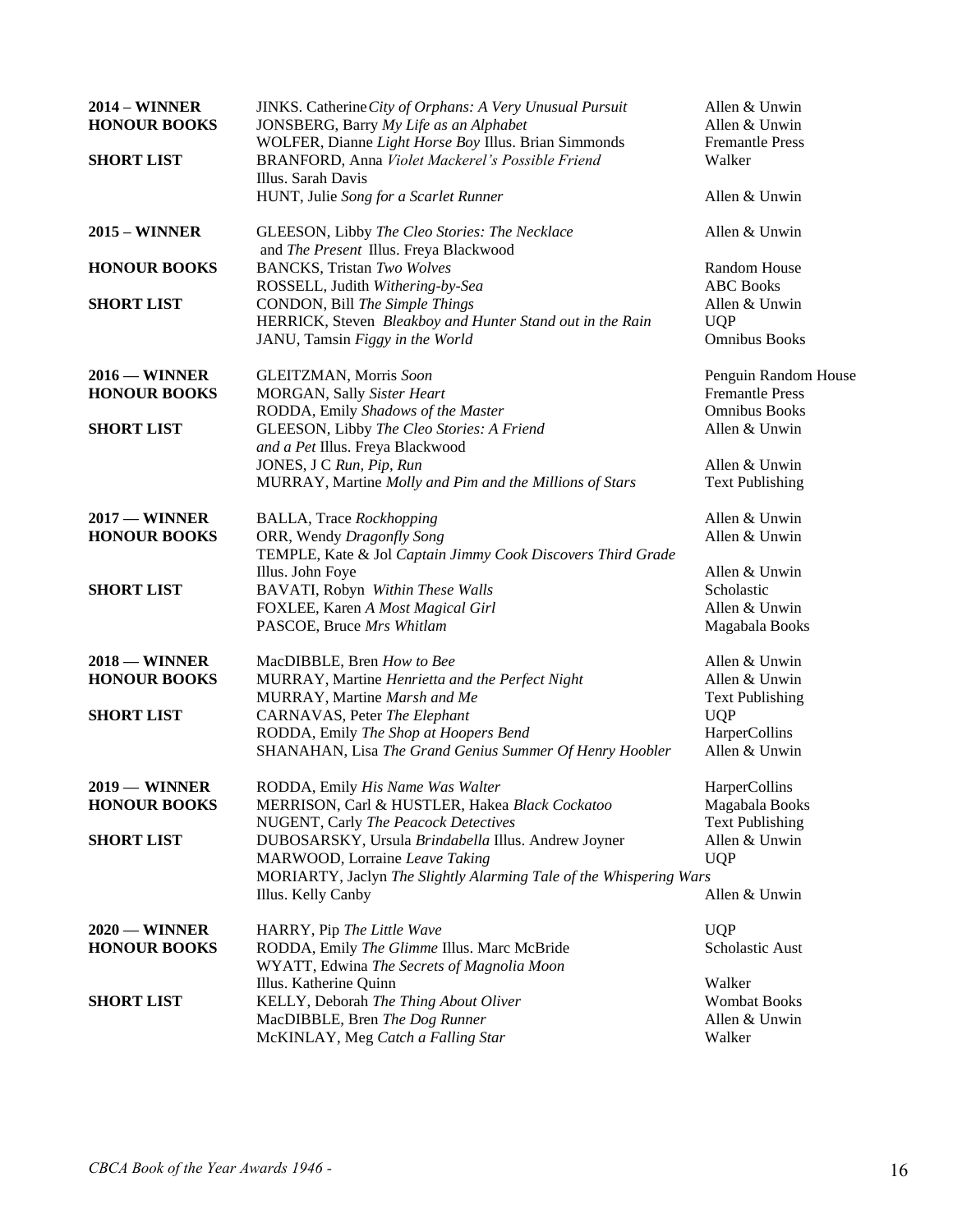| $2021$ — WINNER     | GORDON, Kate Aster's Good, Right Things          | <b>Riveted Press</b> |
|---------------------|--------------------------------------------------|----------------------|
| <b>HONOUR BOOKS</b> | MORIARTY, Jaclyn The Stolen Prince of Cloudburst | Allen & Unwin        |
|                     | Illus. by Kelly Canby                            |                      |
|                     | MURPHY, Sally Worse Things Illus. by Sarah Davis | Walker               |
| <b>SHORT LIST</b>   | NANNESTAD, Katrina We Are Wolves                 | <b>HarperCollins</b> |
|                     | SAUNDERS, Kirli Bindi Illus. by Dub Leffler      | Magabala Books       |
|                     | WHITING, Sue The Book of Chance                  | Walker               |

### **VISUAL ARTS BOARD AWARDS 1974 - 1976**

| <b>1974 – WINNER</b> | NILAND, Kilmeny and Deborah for their illustrations for <i>Mulga Bill's Bicycle</i> |         |
|----------------------|-------------------------------------------------------------------------------------|---------|
|                      | by A.B. Paterson                                                                    | Collins |
| <b>COMMENDED</b>     | BROOKS, Ron for his illustrations for the <i>Bunyip of Berkeley's Creek</i>         |         |
|                      | by Jenny Wagner                                                                     | Longman |
|                      | ROUGHSEY, Dick for the illustrations of his own Text: The Giant Devil Dingo Collins |         |
|                      |                                                                                     |         |

### **1975 – JOINT WINNERS**

| <b>COMMENDED</b>                         | HALDANE, Roger for illustrations for <i>Magpie Island</i> by Colin Thiele Rigby<br>INGPEN, Robert for illustrations for <i>Storm Boy</i> by Colin Thiele<br>NILAND, Deborah for illustrations for Stuff and Nonsense<br>compiled by Michael Dugan | Rigby<br>Collins |
|------------------------------------------|---------------------------------------------------------------------------------------------------------------------------------------------------------------------------------------------------------------------------------------------------|------------------|
| <b>1976 – WINNER</b><br><b>COMMENDED</b> | GREENWOOD, Ted for illustrations of his own Text: Terry's Brrrmmm G.T. A& R<br>BROOKS, Ron for illustrations of his own Text: Annie's Rainbow                                                                                                     | Collins          |

**1977-1987** Visual Arts Board Monetary Awards are divided amongst the winning illustrators in the Picture Book of the Year Awards.

**From 1988** Visual Arts Board is no longer supporting the Children's Book Council of Australia.

### **BEST ILLUSTRATED BOOK OF THE YEAR AWARD**

In 1953 the Children's Book Council of NSW announced an Award for the Best Illustrated Book of the Year. It was planned to make this an annual award; however this did not eventuate.

**1953** HORDER, Margaret *Good Luck to the Rider* Text: Joan Phipson Angus & Robertson YOUNG, Noela *David and His Australian Friends* Text: Enid Bell Ure Smith

### **BOOK OF THE YEAR AWARD: EARLY CHILDHOOD**

| $2001 - \text{WINNER}$ | JINKS, Catherine You'll Wake the Baby Illus. Andrew McLean                              | Viking             |
|------------------------|-----------------------------------------------------------------------------------------|--------------------|
| <b>HONOUR BOOKS</b>    | <b>GRAHAM, Bob Max</b>                                                                  | Walker             |
|                        | LEE, Lyn Pog Illus. Kim Gamble                                                          | Omnibus            |
| <b>SHORT LIST</b>      | LESTER, Alison Ernie Dances to the Didgerido                                            | Hodder & Stoughton |
|                        | WILD, Margaret Nighty Night! Illus. Kerry Argent                                        | ABC.               |
|                        | WILD, Margaret The Pocket Dogs Illus. Stephen Michael King                              | Omnibus            |
| $2002 - \text{WINNER}$ | GRAHAM, Bob 'Let's Get a Pup!'                                                          | Walker             |
| <b>HONOUR BOOKS</b>    | BRIAN, Janeen Where does Thursday Go? Illus. Stephen Michael King Margaret Hamilton Bks |                    |
|                        | OLIVER, Narelle Baby Bilby, Where Do you Sleep?                                         | Lothian            |
| <b>SHORT LIST</b>      | DUMBLETON, Mike Passing On Illus. Terry Denton                                          | Random House       |
| $2003 - \text{WINNER}$ | MATTHEWS, Penny A Year on our Farm Illus. Andrew McLean                                 | <b>Omnibus</b>     |
| <b>HONOUR BOOKS</b>    | ALLEN, Pamela The Potato People                                                         | Viking             |
|                        | LAGUNA, Sofie Too Loud Lily Illus. Kerry Argent                                         | Omnibus            |
| <b>SHORT LIST</b>      | FRENCH, Simon Guess the Baby Illus. Donna Rawlins                                       | ABC                |
|                        | SHANAHAN, Lisa Bear and Chook Illus. Emma Quay                                          | Hodder Headline    |
|                        | TANNER, Jane Playmates                                                                  | Viking             |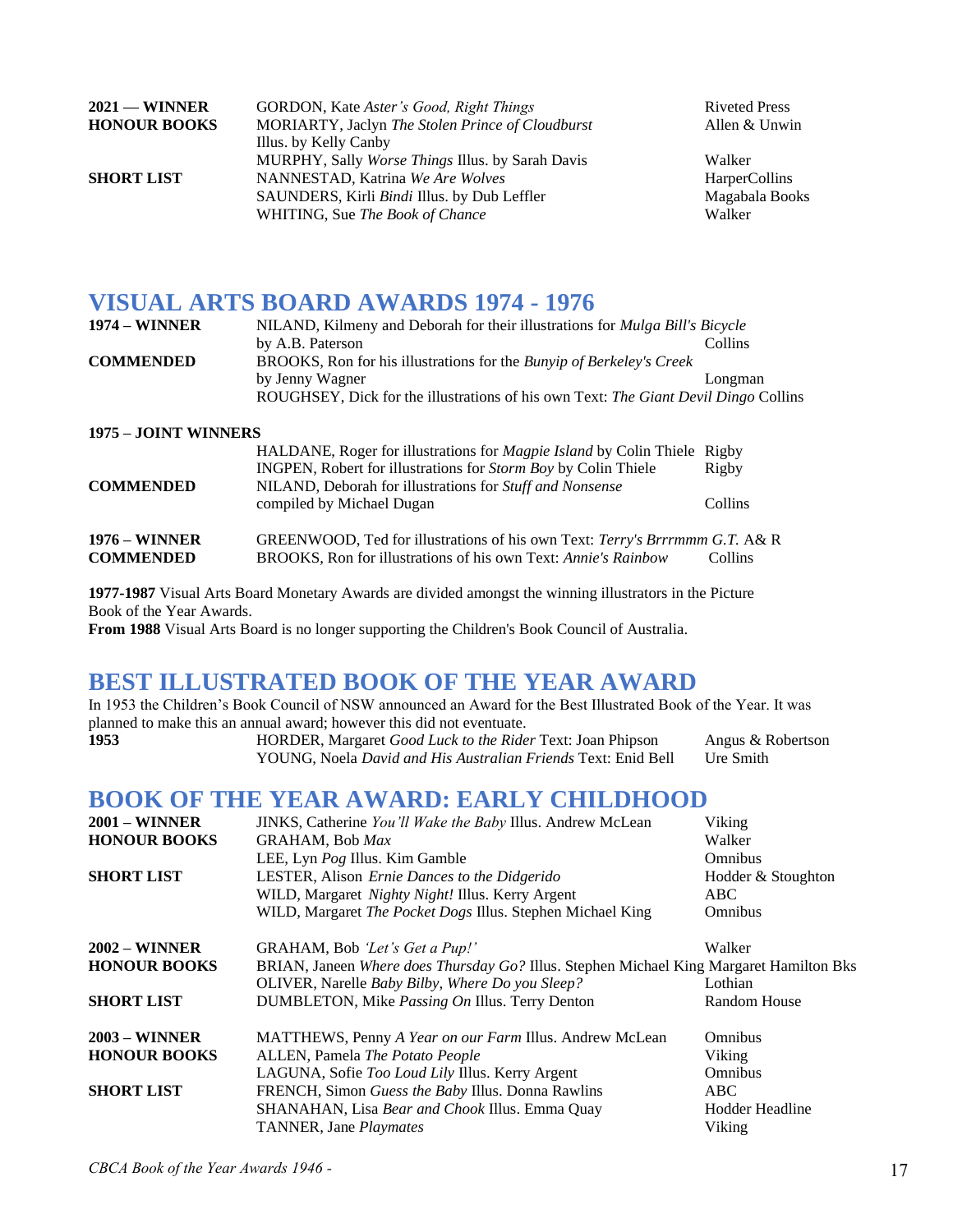| <b>2004 – WINNER</b><br><b>HONOUR BOOKS</b>                      | ALLEN, Pamela Grandpa and Thomas<br>BARBALET, Margaret Reggie, Queen of the Street<br>Illus. Andrew McLean                                                                                                                                                                                                                | Viking<br>Viking                                                                  |
|------------------------------------------------------------------|---------------------------------------------------------------------------------------------------------------------------------------------------------------------------------------------------------------------------------------------------------------------------------------------------------------------------|-----------------------------------------------------------------------------------|
| <b>SHORT LIST</b>                                                | WILD, Margaret Little Humpty Illus. Ann James<br>COX, Tanya Snap! Went Chester Illus. David Miller<br>GLEESON, Libby Shutting the Chooks In Illus. Ann James<br>WILD, Margaret Baby Boomsticks Illus. David Legge                                                                                                         | Little Hare<br>Hodder<br>Scholastic<br><b>ABC</b>                                 |
| <b>2005 - WINNER</b><br><b>HONOUR BOOKS</b><br><b>SHORT LIST</b> | FOX, Mem Where is the Green Sheep? Illus. Judy Horacek<br>KING, Stephen Michael Mutt Dog!<br>WILD, Margaret Seven More Sleeps Illus. Donna Rawlins<br>DRAY, Matt Dougal the Garbage Dump Bear<br>FARRER, Vashti Mr Noah and the Cats Illus. Neil Curtis<br>GRAHAM, Bob Tales from the Waterhole                           | Viking<br>Scholastic<br><b>Working Title Press</b><br>Viking<br>Lothian<br>Walker |
| <b>2006 - WINNER</b><br><b>HONOUR BOOKS</b><br><b>SHORT LIST</b> | NILAND, Deborah Annie's Chair<br>WATTS, Frances Kisses for Daddy Illus. David Legge<br>BOURKE, Nike What the Sky Knows Illus. Stella Danalis<br>DUBOSARSKY, Ursula Rex Illus. David Mackintosh<br>MATTHEWS, Cecily Emily's Rapunzel Hair Illus. Freya Blackwood<br>SHANAHAN, Lisa Daddy's Having a Horse Illus. Emma Quay | Viking<br>Little Hare<br><b>UQP</b><br>Viking<br><b>ABC</b><br>Hodder Headline    |
| <b>2007 - WINNER</b><br><b>HONOUR BOOKS</b>                      | GLEESON, Libby Amy & Louis Illus. Freya Blackwood<br>COSTAIN, Meredith Doodledum Dancing Illus. Pamela Allen<br>WILD, Margaret Chatterbox Illus. Deborah Niland                                                                                                                                                           | Scholastic<br>Viking<br>Viking                                                    |
| <b>SHORT LIST</b>                                                | ALLEN, Pamela Grandpa and Thomas and the Green Umbrella<br>FOX, Lee Ella Kazoo Will Not Brush her Hair Illus. Cathy Wilcox<br>LEE, Lyn Eight Illus. Kim Gamble                                                                                                                                                            | Viking<br>Lothian<br>Omnibus                                                      |
| <b>2008 - WINNER</b><br><b>HONOUR BOOKS</b>                      | BLABEY, Aaron Pearl Barley and Charlie Parsley<br>DUMBLETON, Mike Cat Illus. Craig Smith<br>WILD, Margaret Lucy Goosey Illus. Ann James                                                                                                                                                                                   | Viking<br><b>Working Title Press</b><br>Little Hare                               |
| <b>SHORT LIST</b>                                                | ALLEN, Pamela Shhh! Little Mouse<br>GRAHAM, Bob The Trouble with Dogs!<br>HURST, Elise The Night Garden                                                                                                                                                                                                                   | Viking<br>Walker<br><b>ABC</b>                                                    |
| <b>2009 - WINNER</b><br><b>HONOUR BOOKS</b>                      | GRAHAM, Bob How to Heal a Broken Wing<br>KING, Stephen Michael Leaf<br>SULLIVAN, Rosemary Tom Tom Illus. Dee Huxley                                                                                                                                                                                                       | Walker<br>Scholastic<br><b>Working Title Press</b>                                |
| <b>SHORT LIST</b>                                                | McKIMMEY, Chris Special Kev<br>MILLARD, Glenda Applesauce and the Christmas Miracle<br>Illus. Stephen Michael King                                                                                                                                                                                                        | Allen & Unwin<br><b>ABC</b>                                                       |
|                                                                  | WILD, Margaret Puffling Illus. Julie Vivas                                                                                                                                                                                                                                                                                | Omnibus                                                                           |
| <b>2010 - WINNER</b><br><b>HONOUR BOOKS</b>                      | SHANAHAN, Lisa Bear & Chook by the Sea Illus. Emma Quay<br><b>BOOTH, Christina Kip</b><br>GLEESON, Libby Clancy & Millie and the Very Fine House<br>Illus. Freya Blackwood                                                                                                                                                | Lothian<br>Windy Hollow<br>Little Hare                                            |
| <b>SHORT LIST</b>                                                | <b>BLAND, Nick The Wrong Book</b><br>DUBOSARSKY, Ursula The Terrible Plop Illus. Andrew Joyner<br>THOMPSON, Colin Fearless Illus. Sarah Davis                                                                                                                                                                             | Scholastic<br>Allen & Unwin<br>ABC                                                |
| <b>2011 - WINNER</b><br><b>HONOUR BOOKS</b>                      | ORMEROD, Jan Maudie and Bear Illus. Freya Blackwood<br>CHAMPION, Tom Niland & Kilmeny Niland                                                                                                                                                                                                                              | Little Hare                                                                       |
| <b>SHORT LIST</b>                                                | The Tall Man and the Twelve Babies Illus. Deborah Niland<br>NORRINGTON, Leonie Look See, Look at Me! Illus. Dee Huxley<br>DUBOSARSKY, Ursula The Deep End Illus. Mitch Vane<br>LESTER, Alison Noni the Pony<br>NILAND, Deborah It's Bedtime, William!                                                                     | Allen & Unwin<br>Allen & Unwin<br>Puffin<br>Allen & Unwin<br>Viking               |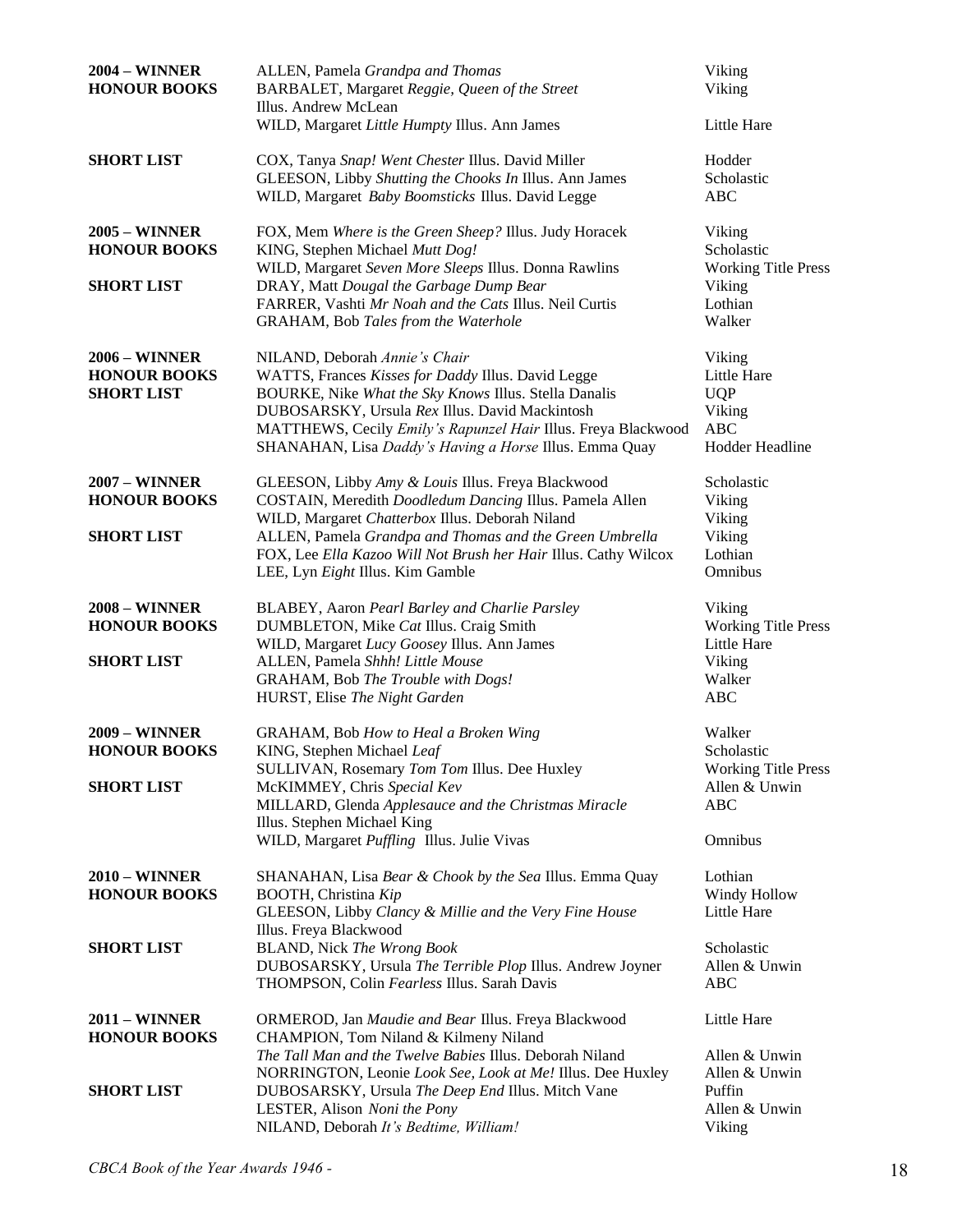| <b>2012 - WINNER</b><br><b>HONOUR BOOKS</b><br><b>SHORT LIST</b>   | BLAND, Nick The Runaway Hug Illus. Freya Blackwood<br>HARTNETT, Sonya Come Down, Cat! Illus. Lucia Masciullo<br>HONEY, Elizabeth That's Not a Daffodil!<br>JORGENSEN, Norman The Last Viking Illus. James Foley<br>McKINLAY, Meg No Bears Illus. Leila Rudge<br>QUAY, Emma Rudie Nudie                           | Scholastic<br>Puffin<br>Allen & Unwin<br><b>Fremantle Press</b><br>Walker<br><b>ABC</b>                                            |
|--------------------------------------------------------------------|------------------------------------------------------------------------------------------------------------------------------------------------------------------------------------------------------------------------------------------------------------------------------------------------------------------|------------------------------------------------------------------------------------------------------------------------------------|
| <b>2013 - WINNER</b><br><b>HONOUR BOOKS</b>                        | ALLEN, Emma The Terrible Suitcase Illus. Freya Blackwood<br>COX, Tania With Nan Illus. Karen Blair<br>DUBOSARSKY, Ursula Too Many Elephants in This House<br>Illus. Andrew Joyner                                                                                                                                | Omnibus<br>Windy Hollow<br>Viking                                                                                                  |
| <b>SHORT LIST</b>                                                  | de GENNARO, Sue The Pros & Cons of Being a Frog<br>HARRIS, Christine It's a Miroocool! Illus. Ann James<br>WALKER, Anna Peggy                                                                                                                                                                                    | Scholastic<br>Little Hare<br>Scholastic                                                                                            |
| <b>2014 – WINNER</b><br><b>HONOUR BOOKS</b><br><b>SHORT LIST</b>   | ORMEROD, Jan The Swap Illus. Andrew Joyner<br>BRIAN, Janeen I'm a Dirty Dinosaur Illus. Ann James<br>GLEESON, Libby Banjo and Ruby Red Illus. Freya Blackwood<br>FOX, Mem Baby Bedtime Illus. Emma Quay<br>LESTER, Alison Kissed by the Moon<br>WOLFER, Dianne Granny Grommet and Me Illus. Karen Blair          | Little Hare<br>Puffin/Penguin<br>Little Hare<br>Viking<br>Viking<br>Walker                                                         |
| <b>2015 – WINNER</b><br><b>HONOUR BOOKS</b><br><b>SHORT LIST</b>   | GLEESON, Libby Go to Sleep, Jessie! Illus. Freya Blackwood<br>GIBBES, Lesley Scary Night Illus. Stephen Michael King<br>LESTER, Alison Noni the Pony Goes to the Beach<br>BLABEY, Aaron Pig the Pug<br>HUGHES, Jenny A House of Her Own Illus. Jonathan Bentley                                                  | Little Hare<br><b>Working Title Press</b><br>Allen & Unwin<br>Scholastic<br>Hardie Grant Egmont                                    |
| $2016$ – WINNER<br><b>HONOUR BOOKS</b><br><b>SHORT LIST</b>        | KING, Stephen Michael Snail and Turtle are Friends<br>WALKER, Anna Mr Huff<br>PARKER, Danny Perfect Illus. Freya Blackwood<br>WILSON, Tony The Cow Tripped Over the Moon Illus. Laura Wood<br>BLABEY, Aaron Piranhas Don't Eat Bananas<br>GHOSH, Ronojoy Ollie and the Wind<br>LESTER, Alison My Dog Bigsy       | <b>Scholastic Press</b><br>Penguin Random House<br>Little Hare<br>Scholastic<br>Scholastic<br>Random House<br>Penguin Random House |
| $2017 -$ WINNER<br><b>HONOUR BOOKS</b><br><b>SHORT LIST</b>        | BELL, Johanna Go Home, Cheeky Animals! Illus. Dion Beasley<br>RUDGE, Leila Gary<br><b>DUNSTAN, Kylie Nannie Loves</b><br>BROOKE, Cori All I Want For Christmas is Rain<br>Illus. Megan Forward<br>CHAMBERS, Susannah The Snow Wombat Illus. Mark Jackson<br>HOWARTH, Kylie Chip                                  | Allen & Unwin<br><b>Walker Books</b><br><b>Working Title Press</b><br>New Frontier<br>Allen & Unwin<br><b>Bonnier</b>              |
| $2018 -$ WINNER<br><b>HONOUR BOOKS</b><br><b>SHORT LIST</b>        | BAUER, Michael Gerard Rodney Loses It Illus. Chrissie Krebs<br>LESTER, Alison The Very Noisy Baby<br>SHANAHAN, Lisa Hark, It's Me Ruby Lee! Illus. Binny<br>CUMMINGS, Phil Boy Illus. Shane DeVries<br>FOX, Mem I'm Australian Too Illus. Ronojoy Ghosh<br>GUEST, Patrick The Second Sky Illus. Jonathan Bentley | Omnibus<br><b>Affirm Press</b><br>Hachette<br>Scholastic<br>Omnibus<br>Little Hare                                                 |
| $2019 - \text{WINNER}$<br><b>HONOUR BOOKS</b><br><b>SHORT LIST</b> | LESTER, Alison Tricky's Bad Day<br>CANTY, John Heads and Tails: Insects<br>RIDDLE, Tohby Here Comes Stinkbug!<br>GUEST, Patrick The Dress-up Box Illus. Nathaniel Eckstrom<br>KING, Stephen Michael Rainbow Bear<br>LESTER, Alison Noni the Pony Rescues a Joey                                                  | <b>Affirm Press</b><br><b>Berbay Publishing</b><br>Allen & Unwin<br>Little Hare<br>Scholastic<br>Allen & Unwin                     |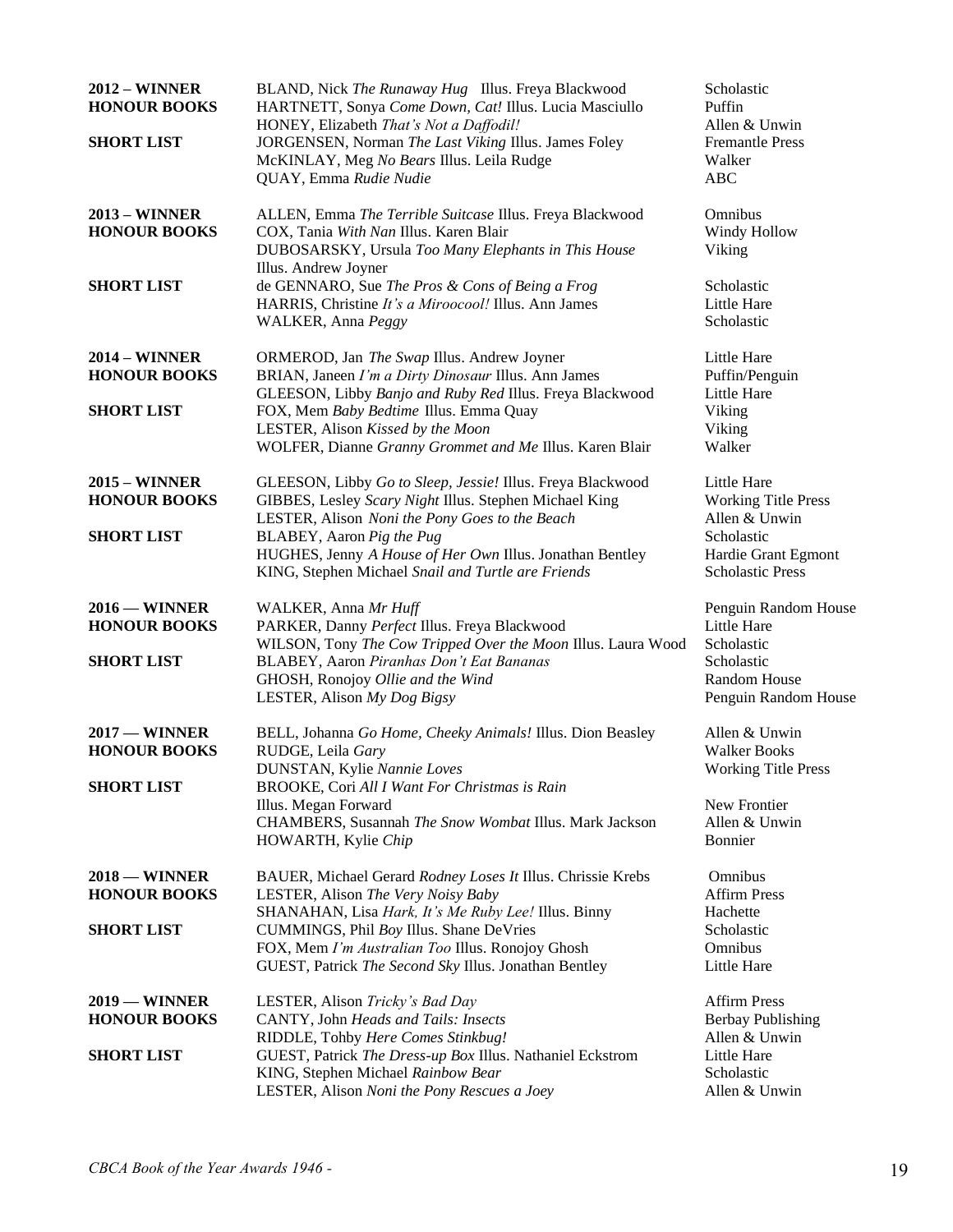| $2020 - \text{WINNER}$ | WATTS, Frances My Friend Fred                                         | Allen & Unwin        |
|------------------------|-----------------------------------------------------------------------|----------------------|
| <b>HONOUR BOOKS</b>    | MURRAY, Kirsty When Billy Was a Dog Illus. Karen Blair                | Allen & Unwin        |
|                        | WILD, Margaret Goodbye House, Hello House Illus. Ann James            | Allen & Unwin        |
| <b>SHORT LIST</b>      | DeGENNARO, Sue We're Stuck!                                           | <b>Scholastic</b>    |
|                        | METZENTHEN, David One Runaway Rabbit Illus. Mairead Murphy            | Allen & Unwin        |
|                        | MOSES, Alexa Bat vs Poss Illus. Anil Tortop                           | Hachette             |
| $2021$ — WINNER        | HATHORN, Libby & HATHORN-JARMAN, Lisa No! Never!<br>Illus. Mel Pearce | Hachette             |
| <b>HONOUR BOOKS</b>    | McGREGOR, Anna Anemone is Not the Enemy                               | Scribble Kids' Books |
|                        | STEWART, Briony We Love You, Magoo                                    | Penguin Random House |
| <b>SHORT LIST</b>      | ALLEN, Sarah Busy Beaks                                               | <b>Affirm Press</b>  |
|                        | GREEN, Bernadette Who's Your Real Mum? Illus. Anna Zobel              | Scribble Kids' Books |
|                        | McKINNON, Heidi <i>There's No Such Thing</i>                          | Allen & Unwin        |

### **PICTURE BOOK OF THE YEAR AWARD**

Note**:** Authors identified if different from illustrators.

**1952** No Award No Commendation This was the first year in which books were entered and judged in 2 categories  $-$  Under 8 and  $8-15$  years **1953** No Award No Commendation **1954** No Award No Commendation **1955** - **WINNER:** No Award **HIGHLY COMMENDED** CLARK, Peter *Things My Family Makes* Text:: Sue Lightfood John Sands **COMMENDED** MACINTYRE, Elisabeth *Mr Koala Bear* Scribner, New York PAICE, Margaret *Mirram* **Angus & Robertson Angus & Robertson** 

- **1956 – WINNER** HAWKINS, Sheila *Wish and the Magic Nut* Text: Peggy Barnard John Sands **COMMENDED** No Commendation
- **1957** No Award No Commendation
- **1958 WINNER** POIGNANT, Axel *Piccaninny Walkabout* **Angus & Robertson COMMENDED** No Commendation
- **1959** No Award No Commendation
- 
- **1960** No Award No Commendation
- **1961** No Award No Commendation **1962** No Award No Commendation
- **1963** No Award No Commendation **1964** No Award
- **COMMENDED** YOUNG, Noela *Flip the Flying Possum* Methuen **1965 – WINNER** MACINTYRE, Elisabeth *Hugh's Zoo* Constable **1966** No Award No Commendation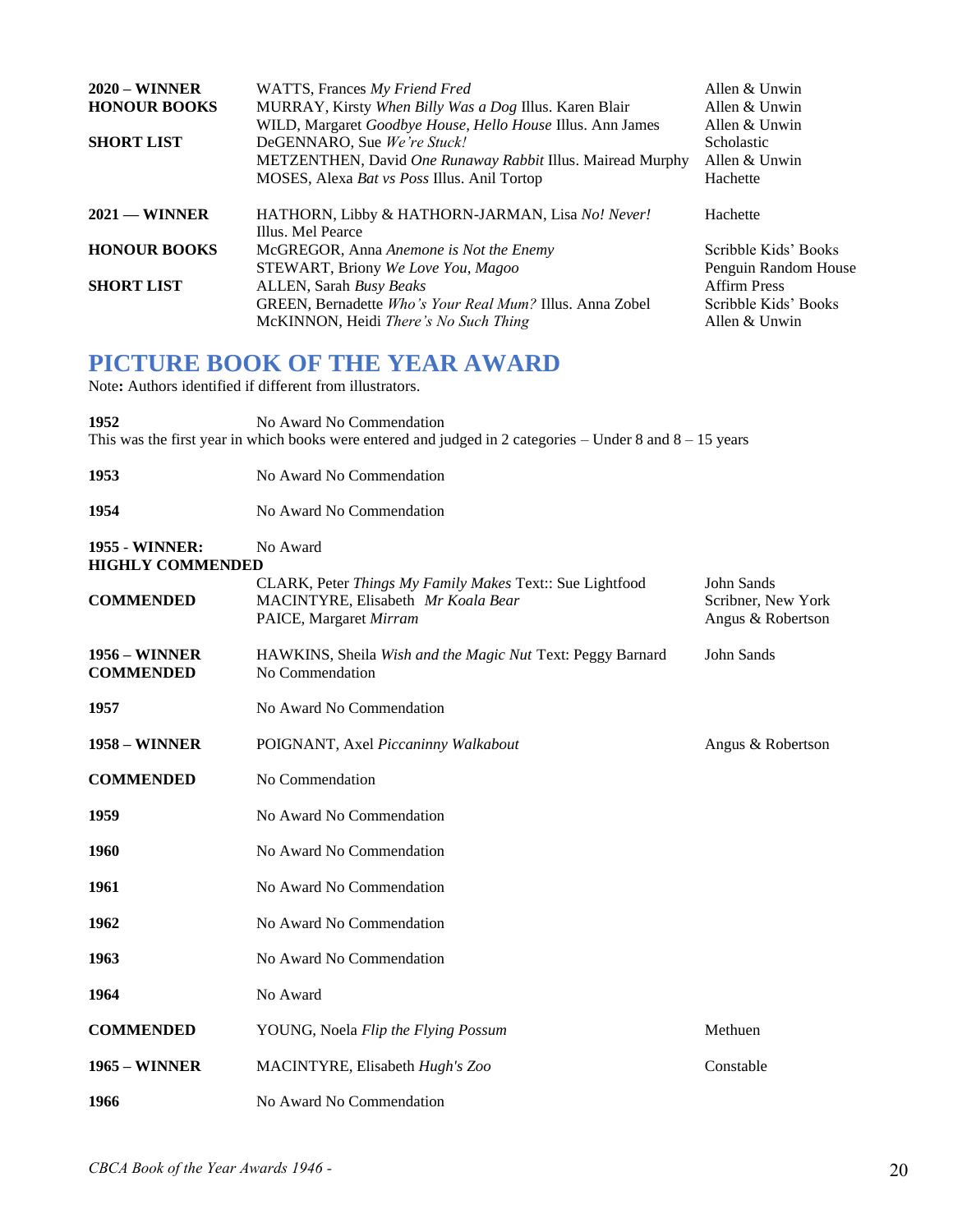| 1967<br><b>HONORABLE MENTION</b>                  | No Award No Commendation                                                                                                                                                                               |                                          |
|---------------------------------------------------|--------------------------------------------------------------------------------------------------------------------------------------------------------------------------------------------------------|------------------------------------------|
|                                                   | LEES, M. Naughty Agapanthus Text: B. MacFarlane                                                                                                                                                        | Nelson                                   |
| <b>1968 - WINNER</b><br><b>HIGHLY COMMENDED</b>   | No Award                                                                                                                                                                                               |                                          |
|                                                   | SMITH, Virginia Sharpur the Carpet Snake Text: Lydia Pender                                                                                                                                            | Abelard-Schuman                          |
| <b>COMMENDED</b>                                  | HAXTON, Elaine Moggie and Her Circus Pony<br>Text: Katharine Susannah Pritchard                                                                                                                        | Cheshire                                 |
| <b>1969 - WINNER</b>                              | MASON, John Puffing Billy Text: Esta De Fossard<br>GREENWOOD, Ted Sly Old Wardrobe Text: Ivan Southall                                                                                                 | Lansdowne<br>Cheshire                    |
| <b>1970 - WINNER</b><br><b>COMMENDED</b>          | No Award<br>JANIC, Penelope The Ha-Ha Bird<br>JANIC, Penelope Donovan and the Lost Birthday<br>YOUNG, Noela John the Mouse Who Learned to Read Text: B. Randell Collins<br>GREENWOOD, Ted Obstreperous | Hamlyn<br>Heinemann<br>Angus & Robertson |
| picture books at a very reasonable price          | The publishers PAUL HAMLYN, for producing the Australian Sunshine Book Series, attractive                                                                                                              |                                          |
| <b>1971 - WINNER</b>                              | DIGBY, Desmond Waltzing Matilda Text: A.B. Paterson                                                                                                                                                    | Collins                                  |
| 1972                                              | No Award No Commendation                                                                                                                                                                               |                                          |
| <b>1973 - WINNER</b><br><b>HIGHLY COMMENDED</b>   | No Award<br>GREENWOOD, Ted Joseph and Lulu and the Prindiville House Pigeons A & R                                                                                                                     |                                          |
| <b>COMMENDED</b><br><b>SPECIAL MENTION</b>        | COWELL, Judy Barnaby and the Rocket Text: Lydia Pender<br>MILTON, Paul Art Folio No. 1                                                                                                                 | Collins<br>Heinemann Ed                  |
| <b>1974 - WINNER</b><br><b>COMMENDED</b>          | BROOKS, Ron The Bunyip of Berkeley's Creek Text: Jenny Wagner<br>ROUGHSEY, Dick The Giant Devil Dingo                                                                                                  | Longman<br>Collins                       |
| 1975 – WINNER<br><b>HIGHLY COMMENDED No Award</b> | HOLE, Quentin The Man from Ironbark Text: A.B. Paterson                                                                                                                                                | Collins                                  |
| <b>COMMENDED</b>                                  | FORBES, Francia The Wind Comes Text: Ron Forbes<br>Djurguba<br>Written and illustrated by Aboriginal trainee students of Kormilda College, Darwin                                                      | <b>Hicks</b> Smith<br><b>ANU Press</b>   |
| <b>1976 - WINNER</b>                              | ROUGHSEY, Dick The Rainbow Serpent                                                                                                                                                                     | Collins                                  |
| <b>HIGHLY COMMENDED</b>                           | <b>BROOKS, Ron Annie's Rainbow</b>                                                                                                                                                                     | Collins                                  |
| <b>COMMENDED</b>                                  | GREENWOOD, Ted Terry's Brrrmmm G.T.<br>BROOKS, Ron Aranea Text: Jenny Wagner                                                                                                                           | A & R<br>Kestrel                         |
| <b>1977 - WINNER</b><br><b>HIGHLY COMMENDED</b>   | No Award                                                                                                                                                                                               |                                          |
| <b>COMMENDED</b>                                  | NILAND, Deborah ABC of Monsters<br>NILAND, Deborah & Kilmeny Tell Me Another Tale<br>Text: Jean Chapman                                                                                                | Hodder & Stoughton<br>Hodder & Stoughton |
| 1978 – WINNER                                     | BROOKS, Ron John Brown, Rose and The Midnight Cat<br>Text: Jenny Wagner                                                                                                                                | Kestrel                                  |
| <b>HIGHLY COMMENDED</b>                           | ARMITAGE, David The Lighthouse Keeper's Lunch<br>Text: Ronda Armitage                                                                                                                                  | Deutsch/Hutchinson                       |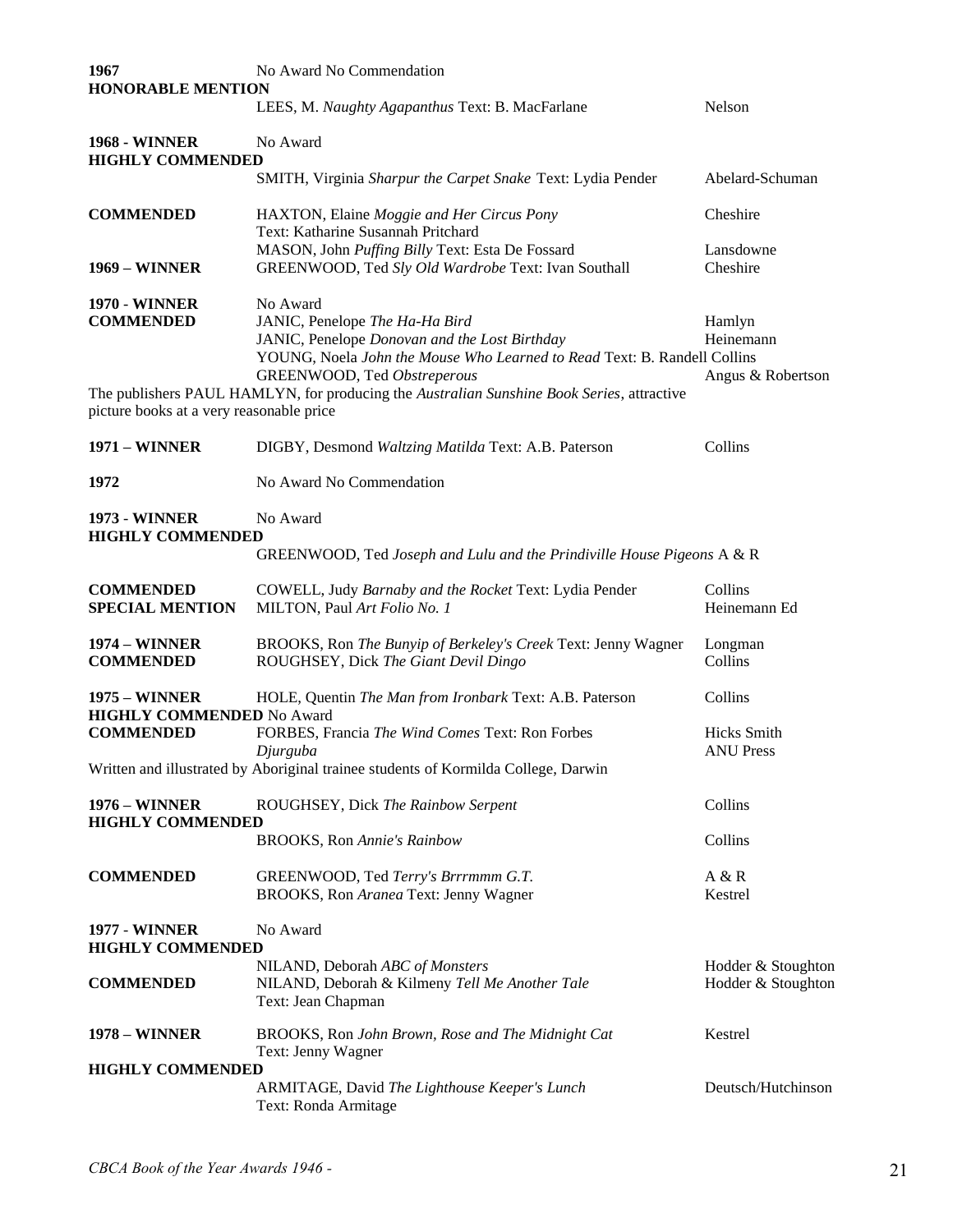| <b>COMMENDED</b>                                | NILAND, Deborah The Sugar-Plum Christmas Book<br>Text: Jean Chapman                                                                                                                                                                                 | Hodder & Stoughton                                                                    |
|-------------------------------------------------|-----------------------------------------------------------------------------------------------------------------------------------------------------------------------------------------------------------------------------------------------------|---------------------------------------------------------------------------------------|
| <b>SPECIAL MENTION</b>                          | The Aboriginal Children's History of Australia                                                                                                                                                                                                      | Rigby                                                                                 |
| <b>1979 - WINNER</b><br><b>HIGHLY COMMENDED</b> | TREZISE, Percy & Dick ROUGHSEY The Quinkins                                                                                                                                                                                                         | Collins                                                                               |
|                                                 | ARMITAGE, David The Trouble with Mr Harris Text: Ronda Armitage Deutsch/Hutchinson                                                                                                                                                                  |                                                                                       |
| <b>COMMENDED</b>                                | McLEAN, Andrew & Janet The Riverboat Crew<br>AXELSEN, Stephen The Oath of Bad Brown Bill                                                                                                                                                            | <b>Oxford University Press</b><br>Nelson                                              |
| <b>1980 - WINNER</b><br><b>COMMENDED</b>        | PAVEY, Peter One Dragon's Dream<br>COWELL, Judith The Useless Donkeys Text: Lydia Pender<br>ALLEN, Jennifer Sinabouda Lily Text: Robin Anderson                                                                                                     | Nelson<br>Methuen<br><b>Oxford University Press</b>                                   |
| <b>1981 - WINNER</b><br><b>HIGHLY COMMENDED</b> | No Award                                                                                                                                                                                                                                            |                                                                                       |
| <b>COMMENDED</b>                                | TRELOAR, Bruce Marty Moves to the Country Text: Kate Walker<br>ALLEN, Pamela Mr Archimedes' Bath                                                                                                                                                    | Methuen<br>Collins                                                                    |
| <b>1982 - WINNER</b><br><b>HIGHLY COMMENDED</b> | ORMEROD, Jan Sunshine                                                                                                                                                                                                                               | Kestrel                                                                               |
| <b>COMMENDED</b>                                | VIVAS, Julie The Tram to Bondi Beach Text: Elizabeth Hathorn<br>SMITH, Craig Whistle up the Chimney Text: Nan Hunt<br>TRELOAR, Bruce Bumble's Dream                                                                                                 | Methuen<br>Collins<br><b>Bodley Head</b>                                              |
| <b>SHORT LIST</b>                               | ARMITAGE, Ronda & David Ice creams for Rosie<br>McLEAN, Andrew & Janet The steam train crew<br>MOORE, Inga Aktil's bicycle ride<br>JAMES, Ann A pet for Mrs Arbuckle Text: Gwenda Smyth                                                             | Deutsch<br><b>Oxford University Press</b><br><b>Oxford University Press</b><br>Nelson |
| <b>1983 – WINNER</b><br><b>HIGHLY COMMENDED</b> | ALLEN, Pamela Who Sank the Boat?                                                                                                                                                                                                                    | Nelson                                                                                |
| <b>COMMENDED</b>                                | GENEROWICZ, Witold The Train<br>COX, David Tin Lizzie and Little Nell<br>TREZISE, Percy and Dick ROUGHSEY Turramulli the Giant Quinkin Collins                                                                                                      | Kestrel<br><b>Aurora Press</b>                                                        |
| <b>SHORT LIST</b>                               | EDWARDS, Tony Ralph the Rhino<br>KLEIN, Robin Thing<br>ORMEROD, Jan Moonlight<br>PAVEY, Peter Battles in the Bath                                                                                                                                   | <b>Wellington Lane Press</b><br><b>Oxford University Press</b><br>Penguin<br>Nelson   |
| <b>1984 – WINNER</b><br><b>HIGHLY COMMENDED</b> | ALLEN, Pamela Bertie and the Bear                                                                                                                                                                                                                   | Nelson                                                                                |
|                                                 | VIVAS, Julie Possum Magic Text: Mem Fox                                                                                                                                                                                                             | Omnibus                                                                               |
| <b>COMMENDED</b>                                | MORIMOTO, Junko The White Crane<br>HARVEY, Roland The Friends of Emily Culpepper<br>Text: Ann Coleridge                                                                                                                                             | Collins<br><b>Five Mile Press</b>                                                     |
| <b>SHORT LIST</b>                               | CRABTREE, Judith The Sparrow's Story at the King's Command<br>MULLINS, Patricia The Magic Saddle Text: Christobel Mattingley<br>HOCKING, Geoff The Boy Who Painted the Sun Text: Jill Morris<br>TREZISE, Percy & Dick Roughsey The Magic Firesticks | <b>OUP</b><br>Hodder & Stoughton<br>Penguin<br>Collins                                |
| <b>1985 - WINNER</b><br><b>HIGHLY COMMENDED</b> | No Award                                                                                                                                                                                                                                            |                                                                                       |
| <b>COMMENDED</b>                                | MORIMOTO, Junko The Inch Boy<br>BAKER, Jeannie Home in the Sky<br>COX, David Ayu and the Perfect Moon                                                                                                                                               | Collins<br><b>Franklin Watts</b><br><b>Bodley Head</b>                                |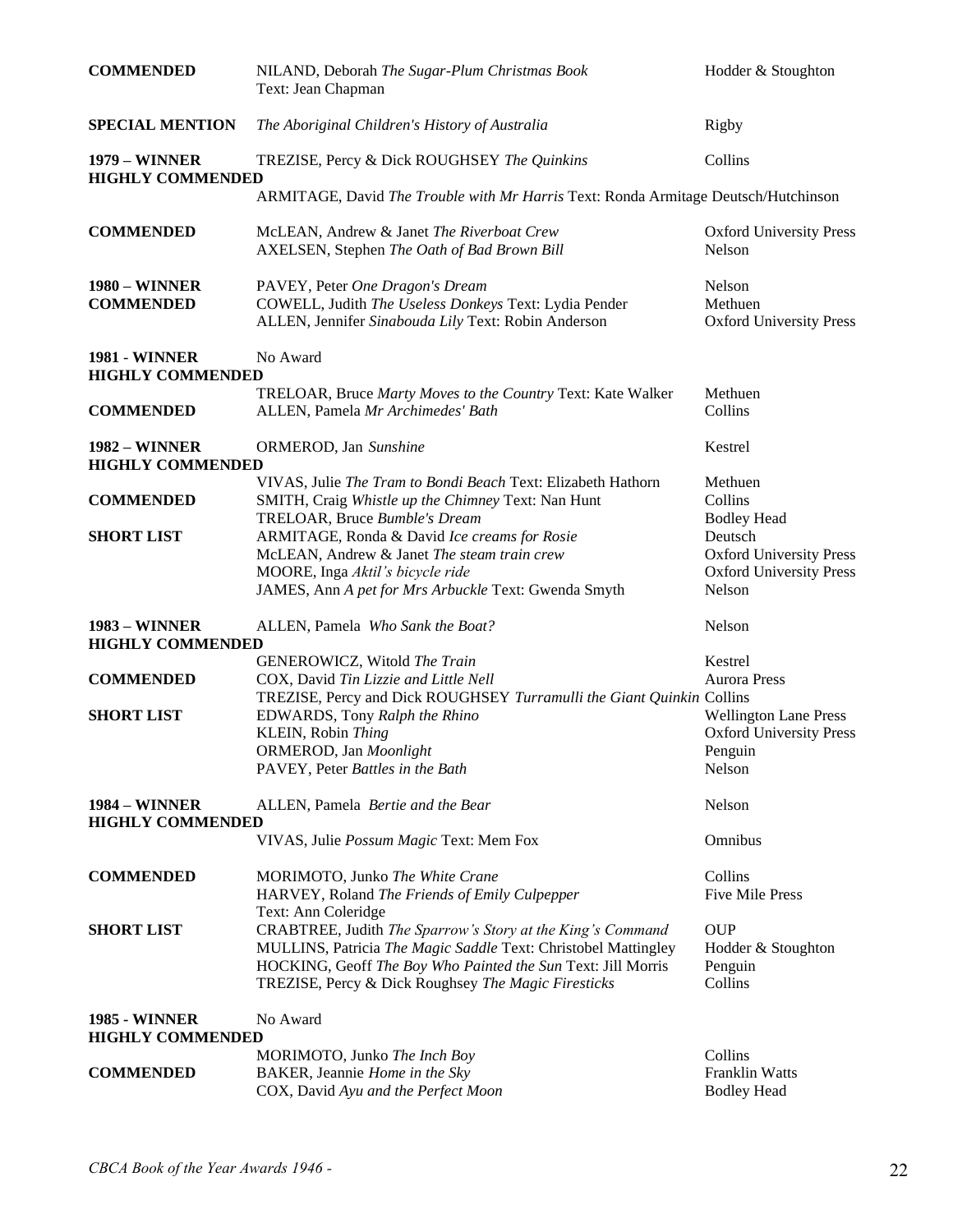| <b>SHORT LIST</b>                           | GYNELL, Donna Arthur Text: Amanda Graham<br>LACIS, Astra The Angel With a Mouth Organ Text: Christobel Mattingley Hodder & Stoughton<br>TANNER, Jane There's a sea in my bedroom Text: Margaret Wild<br>VIVAS, Julie Wilfrid Gordon McDonald Partridge Text: Mem Fox | Era<br>Nelson<br>Omnibus                                            |
|---------------------------------------------|----------------------------------------------------------------------------------------------------------------------------------------------------------------------------------------------------------------------------------------------------------------------|---------------------------------------------------------------------|
| <b>1986 - WINNER</b>                        | DENTON, Terry Felix & Alexander                                                                                                                                                                                                                                      | <b>Oxford University Press</b>                                      |
| <b>HIGHLY COMMENDED</b>                     | MORIMOTO, Junko A Piece of Straw Adapted by Helen Smith                                                                                                                                                                                                              | Collins                                                             |
| <b>COMMENDED</b>                            | LESTER, Alison Clive Eats Alligators<br><b>GRAHAM, Bob First There was Frances</b>                                                                                                                                                                                   | <b>Oxford University Press</b><br>Lothian                           |
| <b>SHORT LIST</b>                           | ALLEN, Pamela Watch Me<br>ARGENT, Kerry Sebastian Lives in a Hat Text: Thelma Katterwell<br>COX, David Bossyboots<br>ORMEROD, Jan The Story of Chicken Licken                                                                                                        | Nelson<br>Omnibus<br><b>Bodley Head</b><br>Hodder & Stoughton       |
| <b>1987 - WINNER</b><br><b>HONOUR BOOKS</b> | MORIMOTO, Junko Kojuro and the bears Adapted by Helen Smith<br>ZAK, Drahos Murgatroyd's Garden Text: Judy Zavos<br><b>BASE, Graeme Animalia</b>                                                                                                                      | Collins<br>Heinemann<br>Viking Kestrel                              |
| <b>SHORT LIST</b>                           | VIVAS, Julie The Nativity<br><b>GRAHAM, Bob The Wild</b><br>POWER, Margaret Creatures in the Beard Text: Margaret Wild                                                                                                                                               | Omnibus<br>Lothian<br>Omnibus                                       |
| <b>1988 – WINNER</b><br><b>HONOUR BOOKS</b> | GRAHAM, Bob Crusher is coming<br>BAKER, Jeannie Where the forest meets the sea<br>POWER, Margaret The long red scarf Text: Nette Hilton                                                                                                                              | Lothian<br>Julia MacRae<br>Omnibus                                  |
| <b>SHORT LIST</b>                           | MEEKS, Raymond Pheasant and kingfisher<br>Text: Catherine Berndt<br>RAWLINS, Donna Tucking mummy in Text: Morag Loh<br>ROENNFELDT, Robert What's that noise? Text: Mary Roennfeldt                                                                                   | Martin Educ/AshtonScholastic<br><b>Ashton Scholastic</b><br>Omnibus |
| 1989 - JOINT WINNERS                        |                                                                                                                                                                                                                                                                      |                                                                     |
|                                             | BASE, Graeme The Eleventh Hour                                                                                                                                                                                                                                       | Viking Kestrel                                                      |
| <b>HONOUR BOOK</b>                          | TANNER, Jane Drac and the Gremlin Text: Allan Baillie<br>HARVEY, Roland and Joe Levine My Place in Space<br>Text: Robin and Sally Hirst                                                                                                                              | Viking Kestrel<br><b>Five Mile Press</b>                            |
| <b>SHORT LIST</b>                           | CLEMENT, Rod Edward the Emu Text: Sheena Knowles<br>EARLY, Margaret Ali Baba and the Forty Thieves<br>HUXLEY, Dee Mr Nick's Knitting Text: Margaret Wild                                                                                                             | Collins Ingram<br><b>Walter McVitty</b><br>Hodder & Stoughton       |
| <b>1990 - WINNER</b><br><b>HONOUR BOOKS</b> | VIVAS, Julie The Very Best of Friends Text: Margaret Wild<br>GRAHAM, Bob Grandad's Magic<br>LESTER, Alison The Journey Home                                                                                                                                          | <b>Margaret Hamilton Bks</b><br>Viking Kestrel<br><b>OUP</b>        |
| <b>SHORT LIST</b>                           | ALLEN, Pamela I Wish I Had a Pirate Suit<br>BODSWORTH, Nan A Nice Walk in the Jungle<br>WILCOX, Cathy A Proper Little Lady Text: Nette Hilton                                                                                                                        | Viking Kestrel<br>Viking Kestrel<br>Collins                         |
| <b>1991 - WINNER</b><br><b>HONOUR BOOKS</b> | <b>GRAHAM, Bob Greetings from Sandy Beach</b><br><b>CLEMENT, Rod Counting on Frank</b><br>McLEAN, Andrew and Janet Hector and Maggie                                                                                                                                 | Lothian<br>Collins Ingram<br>Allen & Unwin                          |
| <b>SHORT LIST</b>                           | ALLEN, Pamela My Cat Maisie<br>LESTER, Alison Magic Beach<br>ROWE, Jeannette Scallywag                                                                                                                                                                               | Viking<br>Allen & Unwin<br>Ashton Scholastic                        |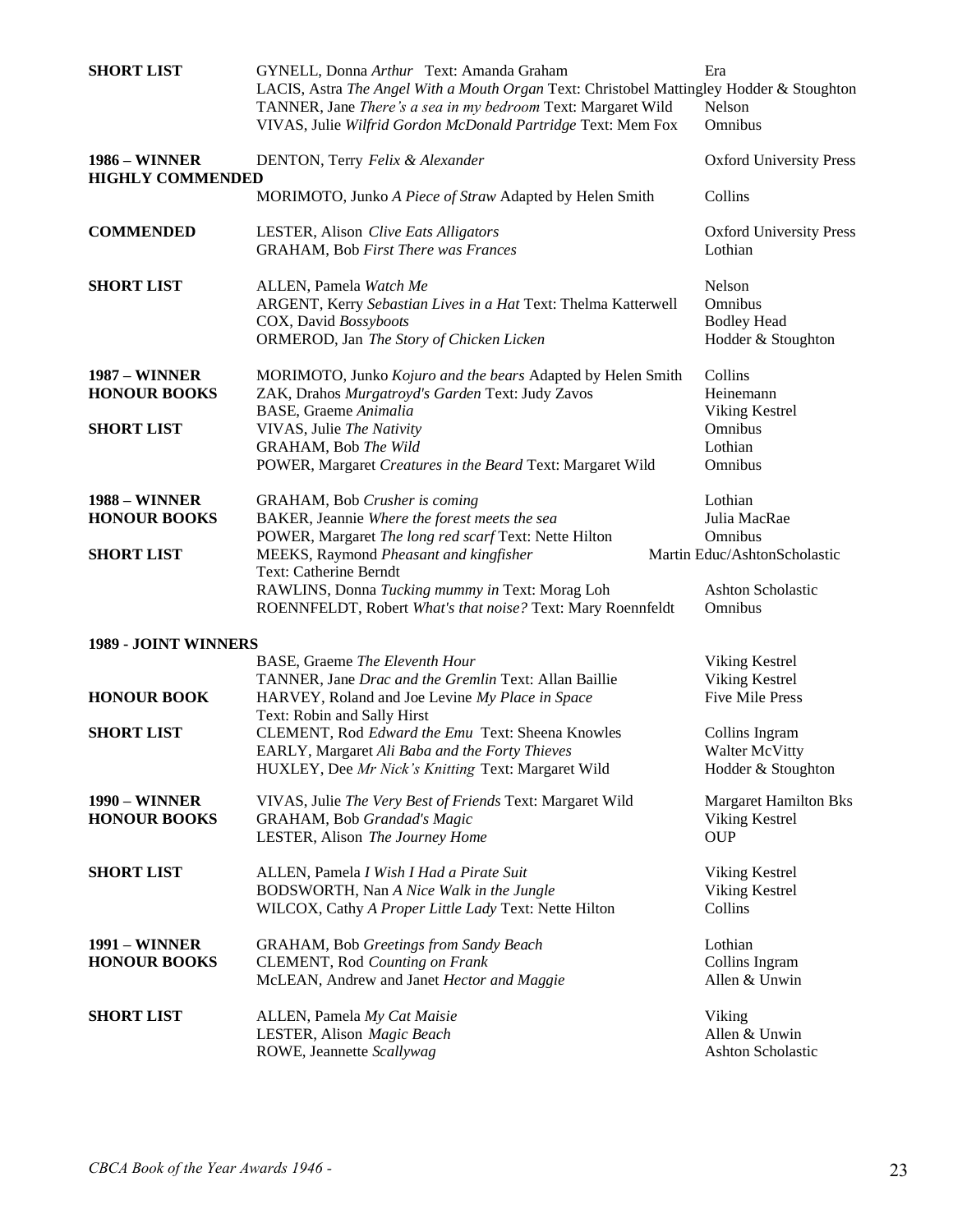| <b>1992 - WINNER</b><br><b>HONOUR BOOKS</b><br><b>SHORT LIST</b> | <b>BAKER</b> , Jeannie Window<br>EARLY, Margaret William Tell<br>GOULDTHORPE, P.J. Hist! Text: C.J. Dennis<br>JAMES, Ann Dog In, Cat Out Text: Gillian Rubinstein<br>MEEKS, Arone Raymond Enora and the Black Crane<br>VIVAS, Julie Let the Celebrations Begin! Text: Margaret Wild | Julia MacRae<br><b>Walter McVitty</b><br><b>Walter McVitty</b><br>Omnibus<br><b>Ashton Scholastic</b><br>Omnibus |
|------------------------------------------------------------------|-------------------------------------------------------------------------------------------------------------------------------------------------------------------------------------------------------------------------------------------------------------------------------------|------------------------------------------------------------------------------------------------------------------|
| <b>1993 – WINNER</b><br><b>HONOUR BOOKS</b><br><b>SHORT LIST</b> | <b>GRAHAM, Bob Rose Meets Mr Wintergarten</b><br>ALLEN, Pamela Belinda<br>SMITH, Craig Where's Mum? Text: Libby Gleeson<br>GOULDTHORPE, Peter Grandad's Gifts Text: Paul Jennings                                                                                                   | Viking<br>Viking<br>Omnibus<br>Viking                                                                            |
|                                                                  | ROGERS, Gregory Lucy's Bay Text: Gary Crew<br>WHATLEY, Bruce Looking for Crabs                                                                                                                                                                                                      | Jam Roll Press<br>A & R                                                                                          |
| <b>1994 – WINNER</b><br><b>HONOUR BOOKS</b>                      | GOULDTHORPE, Peter First Light Text: Gary Crew<br>DENTON, Terry The Paw Text: Natalie Jane Prior                                                                                                                                                                                    | Lothian<br>Allen & Unwin                                                                                         |
| <b>SHORT LIST</b>                                                | McLEAN, Andrew Dog Tales Text: Janet McLean<br>OLIVER, Narelle The Best Beak in Boonaroo Bay<br>SANDS, Jenny Is it True, Grandfather? Text: Wendy Lohse<br>YOUNG, Noela Toby Text: Margaret Wild                                                                                    | Allen & Unwin<br>Lothian<br><b>Ashton Scholastic</b><br>Omnibus                                                  |
| <b>1995 – WINNER</b><br><b>HONOUR BOOKS</b>                      | WOOLMAN, Stephen The Watertower Text: Gary Crew<br>LEGGE, David Bamboozled<br>STANLEY, Elizabeth The Deliverance of Dancing Bears                                                                                                                                                   | Martin Intl/Era<br>Scholastic<br>Cygnet                                                                          |
| <b>SHORT LIST</b>                                                | COX, David Our Excursion Text: Kate Walker<br>KELLY, Geoff Power and Glory Text: Emily Rodda<br>WU, Di Rebel! Text: Allan Baillie                                                                                                                                                   | Omnibus<br>Allen & Unwin<br>Scholastic                                                                           |
| <b>1996 - WINNER</b><br><b>HONOUR BOOKS</b>                      | OLIVER, Narelle The Hunt<br>BAKER, Jeannie The Story of Rosy Dock<br>SPUDVILAS, Anne The Race Text: Christobel Mattingley                                                                                                                                                           | Lothian<br>Random House<br>Scholastic                                                                            |
| <b>SHORT LIST</b>                                                | BROOKS, Ron Old Pig Text: Margaret Wild<br>CLEMENT, Rod Just Another Ordinary Day<br>SMITH, Craig Billy the Punk Text: Jessica Carroll                                                                                                                                              | Allen & Unwin<br>A & R<br>Random House                                                                           |
| <b>1997 - WINNER</b><br><b>HONOUR BOOKS</b>                      | HONEY, Elizabeth Not a Nibble<br>JAMES, Ann The Midnight Gang Text: Margaret Wild                                                                                                                                                                                                   | Allen & Unwin<br>Omnibus                                                                                         |
| <b>SHORT LIST</b>                                                | VIVAS, Julie Let's Eat! Text: Ana Zamorano<br><b>BANCROFT</b> , Bronwyn The Whalers<br>Text: collected by Roland Robinson. Related by Percy Mumbulla                                                                                                                                | Omnibus<br>A & R                                                                                                 |
|                                                                  | HARRIS, Wayne Dragon Quest Text: Allan Baillie<br>MACKINTOSH, David Sharon, Keep Your Hair On<br>Text: Gillian Rubinstein                                                                                                                                                           | Scholastic<br>Random House                                                                                       |
| <b>1998 – WINNER</b><br><b>HONOUR BOOKS</b>                      | MORIMOTO, Junko The Two Bullies Trans. Isao Morimoto<br>McLEAN, Andrew Josh Text: Janet McLean<br>WHATLEY, Bruce and Rosie Smith Detective Donut and                                                                                                                                | Random House<br>Allen & Unwin                                                                                    |
|                                                                  | the Wild Goose Chase                                                                                                                                                                                                                                                                | HarperCollins                                                                                                    |
| <b>SHORT LIST</b>                                                | CLEMENT, Rod Grandad's Teeth<br>GRAHAM, Bob Queenie the Bantam<br>RIDDLE, Tohby The Great Escape from City Zoo                                                                                                                                                                      | A & R<br>Walker<br>A & R                                                                                         |
| <b>1999 – WINNER</b><br><b>HONOUR BOOKS</b>                      | TAN, Shaun The Rabbits Text: John Marsden<br>McLEAN, Andrew Highway Text: Nadia Wheatley                                                                                                                                                                                            | Lothian<br>Omnibus                                                                                               |
| <b>SHORT LIST</b>                                                | YOUNG, Noela Grandpa Text: Lilith Norman<br>ALLEN, Pamela Mr McGee and the Biting Flea<br>KING, Stephen Michael Henry and Amy<br>PIGNATARO, Anna The Staircase Cat Text: Colin Thompson                                                                                             | <b>Margaret Hamilton Bks</b><br>Penguin<br>Scholastic<br>Hodder                                                  |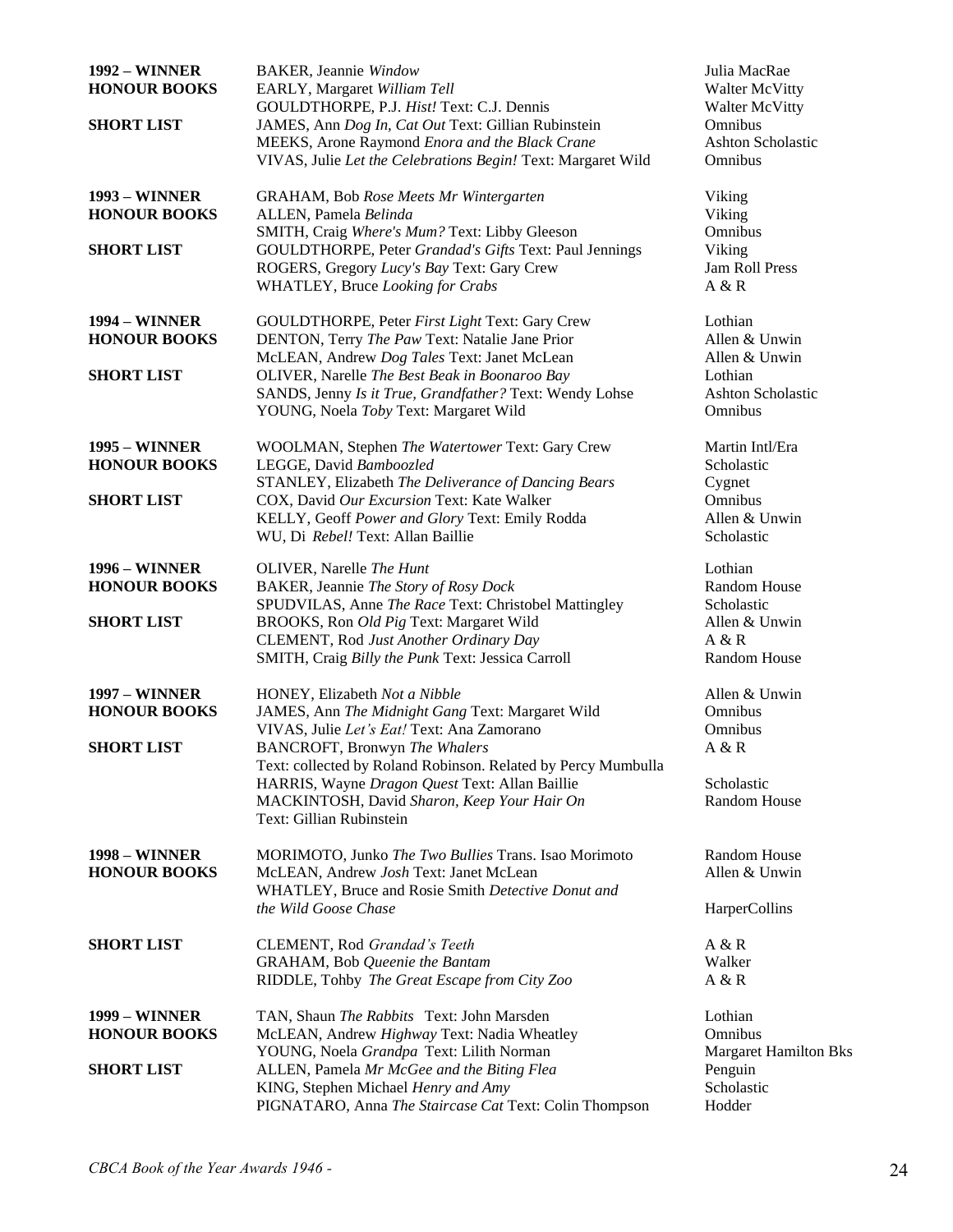| <b>2000 – WINNER</b><br><b>HONOUR BOOKS</b><br><b>SHORT LIST</b> | SPUDVILAS, Anne Jenny Angel Text: Margaret Wild<br>OTTLEY, Matt Luke's Way of Looking Text: Nadia Wheatley<br>TAN, Shaun Memorial Text: Gary Crew<br>GRAHAM, Bob Buffy: An Adventure Story<br>GREDER, Armin The Great Bear Text: Libby Gleeson<br>VIVAS, Julie Hello Baby Text: Jenni Overend | Penguin<br>Hodder<br>Lothian<br>Walker<br>Scholastic<br><b>ABC</b> |
|------------------------------------------------------------------|-----------------------------------------------------------------------------------------------------------------------------------------------------------------------------------------------------------------------------------------------------------------------------------------------|--------------------------------------------------------------------|
| <b>2001 – WINNER</b><br><b>HONOUR BOOKS</b>                      | BROOKS, Ron Fox Text: Margaret Wild<br>RIDDLE, Tohby The Singing Hat<br>TAN, Shaun The Lost Thing                                                                                                                                                                                             | Allen & Unwin<br>Viking<br>Lothian                                 |
| <b>SHORT LIST</b>                                                | HUXLEY, Dee Rain Dance Text: Cathy Applegate<br><b>OTTLEY, Matt Faust's Party</b><br>RUSSELL, Elaine A is for Aunty                                                                                                                                                                           | <b>Margaret Hamilton Bks</b><br>Hodder & Stoughton<br><b>ABC</b>   |
| $2002 -$ WINNER<br><b>HONOUR BOOKS</b>                           | GREDER, Armin An Ordinary Day Text: Libby Gleeson<br>McLEAN, Andrew My Dog Text: John Heffernan<br>TAN, Shaun The Red Tree                                                                                                                                                                    | Scholastic<br><b>Margaret Hamilton Bks</b><br>Lothian              |
| <b>SHORT LIST</b>                                                | SPUDVILAS, Anne In My Backyard Text: Nette Hilton<br>HOBBS, Leigh Horrible Harriet<br>PAPUNYA SCHOOL PUB COMMTTEE<br>Papunya School Book of Country and History                                                                                                                               | Lothian<br>Allen & Unwin<br>Allen & Unwin                          |
| <b>2003 – WINNER</b>                                             | HARRISON-LEVER, Brian In Flanders Fields<br>Text: Norman Jorgensen                                                                                                                                                                                                                            | <b>FACP</b>                                                        |
| <b>HONOUR BOOKS</b>                                              | WHATLEY, Bruce Diary of a Wombat Text: Jackie French<br>McLEAN, Andrew A Year on our Farm Text: Penny Matthews                                                                                                                                                                                | A & R<br>Omnibus                                                   |
| <b>SHORT LIST</b>                                                | ALLEN, Pamela The Potato People<br>GRAHAM, Bob Jethro Byrde Fairy Child<br>HOBBS, Leigh Old Tom's Holiday                                                                                                                                                                                     | Viking<br>Walker<br><b>ABC</b>                                     |
| <b>2004 – WINNER</b><br><b>HONOUR BOOKS</b>                      | CURTIS, Neil Cat and Fish Text: Joan Grant<br>JAMES, Ann Shutting the Chooks In Text: Libby Gleeson<br>THOMPSON, Colin The Violin Man                                                                                                                                                         | Lothian<br>Scholastic<br>Hodder & Stoughton                        |
| <b>SHORT LIST</b>                                                | McLEAN, Andrew Reggie, Queen of the Street Text: Margaret Barbalet Viking<br>BLACKWOOD, Freya Two Summers Text: John Heffernan<br>KING, Stephen Michael Milli, Jack and the Dancing Cat                                                                                                       | Scholastic<br>Allen & Unwin                                        |
| $2005 -$ WINNER<br><b>HONOUR BOOKS</b>                           | LESTER, Alison Are We There Yet?<br><b>BAKER</b> , Jeannie Belonging<br>MILLER, David Refugees                                                                                                                                                                                                | Viking<br>Walker<br>Lothian                                        |
| <b>SHORT LIST</b>                                                | HARVEY, Roland At the Beach: Postcards from Crabby Spit<br>ORMEROD, Jan Lizzie Nonsense<br>KING, Stephen Michael Mutt Dog!                                                                                                                                                                    | Allen & Unwin<br><b>Little Hare</b><br>Scholastic                  |
| <b>2006 - WINNER</b>                                             | LISSIAT, Amy The Short and Incredibly Happy Life of Riley<br>Text: Colin Thompson                                                                                                                                                                                                             | Lothian                                                            |
| <b>HONOUR BOOKS</b>                                              | SHEEHAN, Peter The Island Text: John Heffernan<br>CROSSETT, Warren Sound of the Sea Text: Jacqueline Harvey                                                                                                                                                                                   | Scholastic<br>Lothian                                              |
| <b>SHORT LIST</b>                                                | DANALIS, Stella What the Sky Knows Text: Nike Bourke<br>RIDDLE, Tohby Irving the Magician<br>WINCH, John Run, Hare, Run!                                                                                                                                                                      | <b>UQP</b><br>Viking<br>Little Hare                                |
| <b>2007 - WINNER</b><br><b>HONOUR BOOKS</b>                      | TAN, Shaun The Arrival<br>RIPPIN, Sally The Rainbirds Text: David Metzenthen                                                                                                                                                                                                                  | Lothian<br>Lothian                                                 |
| <b>SHORT LIST</b>                                                | SPUDVILAS, Anne Woolvs in the Sitee Text: Margaret Wild<br>McKIMMIE, Chris Brian Banana Duck Sunshine Yellow<br>OLIVER, Narelle Home<br>ORMEROD, Jan Water Witcher                                                                                                                            | Viking<br>Allen & Unwin<br>Omnibus<br>Little Hare                  |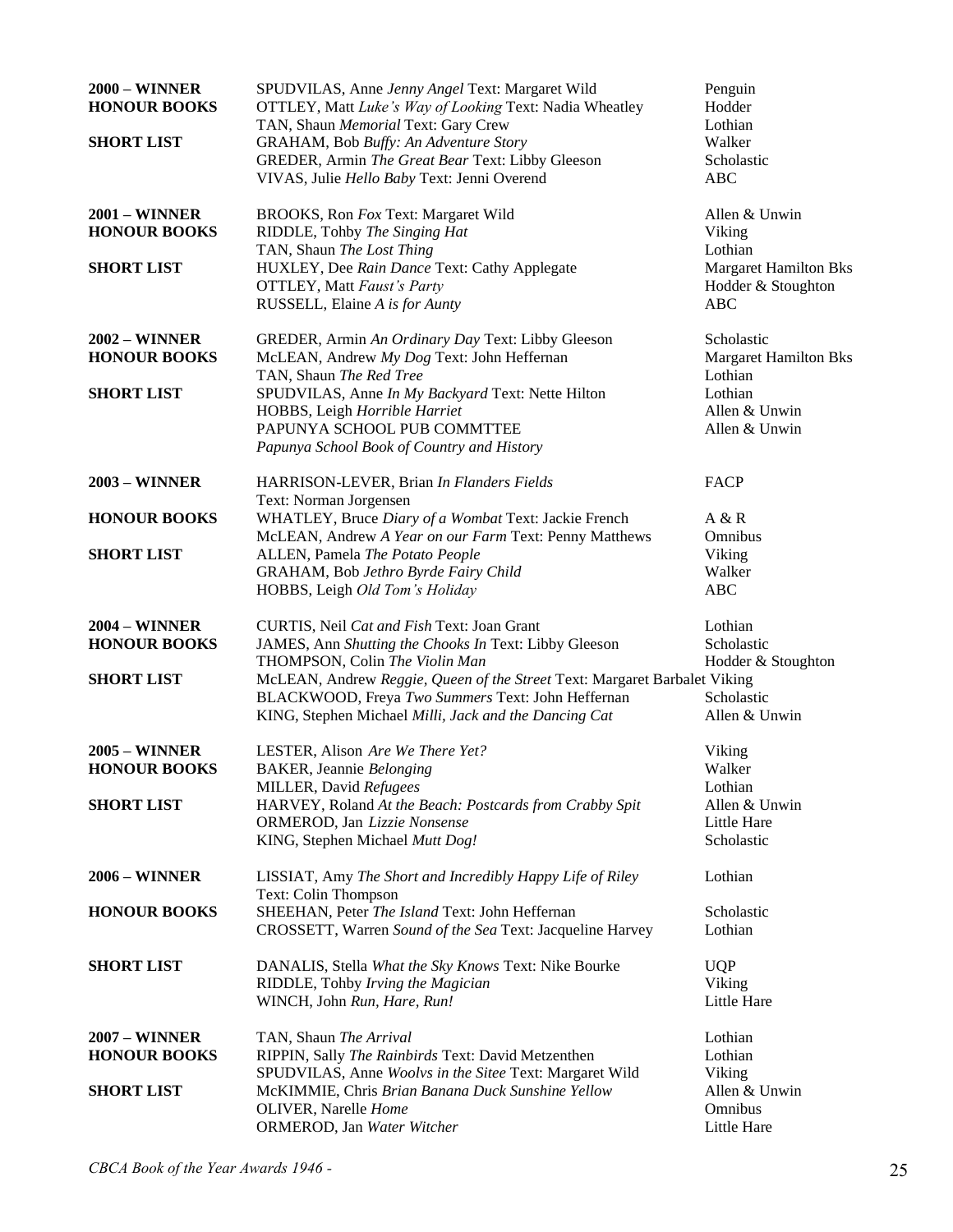| <b>2008 - WINNER</b><br><b>HONOUR BOOKS</b><br><b>SHORT LIST</b>   | <b>OTTLEY</b> , Matt Requiem for a Beast<br>SPUDVILAS, Anne The Peasant Prince Text: Li Cunxin<br>THOMPSON, Colin Dust<br>GREDER, Armin The Island<br>HUXLEY, Dee You and Me: Our Place Text: Leonie Norrington<br>INGPEN, Robert Ziba Came on a Boat Text: Liz Lofthouse                                  | Lothian<br>Viking<br><b>ABC</b><br>Allen & Unwin<br><b>Working Title Press</b><br>Viking                                    |
|--------------------------------------------------------------------|------------------------------------------------------------------------------------------------------------------------------------------------------------------------------------------------------------------------------------------------------------------------------------------------------------|-----------------------------------------------------------------------------------------------------------------------------|
| <b>2009 – WINNER</b><br><b>HONOUR BOOKS</b><br><b>SHORT LIST</b>   | DUNSTAN, Kylie Collecting Colour<br>OTTLEY, Matt Home and Away Text: John Marsden<br>THOMPSON, Colin The Big Little Book of Happy Sadness<br><b>BLABEY</b> , Aaron Sunday Chutney<br>RIDDLE, Tohby Nobody Owns the Moon<br>HOLFELD, Greg Captain Congo and the Crocodile King<br>Text: Ruth Starke         | Lothian<br>Lothian<br>Random House<br>Viking<br>Viking<br><b>Working Title Press</b>                                        |
| $2010 - \text{WINNER}$<br><b>HONOUR BOOKS</b><br><b>SHORT LIST</b> | ROGERS, Gregory The Hero of Little Street<br>COOL, Rebecca Isabella's Garden Text: Glenda Millard<br>OLIVER, Narelle Fox and Fine Feathers<br>DANALIS, Stella Schumann the Shoeman Text: John Danalis<br>HARVEY, Roland To the Top End: Our Trip Across Australia<br>HOBBS, Leigh Mr Chicken Goes to Paris | Allen & Unwin<br>Walker<br>Omnibus<br><b>UQP</b><br>Allen & Unwin<br>Allen & Unwin                                          |
| <b>HONOUR BOOKS</b><br><b>SHORT LIST</b>                           | 2011 - JOINT WINNERS BAKER, Jeannie Mirror<br>GREENBERG, Nicki Hamlet<br>BANCROFT, Bronwyn Why I Love Australia<br>RIDDLE, Tohby My Uncle's Donkey<br>McKIMMIE, Chris Two Peas in a Pod<br>MASCIULLO, Lucia Family Forest Text: Kim Kane                                                                   | Walker<br>Allen & Unwin<br>Little Hare<br>Viking<br>Allen & Unwin<br>Hardie Grant Egmont                                    |
| $2012 - \text{WINNER}$<br><b>HONOUR BOOKS</b><br><b>SHORT LIST</b> | <b>GRAHAM, Bob A Bus Called Heaven</b><br>BROOKS, Ron The Dream of the Thylacine Text: Margaret Wild<br>WHATLEY, Bruce Flood Text: Jackie French<br>BLACKWOOD, Freya Look, A Book! Text: Libby Gleeson<br>COOL, Rebecca For All Creatures Text: Glenda Millard<br>RUDGE, Leila No Bears Text: Meg McKinlay | Walker<br>Allen & Unwin<br>Scholastic<br>Little Hare<br>Walker<br>Walker                                                    |
| $2013 - \text{WINNER}$<br><b>HONOUR BOOKS</b><br><b>SHORT LIST</b> | BROOKS, Ron The Coat Text: Julie Hunt<br>GORDON, Gus Herman and Rosie<br>LESTER, Alison Sophie Scott Goes South<br>GOODMAN, Vivienne Tanglewood Text: Margaret Wild<br>MULLINS, Patricia Lightning Jack Text: Glenda Millard<br>WILSON, Mark A Day to Remember Text: Jackie French                         | Allen & Unwin<br>Viking<br>Viking<br>Omnibus<br>Scholastic<br>A & R                                                         |
| <b>2014 - WINNER</b><br><b>HONOUR BOOKS</b><br><b>SHORT LIST</b>   | TAN, Shaun Rules of Summer<br>BLAND, Nick King Pig<br><b>GRAHAM, Bob Silver Buttons</b><br>BLACKWOOD, Freya The Treasure Box Text: Margaret Wild<br>OTTLEY, Matt Parachute Text: Danny Parker<br>SMITH, Craig The Windy Farm Text: Doug MacLeod                                                            | Hachette Australia<br><b>Scholastic Press</b><br><b>Walker Books</b><br>Viking<br>Little Hare<br><b>Working Title Press</b> |
| <b>2015 - WINNER</b><br><b>HONOUR BOOKS</b><br><b>SHORT LIST</b>   | BLACKWOOD, Freya My Two Blankets Text: Irena Kobald<br>CAMILLERI, Michael One Minute's Silence<br>Text: David Metzenthen<br>VOUTILA, Ritva The Stone Lion Text: Margaret Wild<br><b>BALLA, Trace Rivertime</b><br>KING, Stephen Michael The Duck and the Darklings                                         | Little Hare<br>Allen & Unwin<br>Little Hare<br>Allen & Unwin<br>Allen & Unwin                                               |
|                                                                    | Text: Glenda Millard<br>WHATLEY, Bruce Fire Text: Jackie French                                                                                                                                                                                                                                            | Scholastic                                                                                                                  |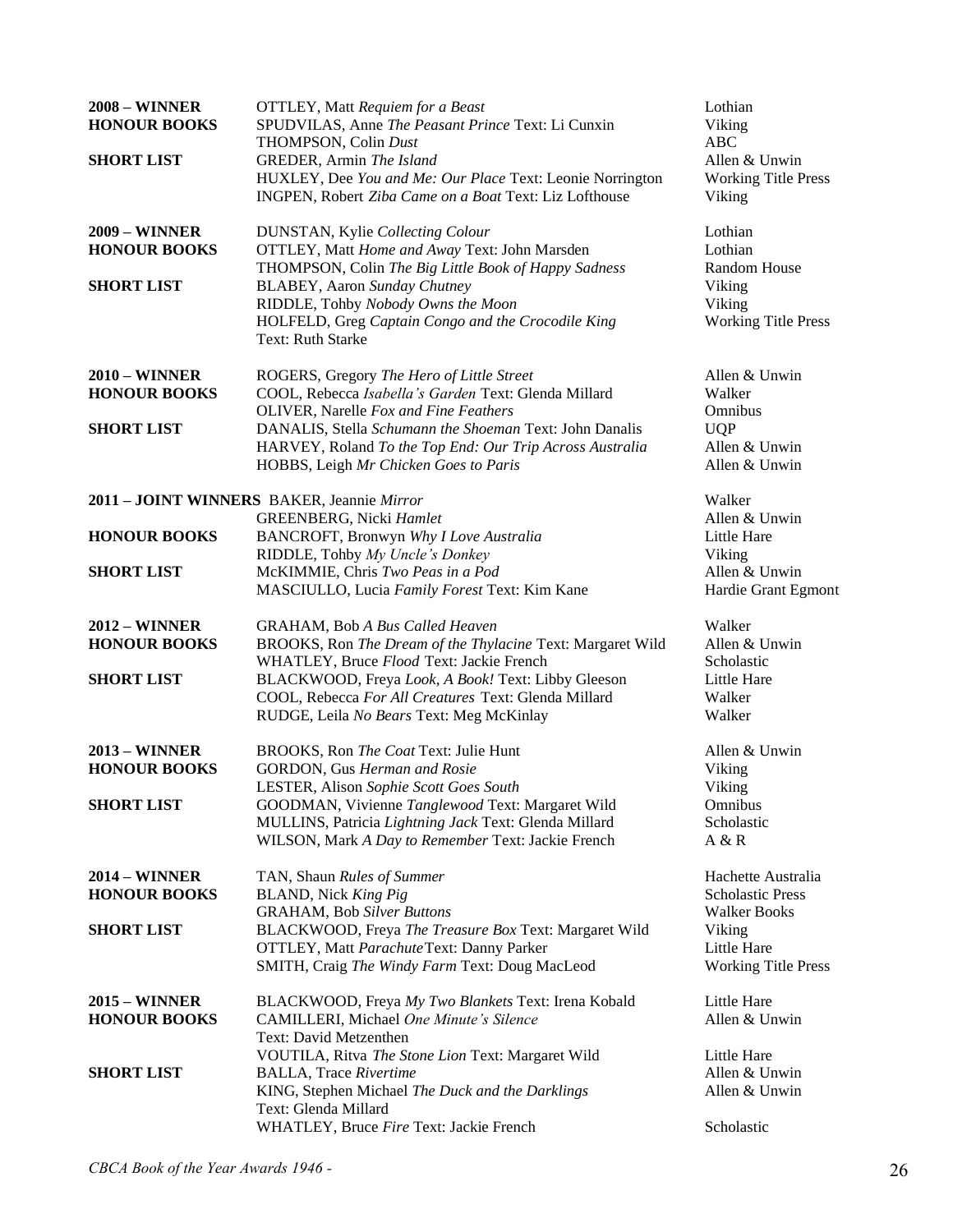| $2016 -$ WINNER<br><b>HONOUR BOOKS</b><br><b>SHORT LIST</b> | GREDER, Armin Flight Text: Nadia Wheatley<br>DEVRIES, Shane Ride, Ricardo, Ride! Text: Phil Cummings<br>HEINRICH, Sally One Step at a Time Text: Jane Jolly<br>FOLEY, James My Dead Bunny Text: Sigi Cohen<br><b>OTTLEY, Matt Suri's Wall Text: Lucy Estela</b><br>WHATLEY, Bruce And the Band Played Waltzing<br>Matilda Text: Eric Bogle | <b>Windy Hollow Books</b><br><b>Omnibus Books</b><br>Midnight Sun<br><b>Walker Books</b><br>Penguin Random House<br>Allen & Unwin |
|-------------------------------------------------------------|--------------------------------------------------------------------------------------------------------------------------------------------------------------------------------------------------------------------------------------------------------------------------------------------------------------------------------------------|-----------------------------------------------------------------------------------------------------------------------------------|
| $2017 -$ WINNER<br><b>HONOUR BOOKS</b><br><b>SHORT LIST</b> | GRAHAM, Bob Home in the Rain<br><b>BALCHIN</b> , Lance Mechanica<br>RUDD, Van T The Patchwork Bike Text: Maxine Beneba Clarke<br>ANELLI, Liz One Photo Text: Ross Watkins<br>HUXLEY, Dee, Oliver & Tiffany My Brother<br>SWAN, Owen Out Text: Angela May George                                                                            | <b>Walker Books</b><br>Bonnier<br>Lothian<br>Penguin Random House<br><b>Working Title Press</b><br><b>Scholastic Press</b>        |
| $2018 -$ WINNER<br><b>HONOUR BOOKS</b><br><b>SHORT LIST</b> | PERKINS, Gwyn A Walk in the Bush<br>BLACKWOOD, Freya The Great Rabbit Chase<br><b>BUNTING, Philip Mopoke</b><br>ANELLI, Liz Ten Pound Pom Text: Carole Wilkinson<br>SPUDVILAS, Anne Swan Lake<br>WALKER, Anna Florette                                                                                                                     | <b>Affirm Press</b><br>Scholastic<br>Omnibus<br><b>Black Dog</b><br>Allen & Unwin<br>Penguin Random House                         |
| $2019 -$ WINNER<br><b>HONOUR BOOKS</b><br><b>SHORT LIST</b> | TAN, Shaun Cicada<br>SPEECHLEY, Michael The All New Must Have Orange 430<br>ORD, Mandy Chalk Boy Text: Margaret Wild<br>BLACKWOOD, Freya The Feather<br>GREDER, Armin The Mediterranean<br>HURST, Elise Girl on Wire Text: Lucy Estela                                                                                                     | Lothian<br>Penguin Random House<br>Allen & Unwin<br>Little Hare<br>Allen & Unwin<br>Penguin Random House                          |
| $2020$ — WINNER<br><b>HONOUR BOOKS</b><br><b>SHORT LIST</b> | McKIMMIE, Chris I Need a Parrot<br>MAGERL, Caroline Nop<br>KING, Stephen Michael Three<br>BLACKALL, Sophie Hello Lighthouse<br>OBER, Jules The Good Son Text: Pierre-Jacques Ober<br>WALKER, Anna Tilly Text: Jane Godwin                                                                                                                  | Ford Street<br>Walker<br>Scholastic<br>Hachette<br>Walker<br>Scholastic                                                           |
| $2021 -$ WINNER<br><b>HONOUR BOOKS</b><br><b>SHORT LIST</b> | OTTLEY, Matt How to Make a Bird Text: Meg McKinlay<br>BUNTING, Philip Not Cute.<br>SALA, Felicita Your Birthday Was the Best! Text: Maggie Hutchings<br>BLACKWOOD, Freya The Unwilling Twin<br>EVANS, Gabriel Norton and the Bear<br>GRAHAM, Bob Ellie's Dragon                                                                            | Walker<br>Scholastic<br><b>Affirm Press</b><br>HarperCollins<br><b>Berbay Publishing</b><br>Walker                                |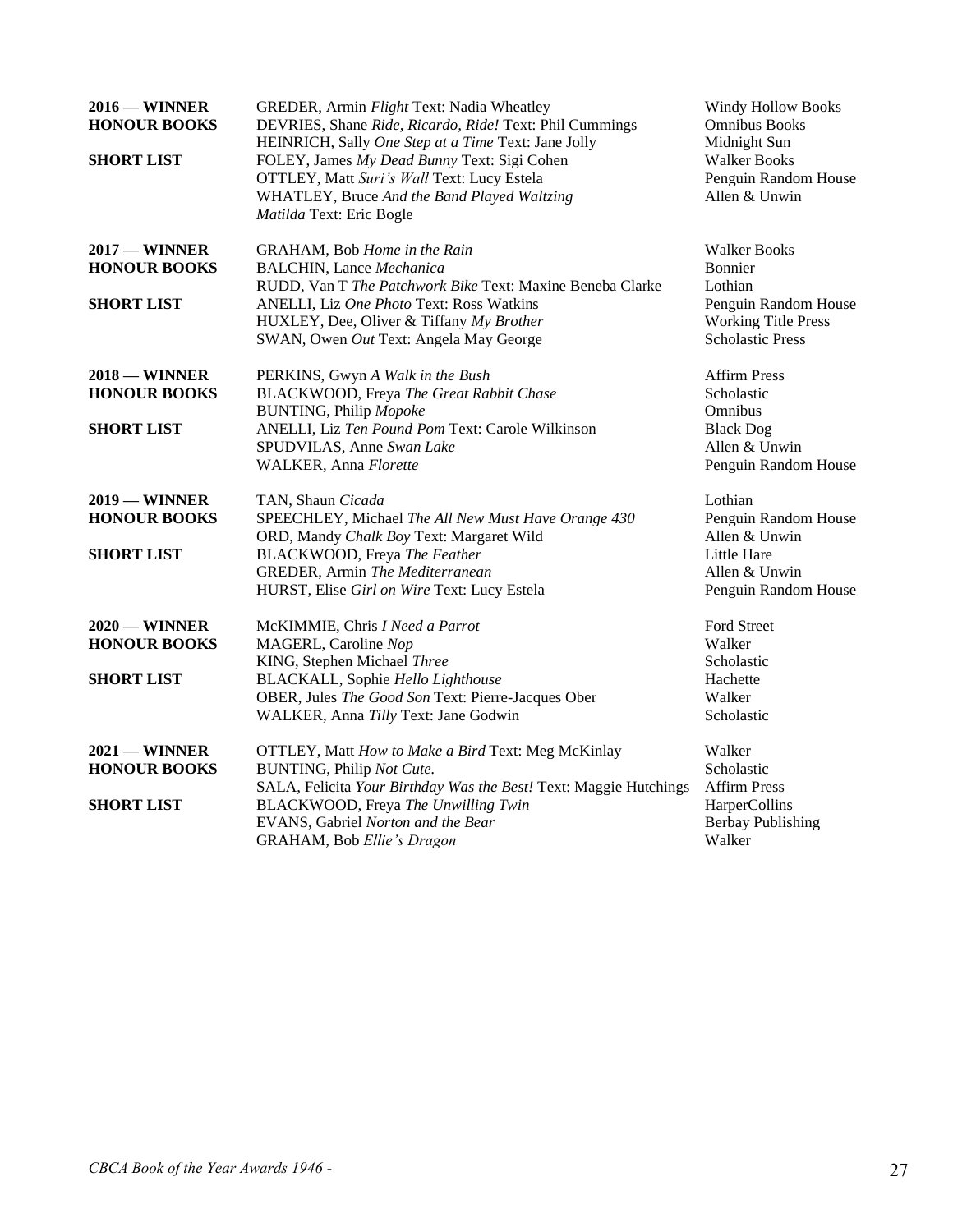# **THE EVE POWNALL AWARD FOR INFORMATION BOOKS**<br>1988 WINNER WHEATLEY, Nadia My Place Illus. Donna Rawlins Collins Dove

WHEATLEY, Nadia *My Place Illus. Donna Rawlins* Note**:** The 1988 award was funded by Eve Pownall's family. No further awards were made until 1993 when The Eve Pownall Award For Information Books became a category of the CBCA Awards.

| <b>1993 – WINNER</b>                        | GREENE, Gracie and Joe TRAMACCHI<br>Tjarany Roughtail: the Dreaming of the Roughtail Lizard and                                                                                                                                                                                                                                                            |                                                                 |
|---------------------------------------------|------------------------------------------------------------------------------------------------------------------------------------------------------------------------------------------------------------------------------------------------------------------------------------------------------------------------------------------------------------|-----------------------------------------------------------------|
| <b>SHORT LIST</b>                           | other stories told by Kukatja Illus. Lucille Gill<br>MULLINS, Patricia Dinosaur Encore                                                                                                                                                                                                                                                                     | Magabala Books<br><b>Margaret Hamilton Bks</b>                  |
| <b>1994 - WINNER</b><br><b>HONOUR BOOKS</b> | MULLINS, Patricia V for Vanishing<br>ATKINSON, Kathie Life in a Rotten Log<br>MORRIS, Jill Australian Owls, Frogmouths and Nightjars<br>Illus. Lynne Tracey                                                                                                                                                                                                | <b>Margaret Hamilton Bks</b><br>Allen & Unwin<br>Greater Glider |
| <b>1995 - WINNER</b><br><b>HONOUR BOOKS</b> | STEWART, Robin E. New Faces The Complete Book of Alternative Pets Agmedia<br>MILLER, Cameron & Dominique FALLA Woodlore                                                                                                                                                                                                                                    | Omnibus                                                         |
| <b>SHORT LIST</b>                           | TUCKER, Alan Too Many Captain Cooks<br>ABDULLA, Ian Tucker<br>NICHOLSON, John Gold! The Fascinating Story of Gold in Australia Allen & Unwin<br>PRIOR, Natalie Jane Bog Bodies: Mummies and Curious Corpses                                                                                                                                                | Omnibus<br>Omnibus<br>Allen & Unwin                             |
| <b>1996 - WINNER</b><br><b>HONOUR BOOKS</b> | NICHOLSON, John The First Fleet: A New Beginning in an Old Land Allen & Unwin<br>KUCHLING, Gerald and Guundie Yakkinn the Swamp<br>Tortoise: The Most Dangerous Year Illus. Guundie Kuchling                                                                                                                                                               | Chelonia Enterprises                                            |
| <b>SHORT LIST</b>                           | LITTLE, Douglas Ten Little Known Facts About<br>Hippopotamuses and More Little Known Facts and a Few Fibs About Other Animals<br>Illus. David Francis & Donna Rawlins<br>MacDONALD, Wendy The Voyage of the Endeavour Illus. Julian Bruère CIS<br>TONKIN, Rachel What Was the War Like, Grandma?<br>WELDON OWEN TEAM Native Americans Text: Judith Simpson | Scholastic<br>Heinemann<br>Allen & Unwin                        |
| <b>1997 -WINNER</b>                         | CHEERS, Gordon and Julie SILK Killer Plants and How                                                                                                                                                                                                                                                                                                        |                                                                 |
| <b>HONOUR BOOKS</b>                         | to Grow Them Illus. Marjorie Crosby-Fairall<br>BRIAN, Janeen Pilawuk-When I Was Young<br>Illus. Sascha Hutchinson                                                                                                                                                                                                                                          | Penguin<br>Era                                                  |
| <b>SHORT LIST</b>                           | CREAGH, Carson Discoveries: Reptiles Illus. Anne Bowman et al<br>LOVELOCK, Damien Soccer: Great Moments, Great Players<br>Illus. Craig Smith                                                                                                                                                                                                               | Allen & Unwin<br>Allen & Unwin                                  |
|                                             | McDONALD, Kellie Antarctica<br>TONKIN, Rachel Grandpa's Stories                                                                                                                                                                                                                                                                                            | Reed<br><b>Roland Harvey</b>                                    |
| 1998 - WINNER<br><b>HONOUR BOOKS</b>        | NICHOLSON, John A Home Among the Gum Trees<br>TOFT, Kim Michelle and Allan SHEATHER One Less Fish<br>Illus. Kim Michelle Toft                                                                                                                                                                                                                              | Allen & Unwin<br><b>UQP</b>                                     |
| <b>SHORT LIST</b>                           | DOLAN, Beth Cathy Freeman<br>KUCHLING, Guundie & Gerald Yakkinn the Swamp Tortoise: Survival Era<br>MORRIS, Jill The Wombat Who Talked to the Stars Illus. Sharon Dye Greater Glider<br>NICHOLSON, John Kimberley Warrior, The True Story of Jandamarra Allen & Unwin                                                                                      | Heinemann                                                       |
| <b>1999 - WINNER</b><br><b>HONOUR BOOKS</b> | EDWARDS, Yvonne and Brenda DAY Going for Kalta<br>No Award                                                                                                                                                                                                                                                                                                 | <b>IAD</b> Press                                                |
| <b>SHORT LIST</b>                           | NICHOLSON, John Who's Running This Country?<br>PRYOR, Boori & Meme McDONALD Maybe Tomorrow<br>Illus. Meme McDonald                                                                                                                                                                                                                                         | Allen & Unwin<br>Penguin                                        |
|                                             | THOMPSON, Liz The Ngaanyatjarra of the Gibson Desert<br>TUCKER, Alan Side by Side                                                                                                                                                                                                                                                                          | Heinemann<br>Omnibus                                            |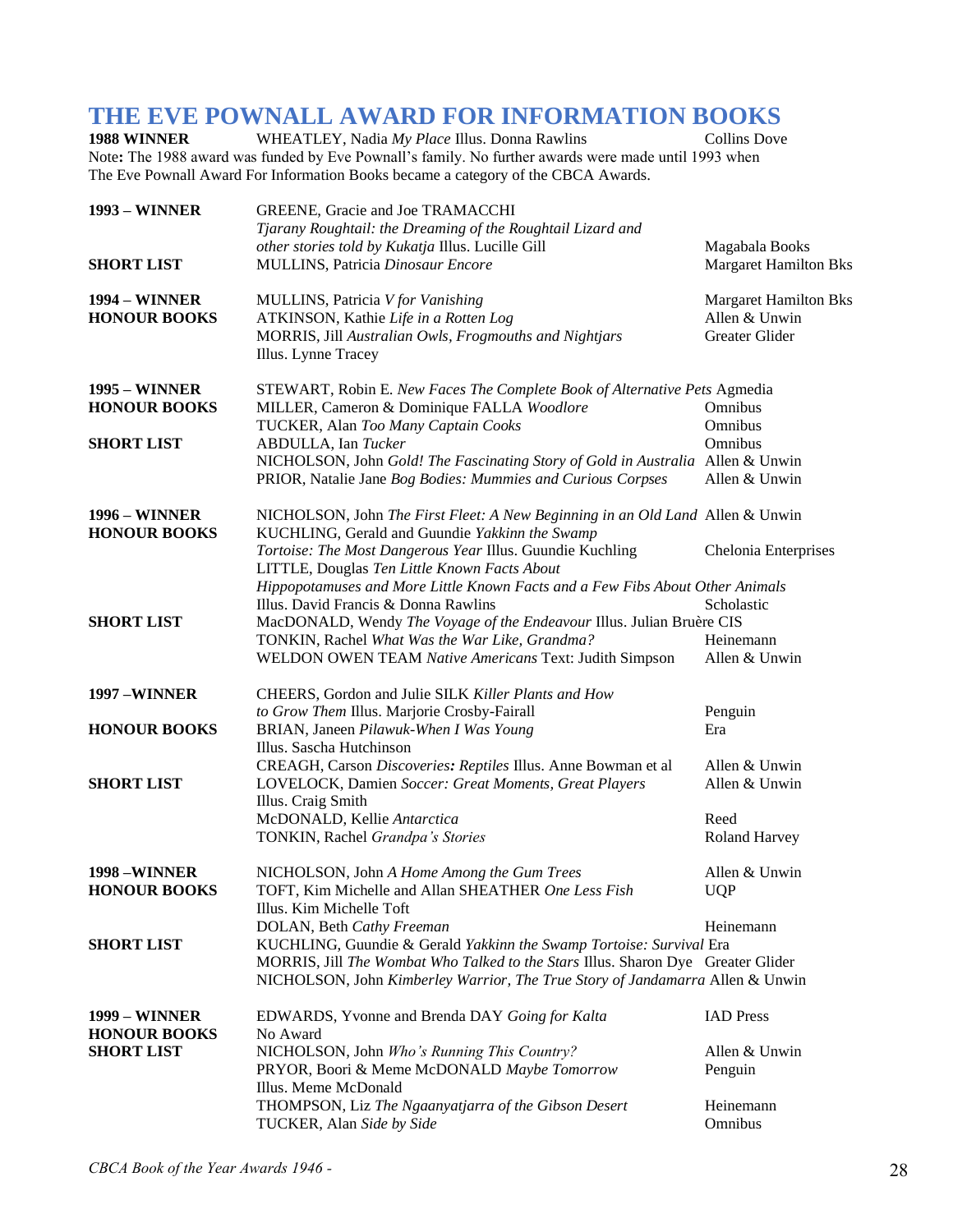| <b>2000 - WINNER</b> | NICHOLSON, John Fishing for Islands: Traditional Boats                                  |                            |
|----------------------|-----------------------------------------------------------------------------------------|----------------------------|
|                      | and Seafarers of the Pacific                                                            | Allen & Unwin              |
| <b>HONOUR BOOKS</b>  | BECK, Jennifer, Dyan BLACKLOCK & Katrina ALLAN                                          |                            |
|                      | Crash!: The Search for the Stinson                                                      | Omnibus                    |
|                      | LAWRENSON, Diana Inside The Australian Ballet                                           | Allen & Unwin              |
| <b>SHORT LIST</b>    | FRENCH, Jackie How to Guzzle Your Garden                                                | A & R                      |
|                      | OLIVER, Narelle Sand Swimmers: The Secret Life of                                       |                            |
|                      | Australia's Dead Heart                                                                  | Lothian                    |
|                      | PALLOTTA-CHIAROLLI, Maria Tapestry                                                      | Random House               |
|                      |                                                                                         |                            |
| <b>2001 – WINNER</b> | BLACKLOCK, Dyan Olympia: Warrior Athletes                                               |                            |
|                      | of Ancient Greece Illus. David Kennett                                                  | Omnibus                    |
| <b>HONOUR BOOKS</b>  | NICHOLSON, John Building the Sydney Harbour Bridge                                      | Allen & Unwin              |
|                      | RUSSELL, Elaine A is for Aunty                                                          | <b>ABC</b>                 |
| <b>SHORT LIST</b>    | FREEMAN, Pamela Pole to Pole Illus. Philip Blythe                                       | Koala                      |
|                      | PEARSON, Jane Animal Food                                                               | Echidna                    |
|                      | JENNINGS, Gael Sick As: Bloody Moments In the                                           |                            |
|                      | History of Medicine Illus. Roland Harvey                                                | <b>Roland Harvey</b>       |
|                      |                                                                                         |                            |
| <b>2002 – WINNER</b> | PAPUNYA SCHOOL Papunya School Book of Country and History                               | Allen & Unwin              |
| <b>HONOUR BOOKS</b>  | HILL, Anthony Soldier Boy: The True Story of Jim Martin,                                |                            |
|                      | The Youngest Anzac                                                                      | Penguin                    |
|                      | OLIVER, Narelle Baby Bilby, Where Do you Sleep?                                         | Lothian                    |
| <b>SHORT LIST</b>    | BARLOW, Maisie (Yarrcali) Jirrbal, Rainforest Dreamtime                                 | Magabala                   |
|                      | Stories Illus. Michael (Boiyool) Anning                                                 |                            |
|                      | DALE, Kim Eyes in the Dark                                                              | Lothian                    |
|                      | LAWRENSON, Diana Guide Dogs: From Puppies to Partners                                   | Allen & Unwin              |
|                      |                                                                                         |                            |
| <b>2003 - WINNER</b> | TUCKER, Alan Iron in the Blood: Convicts                                                |                            |
|                      | and Commandants in Colonial Australia                                                   | Omnibus                    |
| <b>HONOUR BOOKS</b>  | NICHOLSON, John The Mighty Murray                                                       | Allen & Unwin              |
|                      | WILKINSON, Carole Black Snake The Daring of Ned Kelly                                   | <b>Black Dog</b>           |
| <b>SHORT LIST</b>    | CREE, Laura Murray Awesome! Australian Art for Contemporary Kids Craftsman House        |                            |
|                      | SLATER, Pat Discover and Learn About Australian                                         |                            |
|                      | Forests and Woodlands                                                                   | <b>Steve Parish</b>        |
|                      | WILKINSON, Rick Endangered! Working to Save Animals at Risk                             | Allen & Unwin              |
|                      |                                                                                         |                            |
| <b>2004 – WINNER</b> | NICHOLSON, John Animal Architects                                                       | Allen & Unwin              |
| <b>HONOUR BOOKS</b>  | CARLYON, Patrick The Gallipoli Story                                                    | Penguin                    |
|                      | NICHOLLS, Christine Art History Place                                                   | <b>Working Title Press</b> |
| <b>SHORT LIST</b>    | DALE, Kim Bush Babies                                                                   | Lothian                    |
|                      | MALBUNKA, Mary When I was Little Like You                                               | Allen & Unwin              |
|                      | MOORCROFT, Richard and Alison MacKay Zoo Album                                          | ABC                        |
|                      | Illus. Karen Lloyd-Diviny                                                               |                            |
|                      |                                                                                         |                            |
| <b>2005 – WINNER</b> | SULLIVAN, Bryan with Jackie French To the Moon and Back: The Amazing Australians at the |                            |
|                      | Forefront of Space Travel Illus. Gus Gordon                                             | A & R                      |
| <b>HONOUR BOOKS</b>  | LONG, John Gogo Fish!: The Story of the                                                 | Western Australian Museum  |
|                      | Western Australian State Fossil Emblem Illus. John Long and Jill Ruse                   |                            |
|                      | VERCOE, Elizabeth with Kerry Abramowski                                                 |                            |
|                      | The Grief Book Strategies for Young People                                              | <b>Black Dog</b>           |
| <b>SHORT LIST</b>    | CHAPMAN, Helen Heritage & Places                                                        | Heinemann Library          |
|                      | PYERS, Greg Life in a Rockpool Illus. Andrew Plant                                      | Echidna                    |
|                      | <b>SILKSTONE, Barry Amazing Australian Mammals</b>                                      | Heinemann Library          |
|                      |                                                                                         |                            |
| <b>2006 – WINNER</b> | DAVIDSON, Leon Scarecrow Army                                                           | <b>Black Dog</b>           |
| <b>HONOUR BOOKS</b>  | BRIAN, Janeen HOOSH! Camels in Australia                                                | <b>ABC</b>                 |
|                      | JAMAL, Nadia & Taghred Chandab The Glory Garage                                         | Allen & Unwin              |
| <b>SHORT LIST</b>    | BRIM, Warren & Anna Eglitis Creatures of the Rainforest                                 | Magabala Books             |
|                      |                                                                                         |                            |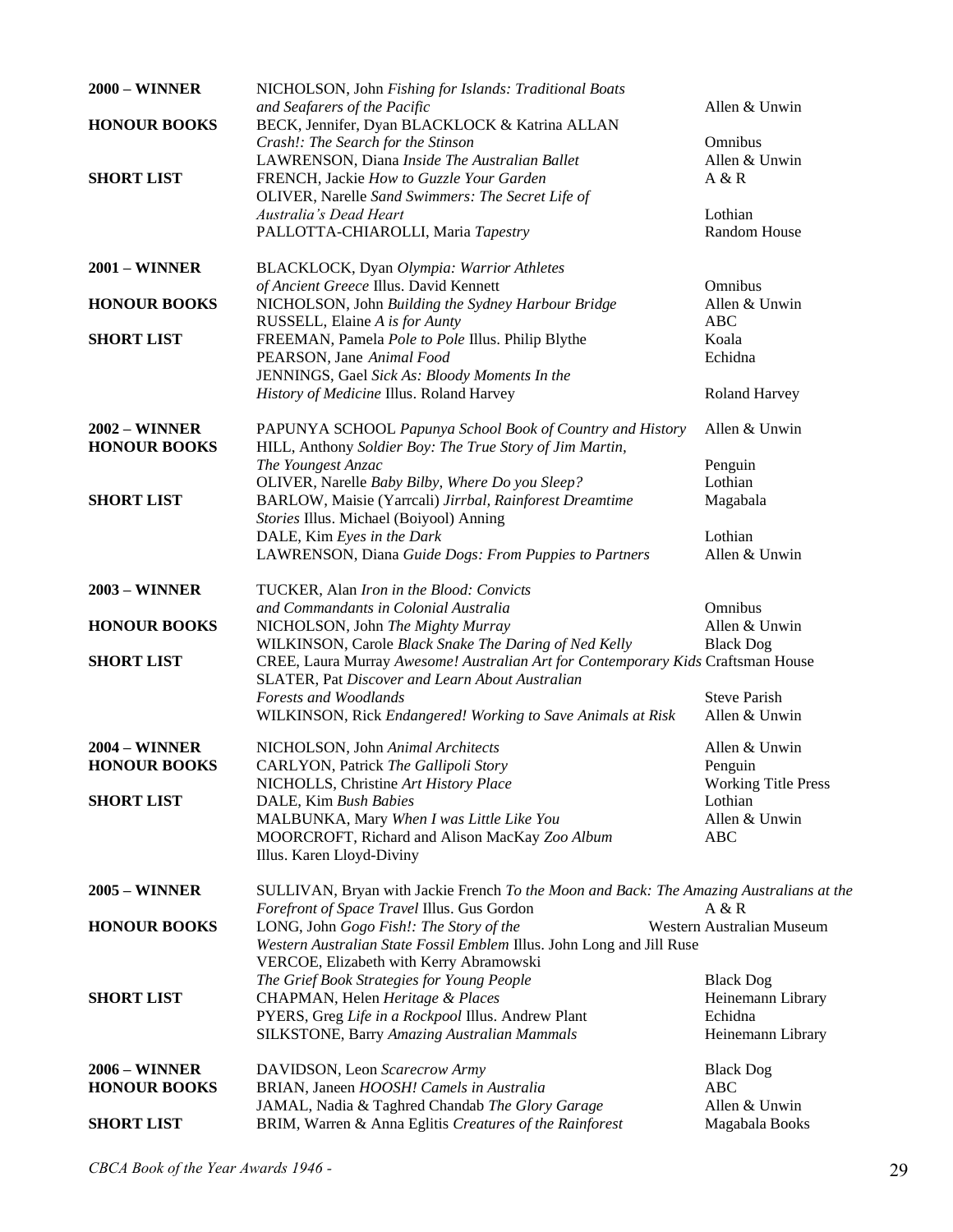|                                             | LONG, John The Big Picture Book Illus. Brian Choo<br>STEWART, Robin Charles Darwin's Big Idea                                                                                                                                                             | Allen & Unwin<br><b>Hyland House</b>                                                                                         |
|---------------------------------------------|-----------------------------------------------------------------------------------------------------------------------------------------------------------------------------------------------------------------------------------------------------------|------------------------------------------------------------------------------------------------------------------------------|
| <b>2007 - WINNER</b><br><b>HONOUR BOOKS</b> | NORMAN, Mark The Penguin Book: Birds in Suits<br>DAVIDSON, Leon Red Haze: Australians & New Zealanders in Vietnam Black Dog<br>FENTON, Corinne Queenie One Elephant's Story<br>Illus. Peter Gouldthorpe                                                   | <b>Black Dog</b><br><b>Black Dog</b>                                                                                         |
| <b>SHORT LIST</b>                           | HOCKNULL, Scott & Alex Cook Amazing Facts about<br><b>Australian Dinosaurs</b><br>HOOPMANN, Kathy All Cats have Asperger Syndrome<br>TONKIN, Rachel Leaf Litter                                                                                           | <b>Steve Parish</b><br>Jessica Kingsley<br>A & R                                                                             |
| <b>2008 – WINNER</b>                        | WATTS, Frances Parsley Rabbit's Book About Books<br>Illus. David Legge                                                                                                                                                                                    | ABC                                                                                                                          |
| <b>HONOUR BOOKS</b>                         | COOKE, Kaz Girl Stuff: Your Full-On Guide to the Teen Years<br>MACINNIS, Peter Kokoda Track: 101 Days                                                                                                                                                     | Viking<br><b>Black Dog</b>                                                                                                   |
| <b>SHORT LIST</b>                           | CERMAK, Michael Fact File: Deadly and Dangerous<br>NORMAN, Mark The Antarctica Book: Living in the Freezer<br>WILKINSON, Carole Ned Kelly's Jerilderie Letter Illus. Dean Jones                                                                           | <b>Steve Parish</b><br><b>Black Dog</b><br><b>Black Dog</b>                                                                  |
| <b>2009 - WINNER</b><br><b>HONOUR BOOKS</b> | HALL, Lincoln Alive in the Death Zone<br>DUBOSARSKY, Ursula The Word Spy Illus. Tohby Riddle                                                                                                                                                              | Random House<br>Viking                                                                                                       |
| <b>SHORT LIST</b>                           | GREENWOOD, Mark Simpson and his Donkey Illus. Frané Lessac<br>NICHOLLS, Catriona & Janet Paterson The Workboot Series:<br>The Story of Chicken in Australia Illus. Rod Waller                                                                             | Walker<br>Kondinin Group                                                                                                     |
|                                             | RAMAGE, Jan Tuart Dwellers<br>Illus. Ellen Hickman<br>ROSS, John & Anna Booth Every Picture Tells a Story:<br>Adventures in Australian Art                                                                                                                | Dept of Environment & Conservation WA<br>Craftsman House, Thames & Hudson                                                    |
| <b>2010 – WINNER</b><br><b>HONOUR BOOKS</b> | MACINNIS, Peter Australian Backyard Explorer<br>PATRICK, Tanya Polar Eyes: A Journey to Antarctica<br>Illus. Nicholas Hutcheson<br>YALATA & OAK VALLEY COMMUNITIES Maralinga,                                                                             | Nat Library of Australia<br><b>CSIRO</b>                                                                                     |
| <b>SHORT LIST</b>                           | The Anangu Story with Christobel Mattingley<br>CLODE, Danielle Prehistoric Giants: The Megafauna of Australia<br>FIVEFOLD CREATIVE (des) M is for Mates:<br>Animals in Wartime from Ajax to Zep<br>REEDER, Stephanie Owen Lost: A True Tale from the Bush | Allen & Unwin<br>Museum Victoria<br>Dept of Veterans' Affairs/<br><b>Australian War Memorial</b><br>Nat Library of Australia |
| <b>2011 - WINNER</b>                        | DUBOSARSKY, Ursula The Return Of The Word Spy<br>Illus. Tohby Riddle                                                                                                                                                                                      | Viking                                                                                                                       |
| <b>HONOUR BOOKS</b>                         | BROOKS, Ron Drawn from the Heart: A Memoir<br>ONE ARM POINT REMOTE COMMUNITY SCHOOL<br>Our World: Bardi Jaawi: Life at Ardiyooloon                                                                                                                        | Allen & Unwin<br>Magabala Books                                                                                              |
| <b>SHORT LIST</b>                           | BRASCH, Nicolas Theme Parks, Playgrounds and Toys<br>DAVIDSON, Leon Zero Hour: the Anzacs on the Western Front<br>LLOYD, Alison Wicked Warriors & Evil Emporers: the True Story<br>for the Fight for Ancient China Illus. Terry Denton                    | <b>Macmillan Education</b><br><b>Text Publishing</b><br>Puffin                                                               |
| <b>2012 – WINNER</b>                        | LESTER, Alison & Coral Tulloch One Small Island:<br>The Story of Macquarie Island                                                                                                                                                                         | Penguin                                                                                                                      |
| <b>HONOUR BOOK</b><br><b>SHORT LIST</b>     | DO, Anh & Suzanne Do The Little Refugee Illus. Bruce Whatley<br>QUEENSLAND ART GALLERY Surrealism for Kids Queensland Art Gallery / Gallery                                                                                                               | Allen & Unwin<br>of Modern Art                                                                                               |
|                                             | WHEATLEY, Nadia (ed) Playground Illus. Ken Searle<br>WIGNELL, Edel Bilby Secrets Illus. Mark Jackson<br>WILKINSON, Carole Fromelles: Australia's Bloodiest Day at War                                                                                     | Allen & Unwin<br>Walker<br><b>Black Dog</b>                                                                                  |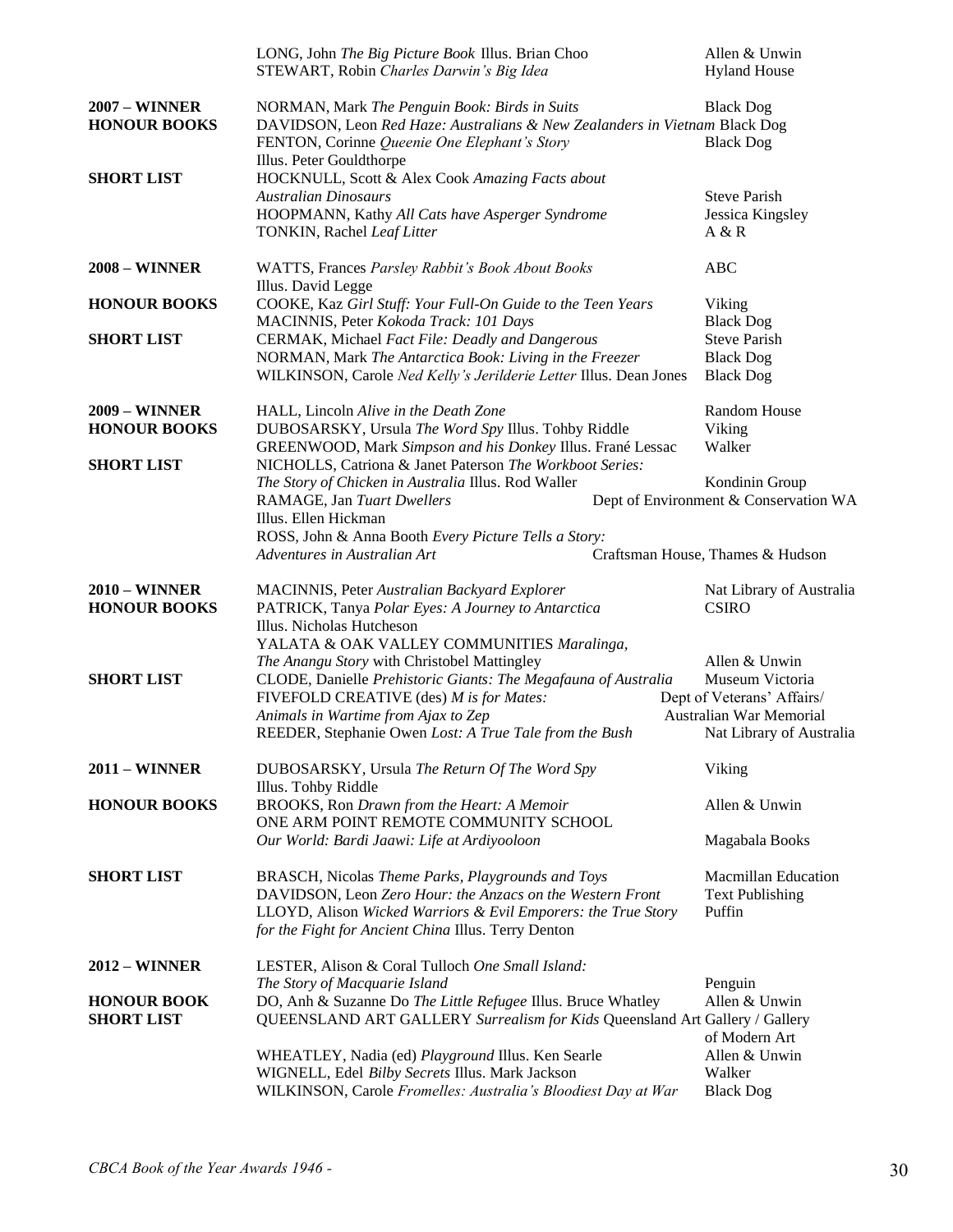| <b>2013 - WINNER</b>   | WEIDENBACH, Kristin Tom the Outback Mailman Illus. Timothy Ide Lothian                  |                                                |
|------------------------|-----------------------------------------------------------------------------------------|------------------------------------------------|
| <b>HONOUR BOOKS</b>    | KERIN, Jackie Lyrebird! A True Story Illus. Peter Gouldthorpe                           | Museum Victoria                                |
|                        | MURRAY, Kirsty Topsy-turvy World: How Australian                                        |                                                |
|                        | Animals Puzzled Early Explorers                                                         | National Library Aust                          |
| <b>SHORT LIST</b>      | CHENG, Christopher Python Illus. Mark Jackson                                           | Walker                                         |
|                        | QUEENSLAND ART GALLERY Portrait of Spain for Kids                                       |                                                |
|                        | Queensland Art Gallery / Gallery of Modern Art                                          |                                                |
| <b>2014 – WINNER</b>   | FAILLE, Christopher Jeremy Illus. Danny Snell                                           | <b>Working Title Press</b>                     |
| <b>HONOUR BOOKS</b>    | BURARRWANGA, LAKLAK AND FAMILY                                                          |                                                |
|                        | Welcome to My Country                                                                   | Allen & Unwin                                  |
|                        | GOULDTHORPE, Peter Ice, Wind, Rock                                                      | Hachette Australia                             |
| <b>SHORT LIST</b>      | GREENWOOD, Mark Jandamarra Illus. Terry Denton                                          | Allen & Unwin                                  |
|                        | HAM. PAUL (Ed.) Yoko's Diary: The Life of a Young                                       |                                                |
|                        | Girl in Hiroshima Trans. Debbie Edwards                                                 | HarperCollins                                  |
|                        | MURDIE, Rae Meet Captain Cook Illus. Chris Nixon                                        | Random House                                   |
| $2015 - \text{WINNER}$ | BARNARD, Simon A-Z of Convicts in Van Diemen's Land                                     | <b>Text Publishing</b>                         |
| <b>HONOUR BOOKS</b>    | JOLLY, Jane Tea and Sugar Christmas Illus. Robert Ingpen                                | National Library Aust                          |
|                        | WALKER, Carlie Audacity: Stories of Heroic Australians in Wartime                       | Dept of Vet Affairs                            |
| <b>SHORT LIST</b>      | DIVAROREN, Demet ed. Coming of Age: Growing                                             |                                                |
|                        | up Muslim in Australia                                                                  | Allen & Unwin                                  |
|                        | FREEMAN, Pamela Mary's Australia                                                        | <b>Black Dog /Walker</b>                       |
|                        | SAXBY, Claire Emu Illus. Graham Byrne                                                   | Walker                                         |
|                        |                                                                                         |                                                |
| $2016$ – WINNER        | REEDER, Stephanie Owen Lennie the Legend: Solo to Sydney by Pony NLA Publishing         |                                                |
| <b>HONOUR BOOKS</b>    | CLEAVE, Rohan Phasmid: Saving the Lord Howe                                             |                                                |
|                        | Island Stick Insect Illus. Carol Tulloch                                                | <b>CSIRO</b> Publishing                        |
|                        | SIERS, Robyn & WALKER, Carlie Ancestry:                                                 |                                                |
|                        | <b>Stories of Multicultural Anzacs</b>                                                  | Dept of Veterans' Affairs                      |
| <b>SHORT LIST</b>      | GOULDTHORPE, Peter The White Mouse: The Story of Nancy Wake                             | <b>Omnibus Books</b>                           |
|                        | KATAUSKAS, Fiona The Amazing True Story                                                 |                                                |
|                        | Of How Babies are Made                                                                  | <b>ABC</b> Books                               |
|                        | WRIGHT, Clare We are the Rebels: The Men                                                |                                                |
|                        | And Women Who Made Eureka                                                               | <b>Text Publishing</b>                         |
| $2017 -$ WINNER        | NEWTON, Gina M Amazing Animals of Australia's National Parks                            | <b>NLA</b>                                     |
| <b>HONOUR BOOKS</b>    | HENDRY, Lorna The Gigantic Book of Genes                                                | Wild Dog Books                                 |
|                        | COSSINS, Jennifer $A - Z$ of Endangered Animals                                         | Hachette                                       |
| <b>SHORT LIST</b>      | COOTE, Maree Spellbound: Making Pictures with the ABC                                   | Melbourne Style Books                          |
|                        | McMULLIN, Nerida Fabish, The Horse That Braved a Bushfire                               |                                                |
|                        | Illus. Andrew McLean                                                                    | Allen & Unwin                                  |
|                        | SEDUNARY, Michael William Bligh: a Stormy Story of Tempestuous Times                    |                                                |
|                        | Illus. Bern Emmerichs                                                                   | <b>Berbay Publishing</b>                       |
| $2018 -$ WINNER        | BEN-BARAK, Idan Do Not Lick This Book Illus. Julian Frost                               | Allen & Unwin                                  |
| <b>HONOUR BOOKS</b>    | HENDRY, Lorna Left & Right                                                              | Wild Dog Books                                 |
|                        | SAXBY, Claire Koala Illus. Julie Vivas                                                  | Walker                                         |
| <b>SHORT LIST</b>      | DICKSON, John M is For Mutiny! History by Alphabet                                      | <b>Berbay Publishing</b>                       |
|                        | HOPE, Charles The Big Book of Antarctica                                                | Wild Dog Books                                 |
|                        | MASON, Prue & Kerry Amazing Australians in Their Flying Machines Walker                 |                                                |
| 2019 WINNER            | VASS, Coral Sorry Day Illus. Dub Leffler                                                | <b>NLA</b>                                     |
| <b>HONOUR BOOKS</b>    | GREENWOOD, Mark The Happiness Box Illus. Andrew McLean                                  | Walker                                         |
|                        |                                                                                         |                                                |
| <b>SHORT LIST</b>      | Make Believe: M. C. Escher for Kids<br>CLEAVE, Rohan Bouncing Back Illus. Coral Tulloch | Nat. Gallery of Victoria                       |
|                        | RAWLINS, Donna Waves Illus. Heather Potter & Mark Jackson                               | <b>CSIRO</b> Publishing<br><b>Walker Books</b> |
|                        |                                                                                         |                                                |
|                        | STUBBS, Siena Our Birds: Dilimurruŋgu Wäyin Malanynha                                   | Magabala Books                                 |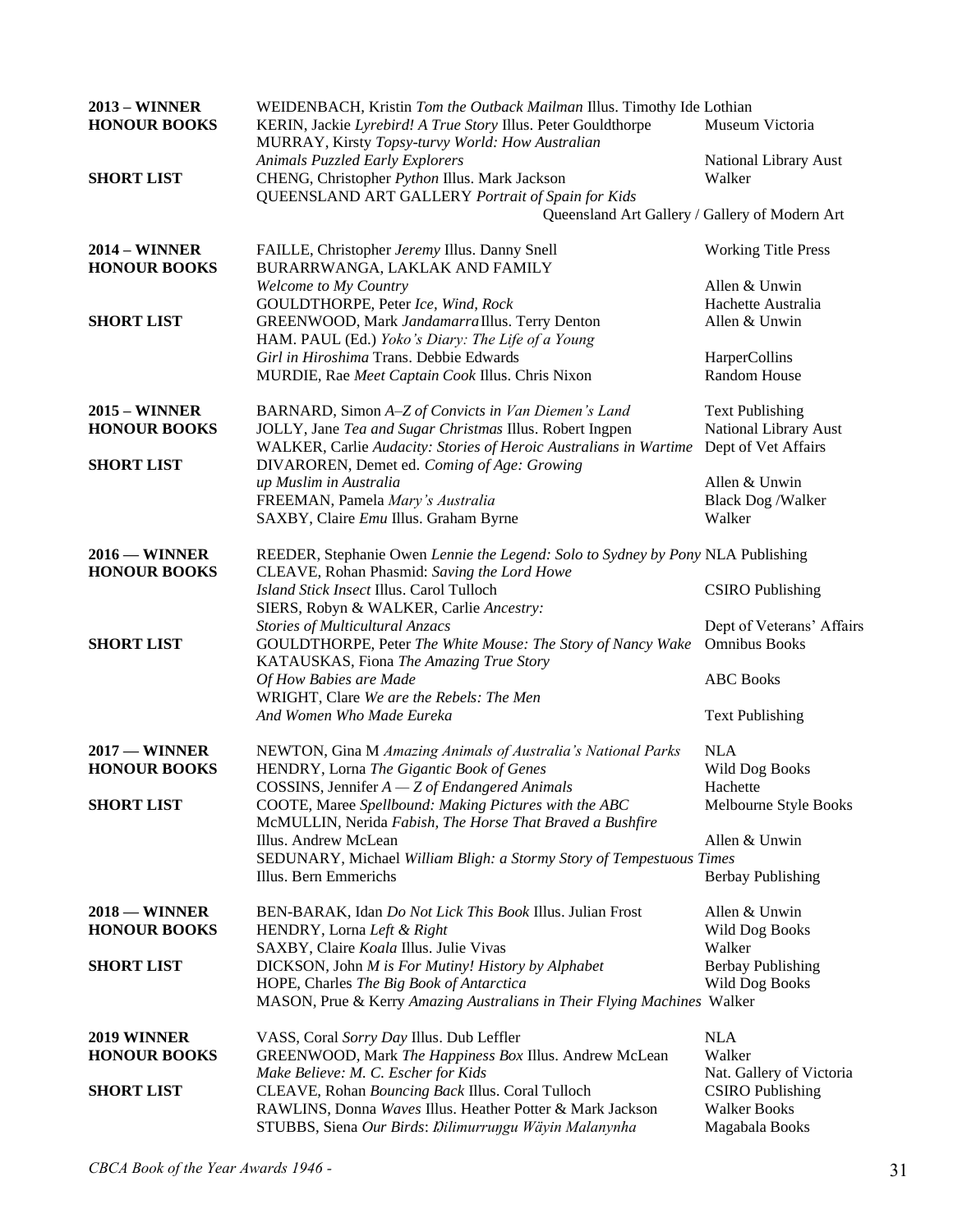| $2020 - \text{WINNER}$<br><b>HONOUR BOOKS</b> | PASCOE, Bruce Young Dark Emu: a Truer History<br>BAYLY, Sami The Illustrated Encyclopaedia of Ugly Animals<br>MURPHY, Aunty Joy & KELLY, Andrew                                                                             | Magabala<br>Hachette                                         |
|-----------------------------------------------|-----------------------------------------------------------------------------------------------------------------------------------------------------------------------------------------------------------------------------|--------------------------------------------------------------|
| <b>SHORT LIST</b>                             | Willam: A Birrarung Story Illus. Lisa Kennedy<br>GIBBES, Lesley Searching for Cicadas Illus. Judy Watson<br>MITCHELL, Abbie A Hollow is a Home Illus. Astred Hicks<br>RIDDLE, Tohby Yahoo Creek                             | Walker<br>Walker<br><b>CSIRO</b> Publishing<br>Allen & Unwin |
| $2021$ — WINNER                               | FREEMAN, Pamela Dry to Dry: The Seasons of Kakadu<br>Illus. Liz Anelli                                                                                                                                                      | Walker                                                       |
| <b>HONOUR BOOKS</b>                           | BAYLY, Sami The Illustrated Encyclopaedia of Dangerous Animals<br>HARTLEY, David & MURRAY, Kirsty Strangers on Country<br>Illus. Dub Leffler                                                                                | Hachette<br>NLA                                              |
| <b>SHORT LIST</b>                             | COOTE, Maree Azaria: A True History<br>NEWTON, Gina M Hold On! Saving the Spotted Handfish<br>Illus. Rachel Tribout<br>WILKINSON, Carole Matthew Flinders – Adventures on Leaky Boats Wild Dog Books<br>Illus. Prue Pittock | Melbournestyle Books<br><b>CSIRO</b> Publishing              |

## **THE CRICHTON AWARD FOR NEW ILLUSTRATOR 1988 — 2018**

| 1988 | Raymond Meeks The Pheasant and the Kingfisher                           | Scholastic                 |
|------|-------------------------------------------------------------------------|----------------------------|
| 1989 | Marilyn Pride Australian Dinosaurs                                      | Collins                    |
| 1990 | Jeanie Adams Pigs and Honey                                             | Omnibus                    |
| 1991 | Grace Fielding Bip, the Snapping Bungaroo                               | Magabala Books             |
| 1992 | Kim Gamble The Magnificent Nose & Other Marvels                         | Allen & Unwin              |
| 1993 | Donna Leslie Alitiji in Dreamland                                       | Simon & Schuster           |
| 1994 | Jenny Sands Is it True Grandfather?                                     | <b>MacMillan Education</b> |
| 1995 | Joint Winners:                                                          |                            |
|      | Astri Baker I Wish I'd Gone to the Moon with Neil Armstrong             | Weldon Kids                |
|      | Geoff Kelly Power and Glory                                             | Allen & Unwin              |
| 1996 | Anne Spudvilas The Race                                                 | Scholastic                 |
| 1997 | Sally Rippin Fang Fang's Chinese New Year                               | Omnibus                    |
| 1998 | Joint Winners:                                                          |                            |
|      | Shaun Tan The Viewer                                                    | Hachette                   |
|      | Anna Pignataro I'm in the Sky and I Can't Come Back                     | Allen & Unwin              |
| 1999 | No winner                                                               |                            |
| 2000 | Lorette Broekstra Baby Bear Goes to the Zoo                             | Lothian                    |
| 2001 | Caroline Magerl Grandma's Shoes                                         | Walker                     |
| 2002 | Mini Goss When Mum was Little                                           | <b>Black Dog Books</b>     |
| 2003 | Naomi Mairou The Dugong Meadow                                          | <b>Trapdoor Press</b>      |
| 2004 | Freya Blackwood Two Summers                                             | Scholastic                 |
| 2005 | Declan Lee Wings                                                        | Lothian                    |
| 2006 | Jeremy Geddes The Mystery of Eilean Mor                                 | Lothian                    |
| 2007 | Vince Agostino When Elephants Lived in the Sea                          | Lothian                    |
| 2008 | Anna Walker Santa's Aussie Holiday                                      | Scholastic                 |
| 2009 | Sarah Davis (J.R. Poulter) Mending Lucille                              | Hachette                   |
| 2010 | Joint Winners:                                                          |                            |
|      | Andy Geppert (Tim Brown) Little Big Tree                                | Kidiki Publishing          |
|      | Andrew Joyner (Ursula Dubosarsky) The Terrible Plop                     | Penguin                    |
| 2011 | Clare McFadden The Flying Orchestra                                     | <b>UQP</b>                 |
| 2012 | Sara Acton Ben & Duck                                                   | Scholastic                 |
| 2013 | Marc Martin A Forest                                                    | Viking                     |
| 2014 | Graham Byrne (Claire Saxby) Big Red Kangaroo                            | Walker                     |
| 2015 | Michael Camilleri (David Metzenthen) One Minute's Silence               | Allen & Unwin              |
| 2016 | Allison Colpoys (text by Davina Bell) The Underwater Fancy-Dress Parade | <b>Scribe Publications</b> |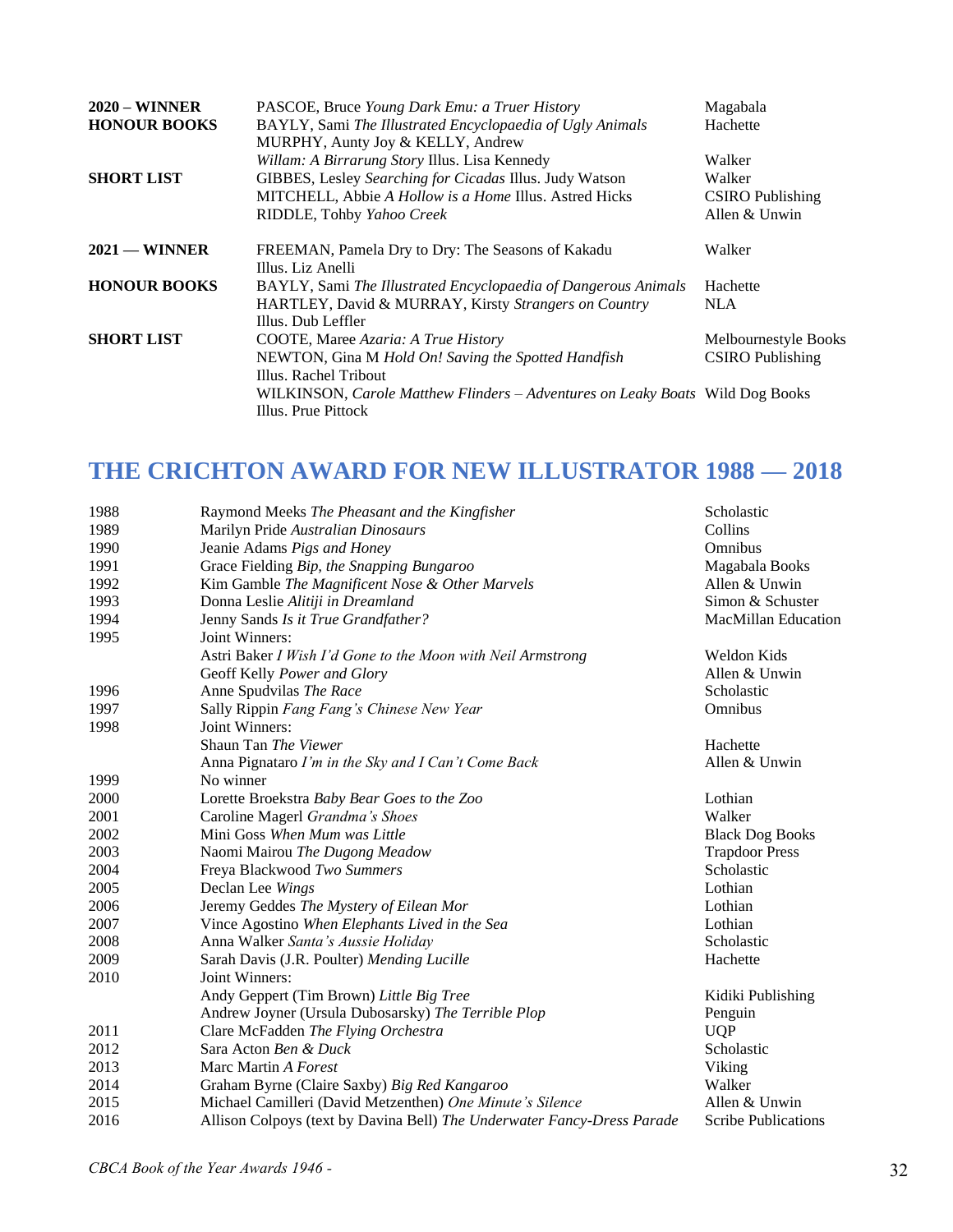### **THE CBCA AWARD FOR NEW ILLUSTRATOR 2019 —**

This award was previously known as The Crichton Award for New Illustrator. It began in 1985 and was funded by a legacy left to the Victorian Branch of the Children's Book Council of Australia by Mr Wallace Raymond Crichton. The branch decided to establish an award to recognise and encourage new talent in the field of Australian children's book illustration. The award was first presented in 1988. Each year's winner received a certificate and a monetary prize. This award was administered by the CBCA Victorian Branch until 2018. In 2019 it became a category of the CBCA Book of the Year Awards.

| 2019                                 | Daniel Gray-Barnett Grandma Z                                                                                                                                                                                                                          | Scribble Kids' Books                                                                                                    |
|--------------------------------------|--------------------------------------------------------------------------------------------------------------------------------------------------------------------------------------------------------------------------------------------------------|-------------------------------------------------------------------------------------------------------------------------|
| 2020                                 | Jasmine Seymour Baby Business                                                                                                                                                                                                                          | Magabala Books                                                                                                          |
| $2021$ — WINNER<br><b>SHORT LIST</b> | SWORDER, Zeno This Small Blue Dot<br>KARMAZINA, Sofya Ribbit Rabbit Robot<br>PEARCE, Mel No! Never!<br>PETZOLD, Dave Seven Seas of Fleas<br>PURDIE, Shirley Shirley Purdie: My Story, Ngaginybe Jarragbe<br>TATLOW-LORD, Robin Go Away, Worry Monster! | Thames & Hudson<br><b>Scholastic</b><br>Hachette<br><b>Starfish Bay Publishing</b><br>Magabala Books<br><b>EK Books</b> |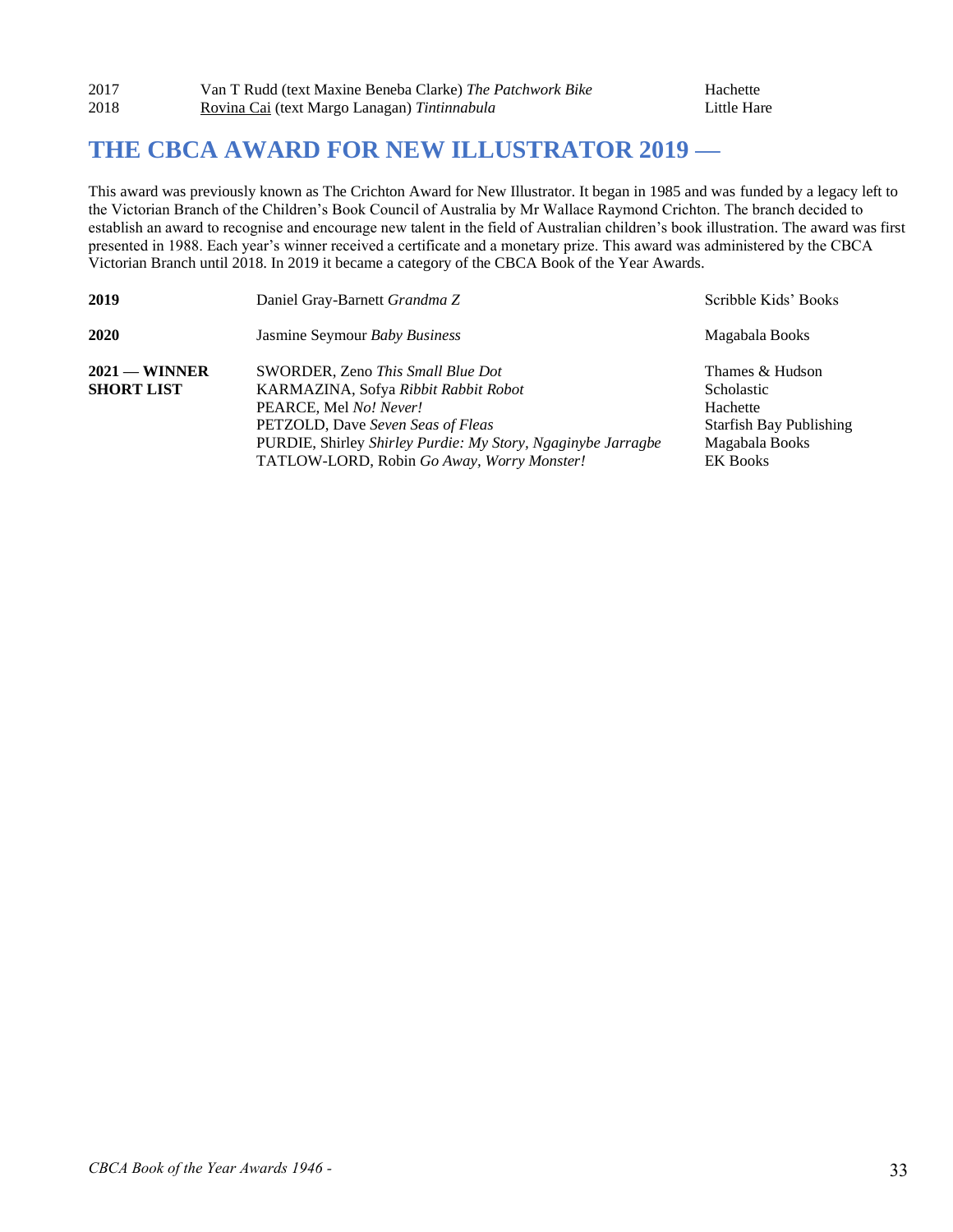### **CBCA BOOK WEEK SLOGANS 1945 —**

1945 United Through Books 1946 Books Are Bridges 1947 Books For The World of Tomorrow 1948 Books Bring Adventure 1949 Books Are Friends 1950 Grow Up With Books 1951 Books Are Common Wealth 1952 Good Books Are Good Companions 1953 Books Are Fun For Everyone 1954 Make Friends With Books 1955 Let's Read 1956 Adventure With Books 1957 It's Always Book Time 1958 Round the World With Books 1959 Let's Look At Books 1960 Treasure From Books 1961 At Home With Books 1962 Time To Read 1963 Make Books Your Friends 1964 Let's Read 1965 Wonderful Books 1966 The World Through Books 1967 Hurrah For Books 1968 Come Alive With Books 1969 Books, Please 1970 Explore With Books 1971 Roundabout With Books 1972 Together With Books 1973 Books For Life 1974 Books For All Seasons 1975 Read All About It 1976 It's Reading Time 1977 Look In A Book 1978 Blast Off With Books 1979 Build With Books 1980 Care For Books 1981 Operation Booklink 1982 Branch Out With Books 1983 Books Bridge Gaps 1984 Books Have it Covered 1985 Key Into Books 1986 Book Banquet 1987 Sail Away With Books 1988 A Page of History 1989 Dream Time 1990 Imagine if You Will